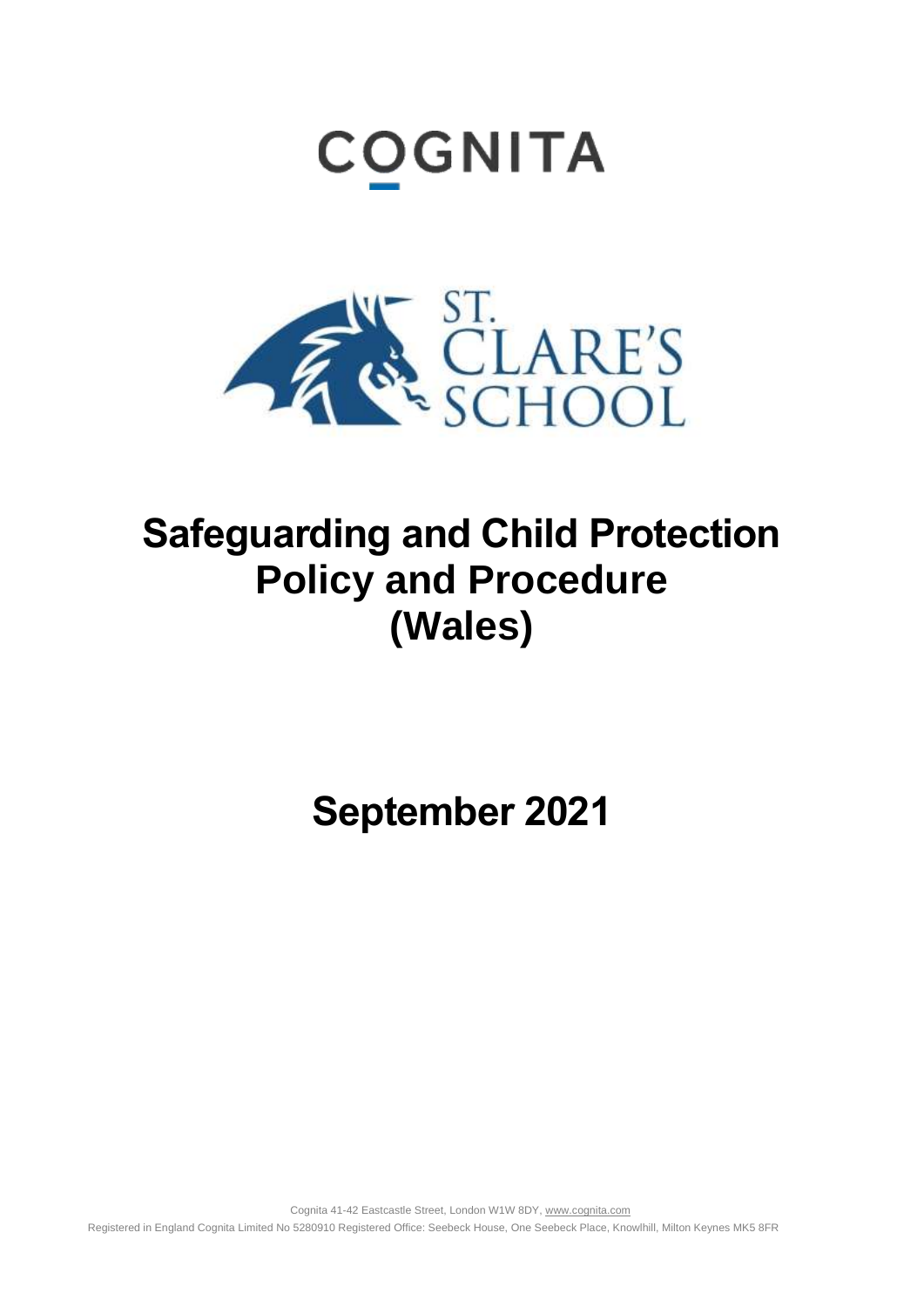### **Contents**

| 1              |                                                                                           |
|----------------|-------------------------------------------------------------------------------------------|
| 1.1            |                                                                                           |
| $1.2$          |                                                                                           |
| $1.3$          |                                                                                           |
| 1.4            |                                                                                           |
| 1.5            |                                                                                           |
| 1.6            |                                                                                           |
| $1.7$          |                                                                                           |
| 1.8            |                                                                                           |
| 1.9            |                                                                                           |
| $\overline{2}$ |                                                                                           |
| $\overline{3}$ |                                                                                           |
| 4              |                                                                                           |
| 4.1            |                                                                                           |
| 4.2            |                                                                                           |
| 4.3            |                                                                                           |
| 4.4            |                                                                                           |
| 4.5            |                                                                                           |
| 4.6            |                                                                                           |
| 4.7            |                                                                                           |
| 4.8            | Honour Based Abuse (HBA) (including Female Genital Mutilation (FGM), Forced Marriage (FM) |
| 4.9            |                                                                                           |
| 4.10           |                                                                                           |
| 4.11           |                                                                                           |
| 4.12           | Signs of abuse or neglect manifested by the parents or other responsible adult  18        |
| 4.13           |                                                                                           |
| 4.14           |                                                                                           |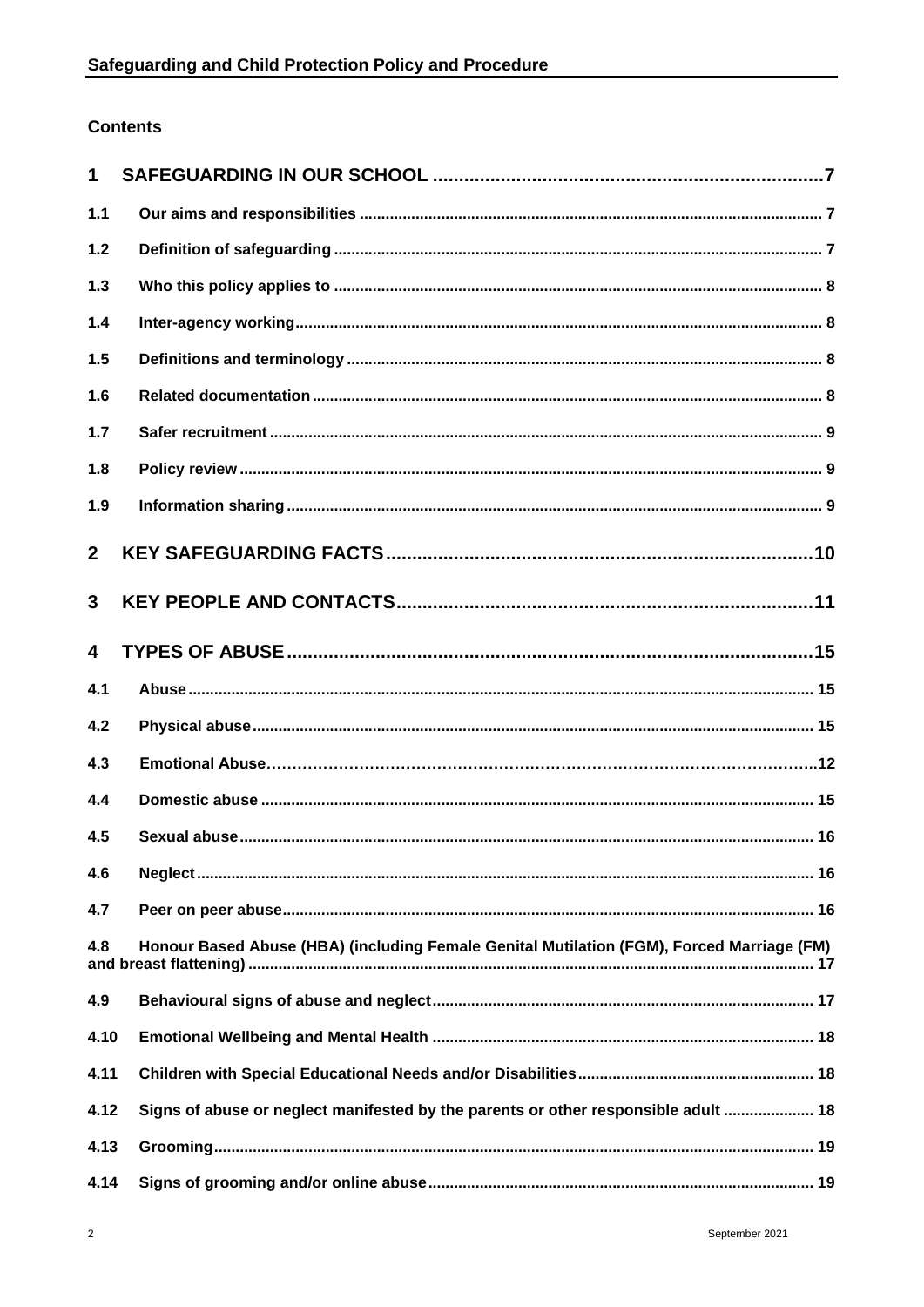| 4.15           |                                                         |     |
|----------------|---------------------------------------------------------|-----|
| 4.16           |                                                         |     |
| 4.17           |                                                         |     |
| 4.18           |                                                         |     |
| 4.19           |                                                         |     |
| 4.20           |                                                         |     |
| 4.21           |                                                         |     |
| 4.22           |                                                         |     |
| 5              |                                                         |     |
| 5.1            |                                                         |     |
| 5.2            |                                                         |     |
| 5.3            |                                                         |     |
| 5.4            |                                                         |     |
| 5.5            |                                                         |     |
| 5.6            |                                                         |     |
| 6<br>5         |                                                         |     |
| $\overline{7}$ | THE ROLE OF THE DESIGNATED SAFEGUARDING LEAD AND DEPUTY | .29 |
| 7.1            |                                                         |     |
| 7.2            |                                                         |     |
| 7.3            |                                                         |     |
| 7.4            |                                                         |     |
| 7.5            |                                                         |     |
| 7.6            |                                                         |     |
| 7.7            |                                                         |     |
| 7.8            |                                                         |     |
| 8              |                                                         |     |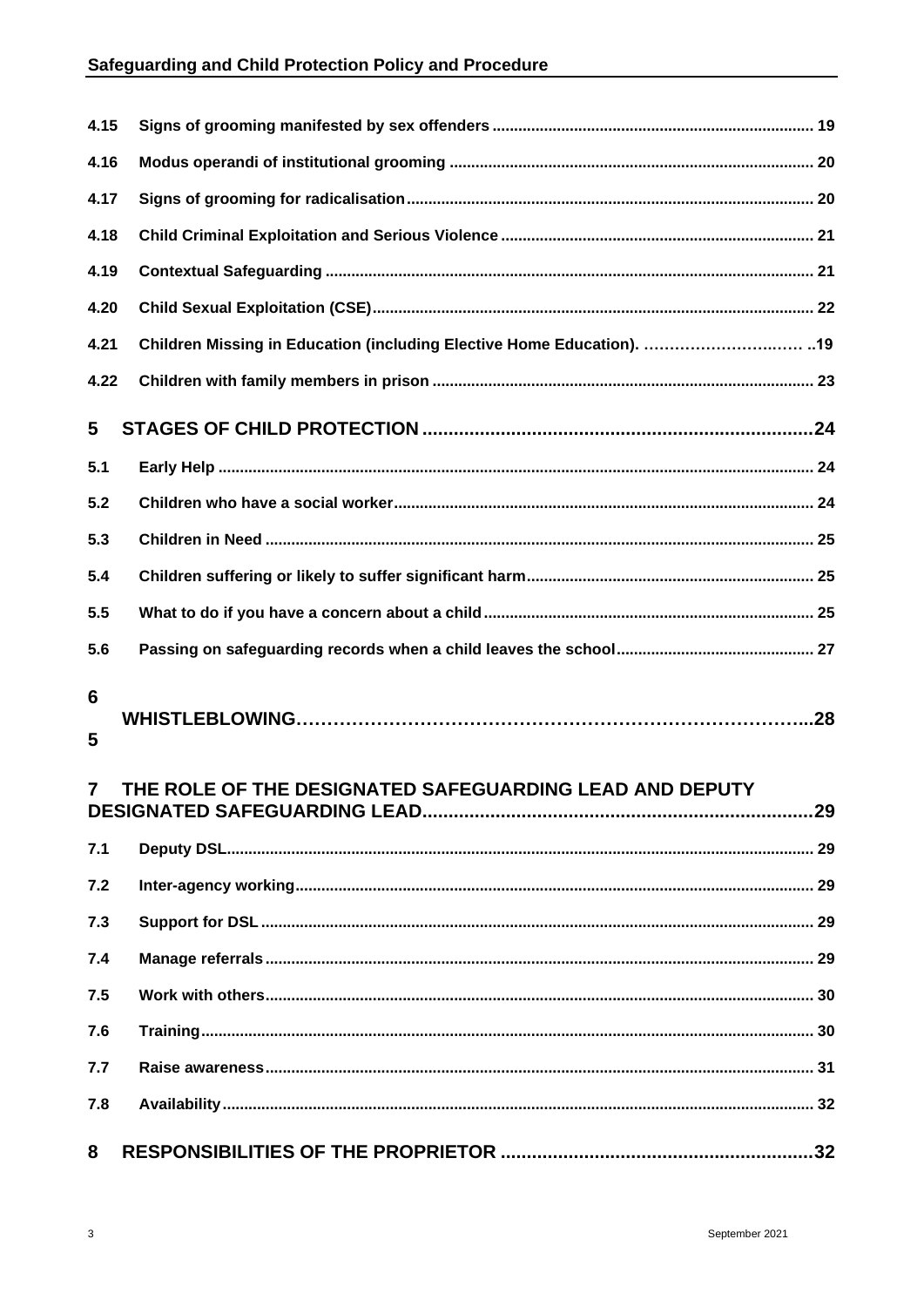| 9    |                                                                                   |
|------|-----------------------------------------------------------------------------------|
| 10   | <b>TRAINING and TEACHING</b>                                                      |
| 10.1 |                                                                                   |
| 10.2 |                                                                                   |
| 10.3 |                                                                                   |
| 11   |                                                                                   |
| 11.1 |                                                                                   |
| 11.2 |                                                                                   |
| 11.3 |                                                                                   |
| 11.4 |                                                                                   |
| 11.5 |                                                                                   |
| 11.6 |                                                                                   |
| 12   |                                                                                   |
| 12.1 |                                                                                   |
| 12.2 |                                                                                   |
| 12.3 |                                                                                   |
| 13   |                                                                                   |
| 14   |                                                                                   |
| 14.1 |                                                                                   |
| 14.2 |                                                                                   |
| 14.3 | Suitability of adults in UK host families for homestay arranged by the school  39 |
| 14.4 |                                                                                   |
| 14.5 |                                                                                   |
| 14.6 |                                                                                   |
| 14.7 |                                                                                   |
| 14.8 |                                                                                   |
| 14.9 |                                                                                   |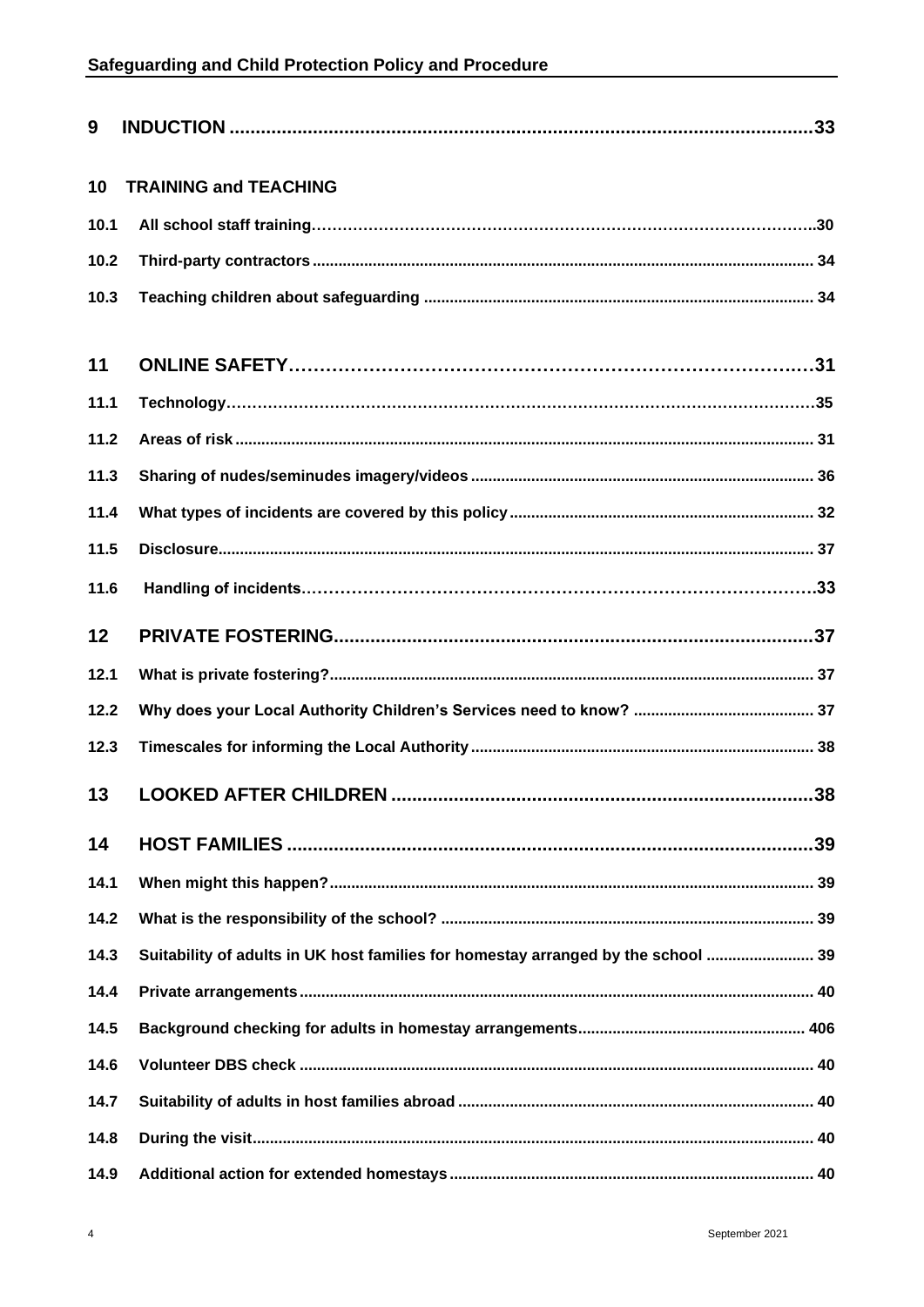| 15   |                                                                                               |
|------|-----------------------------------------------------------------------------------------------|
| 15.1 |                                                                                               |
| 15.2 |                                                                                               |
| 15.3 |                                                                                               |
| 15.4 |                                                                                               |
| 15.5 | Are some children particularly vulnerable to abusing or being abused by their peers?  40      |
| 15.6 |                                                                                               |
| 15.7 | What should I do if I suspect either that a child may be being abused, or that a child may be |
| 15.8 |                                                                                               |
| 15.9 | How does the school raise awareness of, and reduce the risk, of peer on peer abuse?  45       |
| 16   | <b>SEXUAL VIOLENCE AND SEXUAL HARASSMENT BETWEEN CHILDREN 46</b>                              |
| 16.1 |                                                                                               |
| 16.2 |                                                                                               |
| 16.3 |                                                                                               |
| 16.4 |                                                                                               |
| 16.5 |                                                                                               |
| 16.6 |                                                                                               |
| 17   |                                                                                               |
| 18   |                                                                                               |
| 18.1 |                                                                                               |
| 18.2 |                                                                                               |
| 18.3 |                                                                                               |
| 18.4 |                                                                                               |
| 18.5 |                                                                                               |
| 18.6 |                                                                                               |
| 18.7 |                                                                                               |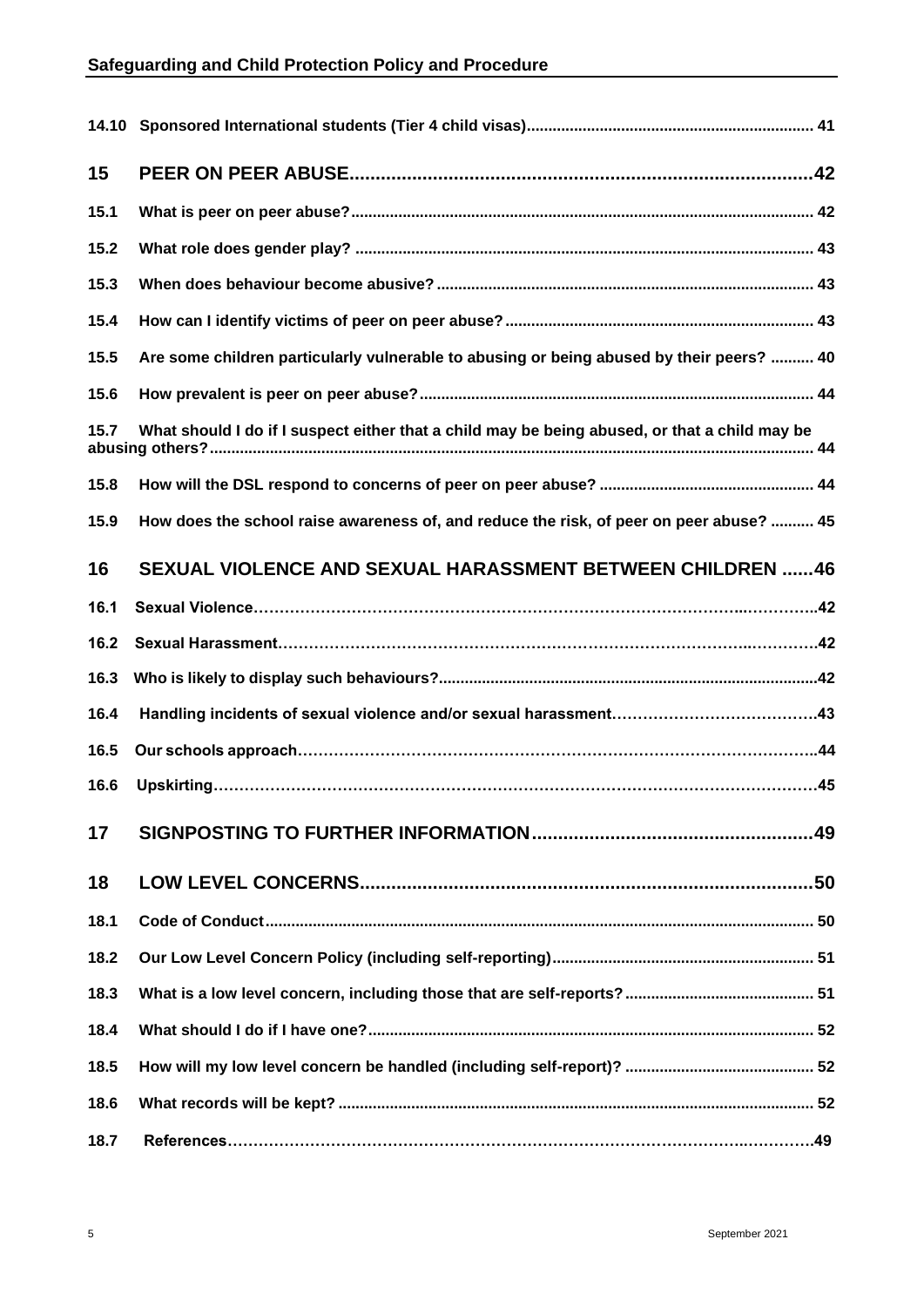| ALLEGATIONS OF ABUSE MADE AGAINST TEACHERS AND OTHER SCHOOL<br>19 |  |  |
|-------------------------------------------------------------------|--|--|
| 19.1                                                              |  |  |
| 19.2                                                              |  |  |
| 19.3                                                              |  |  |
| 19.4                                                              |  |  |
| 19.5                                                              |  |  |
| 19.6                                                              |  |  |
| 19.7                                                              |  |  |
| 19.8                                                              |  |  |
| 19.9                                                              |  |  |
| 19.10                                                             |  |  |
| 19.11                                                             |  |  |
|                                                                   |  |  |
|                                                                   |  |  |
|                                                                   |  |  |
|                                                                   |  |  |
|                                                                   |  |  |
|                                                                   |  |  |
|                                                                   |  |  |
| 20                                                                |  |  |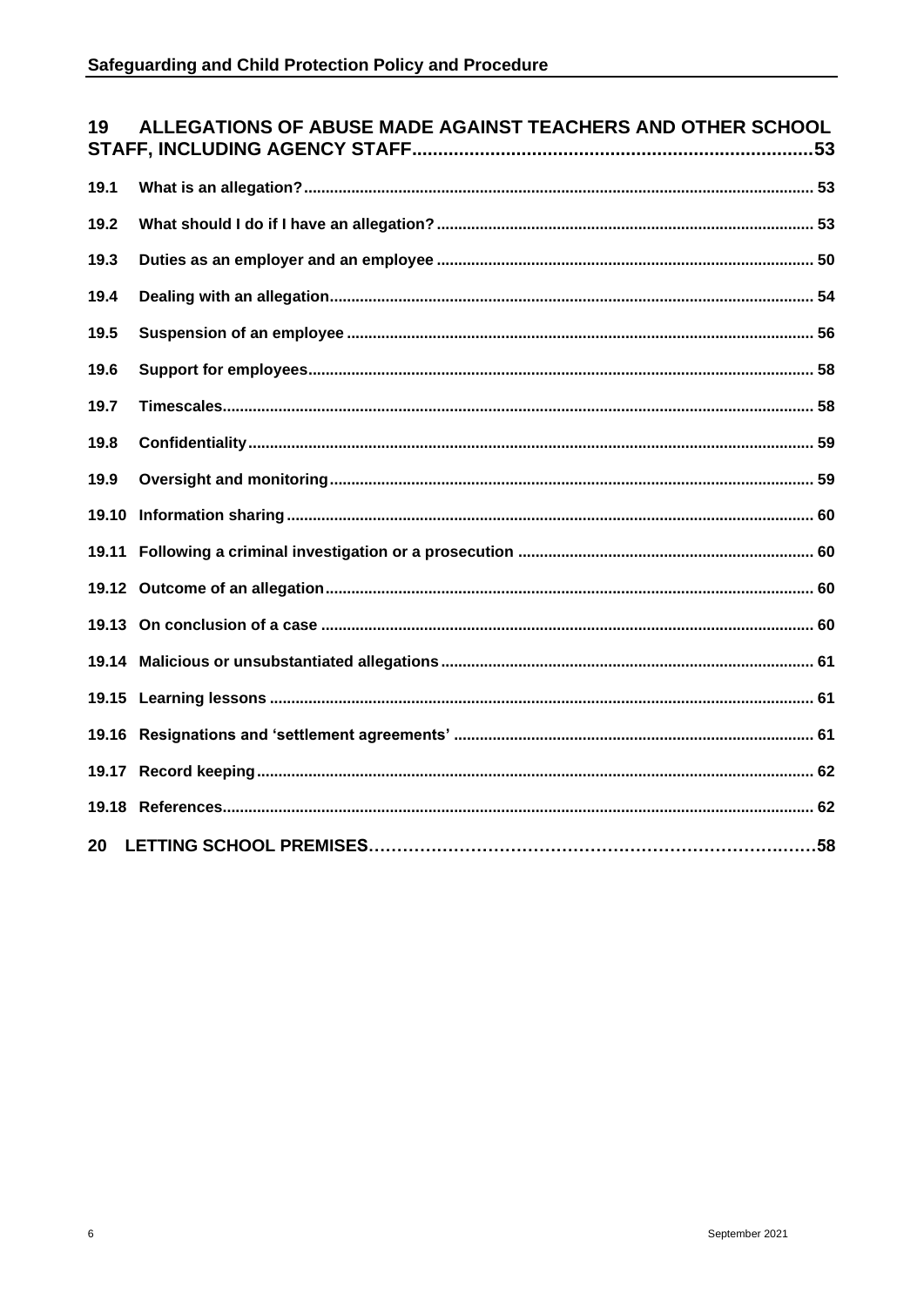## <span id="page-6-1"></span><span id="page-6-0"></span>**1 Safeguarding in our school**

#### 1.1 Our aims and responsibilities

Our commitment is to safeguard and promote the welfare, physical and mental health, and safety of our pupils by creating and maintaining an open, safe, caring and supportive atmosphere. This includes:

- Proactively teaching pupils about safeguarding;
- Ensuring that systems and procedures are in place to protect pupils; and
- Acting in the best interests of the child.

All staff have the following responsibilities:

- Contribute to providing a safe environment in which all children can learn and flourish;
- Know what to do if a child tells you that he or she is being abused or neglected;
- Know what to do if you are concerned about the behaviour or conduct of an adult in the school;
- Manage the requirement to maintain an appropriate level of confidentiality;
- Refer any safeguarding concern about children to the Designated Safeguarding Lead (DSL) or the Deputy DSL;
- Refer any safeguarding concern about adults to the Headteacher, or in their absence the Regional Safeguarding Lead/Director if Education/HRBP
- Refer any safeguarding concern about the Headteacher to the Director of Education
- Be aware of our local Early Help process and our role in it; and identify children who may benefit from Early Help.
- Be aware of the process for making a referral to Children's Social Care and understand the role you might be expected to play in statutory assessments.
- Be aware of the process for making a referral to the Police and understand the role you may be expected to play in any criminal investigation

#### <span id="page-6-2"></span>1.2 Definition of safeguarding

Safeguarding and promoting the welfare of children is defined for the purposes of this guidance as:

- protecting children from maltreatment;
- preventing impairment of children's physical and/or mental health, or development;
- ensuring that children grow up in circumstances consistent with the provision of safe and effective care; and
- taking action to enable all children to have the best outcomes.

## In our school, safeguarding is everyone's responsibility

Everyone who comes into contact with children and their families has a role to play. In order to fulfil this responsibility effectively, all professionals should make sure their approach is child-centred. This means that they should consider, at all times, what is in the best interests of the child, taking into consideration the views and wishes of the child ensuring that the views and wishes of the child are taken into consideration.

No single professional can have a full picture of a child's needs and circumstances. If children and families are to receive the right help at the right time, everyone who comes into contact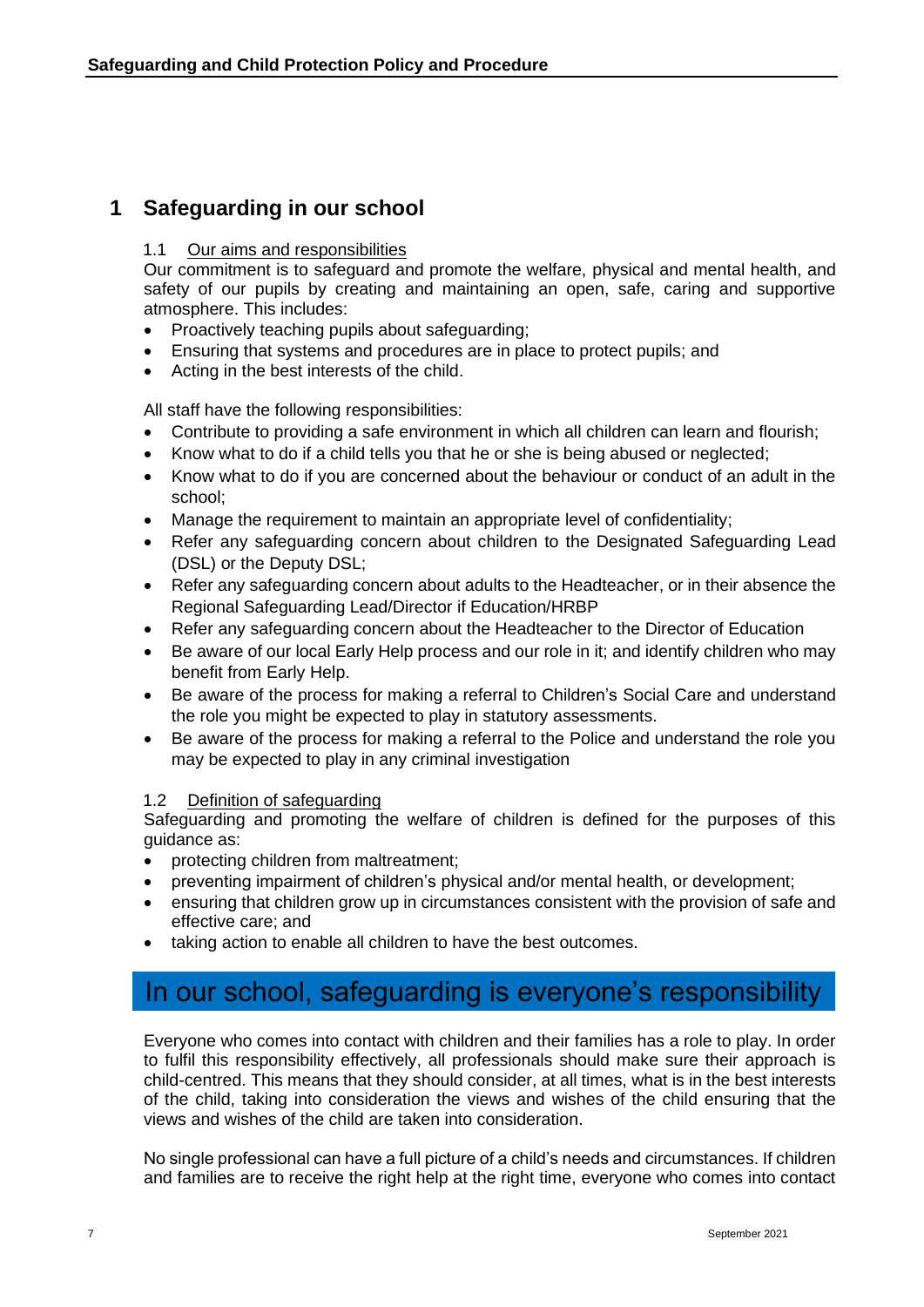with them has a role to play in identifying concerns, sharing information and taking prompt action.

#### <span id="page-7-0"></span>1.3 Who this policy applies to

This policy applies to all pupils in the school, including those in the early years.

This policy applies to all teaching, non-teaching, residential, pastoral, support, peripatetic, contract staff and ancillary staff, agency/supply staff, volunteers, non-school based Cognita staff and any other adults working at the school. All references in this document to "staff" or "members of staff" should be interpreted as relating to the aforementioned, unless otherwise stated. This also applies to adults in the early years phase of the school. Throughout the document, the term DSL is used for the Designated Safeguarding Lead. For staff in the early years, they should report directly to the Early Years Designated Safeguarding Lead (EYDSL). This Safeguarding Policy and the Code of Conduct apply to all pupils and adults in the school, including when being educated off-site and undertaking an educational visit. They also apply to students who are on an exchange and being hosted by the school.

#### <span id="page-7-1"></span>1.4 Inter-agency working

The school is committed to inter-agency working in order to secure the best levels of safeguarding for all of its pupils. The school contributes to inter-agency working in accordance with statutory guidance. The school works with social care, the Police, health services and other services to promote the welfare of children and protect them from harm. The school will also work within the requirements of the local Safeguarding Children Board (SCB).

#### <span id="page-7-2"></span>1.5 Definitions and terminology

'Children' includes everyone under the age of 18

'DSL' refers to the school's named Designated Safeguarding Lead

'SCB' refers to the Safeguarding Children Board

'DO' refers to the local authority Designated Officer (the person appointed to deal with allegations against adults (often referred to as the LADO))

'KLS' refers to the statutory guidance Keeping Learners Safe

'ECMS' refers to Electronic case Management System e.g. CPOMS or MyConcern

'Cause for Concern' form refers to the document included in the DSL Toolkit (*internal doc*) 'RSL' refers to Regional Safeguarding Lead (Europe) for Cognita

'DE' refers to Director of Education

'HRBP' refers to Human Resources Business Partner'

#### <span id="page-7-3"></span>1.6 Related documentation

This policy should be read in relation to the most recent version of the following documents:

- Independent School Standards (Wales) Regulations (ISSWRs) 2003 Statutory Regulation
- Social Services and Well-being (Wales) Act (2014)
- Safeguarding children in education: handling allegations of abuse against teachers and other staff (see gov.wales/handlingallegations-abuse-against-teachers-and-staff)
- Working Together to Safeguard Children (July 2020)
- Keeping Learners Safe (January 2015) Statutory Guidance
- All Wales Child Protection Procedures (AWCPP) 2008 Non Statutory Guidance
- Prevent Duty Guidance: for England and Wales (July 2015)
- Disqualification under the Childcare Act (July 2018)
- What do to if you are worried a child is being abused  $-$  Advice for practitioners (departmental advice) (March 2015)
- Early Years Foundation Stage Framework (2021)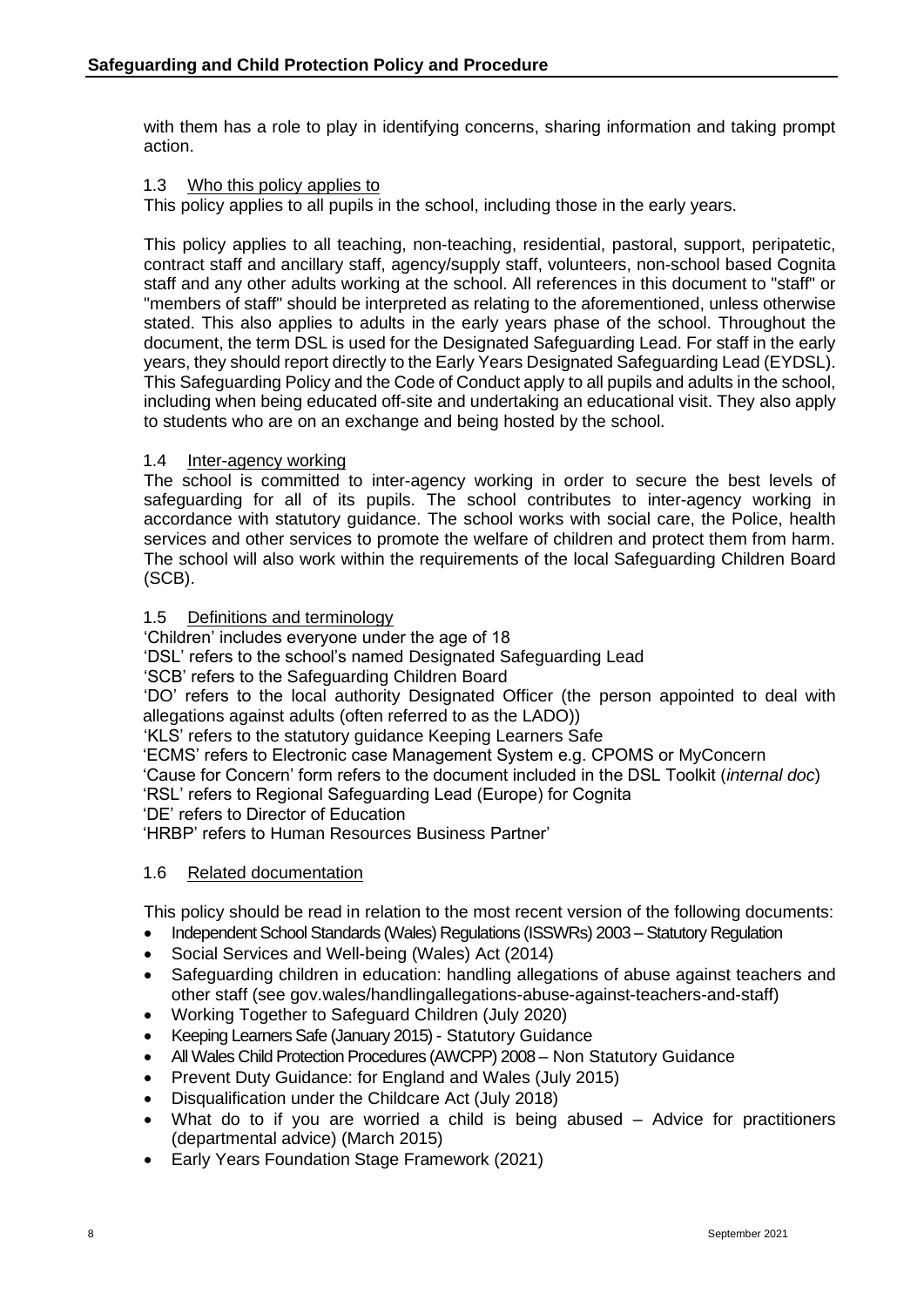• Sexual Violence and Sexual [Harassment](https://assets.publishing.service.gov.uk/government/uploads/system/uploads/attachment_data/file/999239/SVSH_2021.pdf) between children in schools and colleges (2021)

This policy also takes into account the procedures and practice of Bridgend Local Authority (BCBC) as part of the inter-agency safeguarding procedures set up by the Cwm Taf Morgannwg Bwrdd Diogelu Safeguarding Board.

This policy is updated annually, drawing on feedback from staff, and is published to all staff and volunteers and placed on the school website. This policy is based on KLS (2021) 2021 and any references to national guidance made within this document are in relation to the versions listed above. The school will always refer to the above statutory guidance as the benchmark for all safeguarding practice and decision making.

Internal documents:

- Behaviour Policy
- Anti-Bullying Policy
- Drug and Alcohol Policy
- Digital Safety Policy
- **Exclusion Policy**
- Early Years Use of Mobile Phones, Cameras and Devices Policy
- Preventing Extremism and Radicalisation Policy
- **Safer Recruitment Policy**
- Staff Code of Conduct and Acceptable Use Policy
- International Students Handbook
- Use of Reasonable Force Policy

#### <span id="page-8-0"></span>1.7 Safer recruitment

Our school prioritises embedding a culture of safer recruitment as part of our strategy for preventing harm to children. Statutory procedures for checking the suitability of staff and volunteers who work with children are always followed (see Safer Recruitment Policy).

#### <span id="page-8-1"></span>1.8 Policy review

The school carries out an annual review of this policy. This includes an evaluation of the extent to which these policies have been effectively implemented throughout the school. The school will remedy any deficiencies or weaknesses in child protection arrangements without delay and without waiting for the next policy review date, should any be necessary. Staff are invited to contribute to and shape safeguarding arrangements based on reflection and learning. Staff are invited to contribute to the review of this policy.

#### <span id="page-8-2"></span>1.9 Information sharing

Information sharing is vital in identifying and tackling all forms of abuse and neglect. Fears about sharing information must not be allowed to stand in the way of the need to safeguard and promote the welfare and protect the safety of children. The Data Protection Act (2018) and GDPR do not prevent the sharing of information for the purposes of keeping children safe. School staff should, therefore, be proactive in sharing information as early as possible to help identify, assess and respond to risks or concerns about the safety and welfare of children, whether this is when problems are first emerging, or where a child is already known to the local authority children's social care. This includes the sharing of information without parental consent where there is good reason to do so, i.e. the risk of harm to the child will be increased.

Further details on information sharing can be found in Data Protection: Toolkit for Schools - Guidance to support schools with data protection activity, including compliance with the GDPR.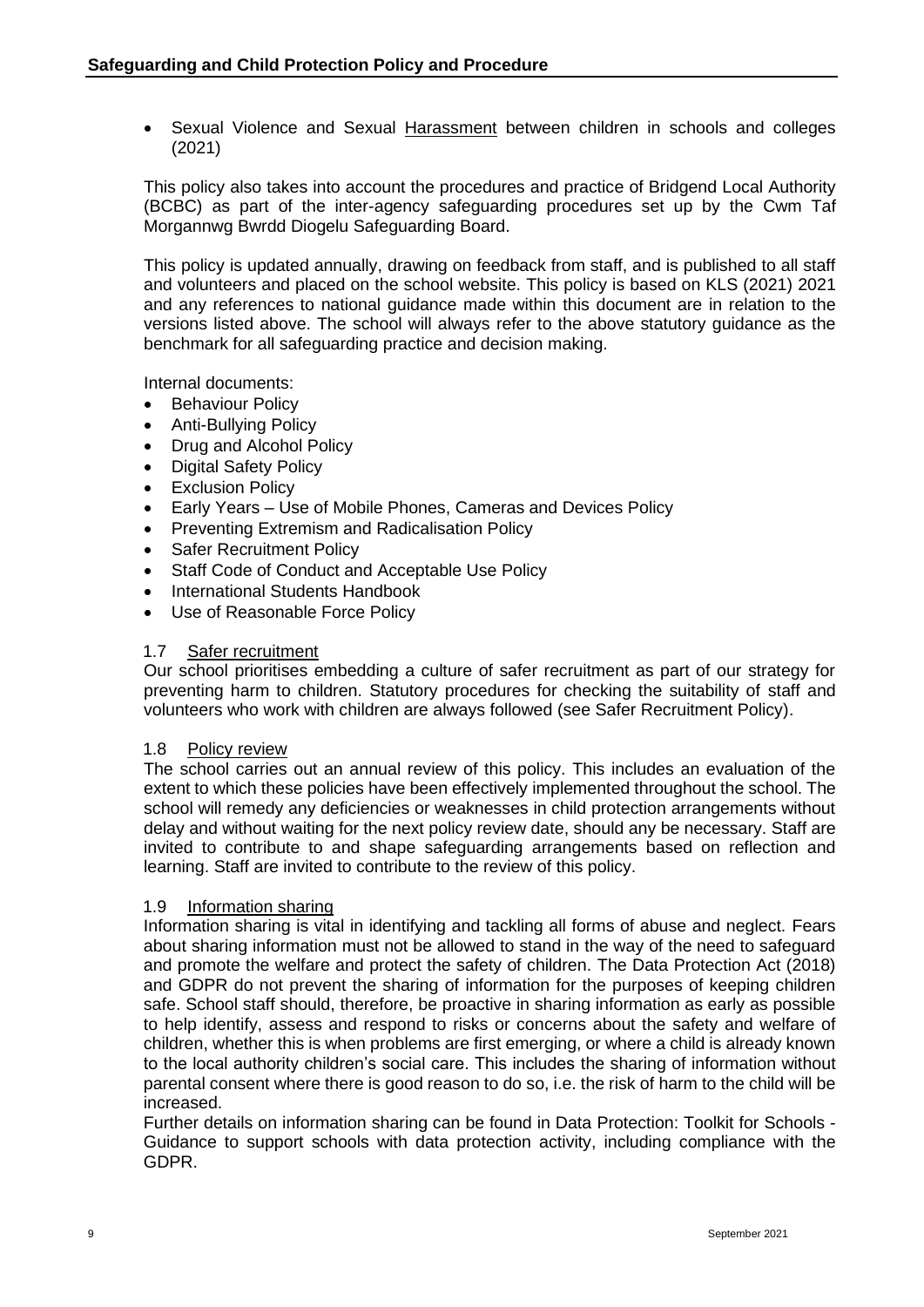## <span id="page-9-0"></span>**2 Key safeguarding facts**

## **The safety and wellbeing of our pupils is our number one priority**

*Safeguarding and promoting the welfare of children is everyone's responsibility*

*We operate within a culture of openness and recognise and accept that abuse can happen in any organisation*

*We are a 'sharing organisation'* 

*All concerns should be reported*

**All concerns about a child (including signs of abuse and neglect) must be reported immediately to the Designated Safeguarding Lead (DSL) or, in their absence, to the Deputy Designated Safeguarding Lead (DDSL)**

**In the event that a child is in immediate danger or at risk of harm, a referral should be made to Children's Social Care and/or the Police immediately**

**An allegation about another adult in school should be referred to the Headteacher**

**An allegation about the Headteacher should be referred to the Cognita Director of Education** 

**Any concern or 'nagging doubt' about an adult or child should be shared with the DSL or Headteacher**

**This policy must be read alongside 'Keeping Learner Safe'**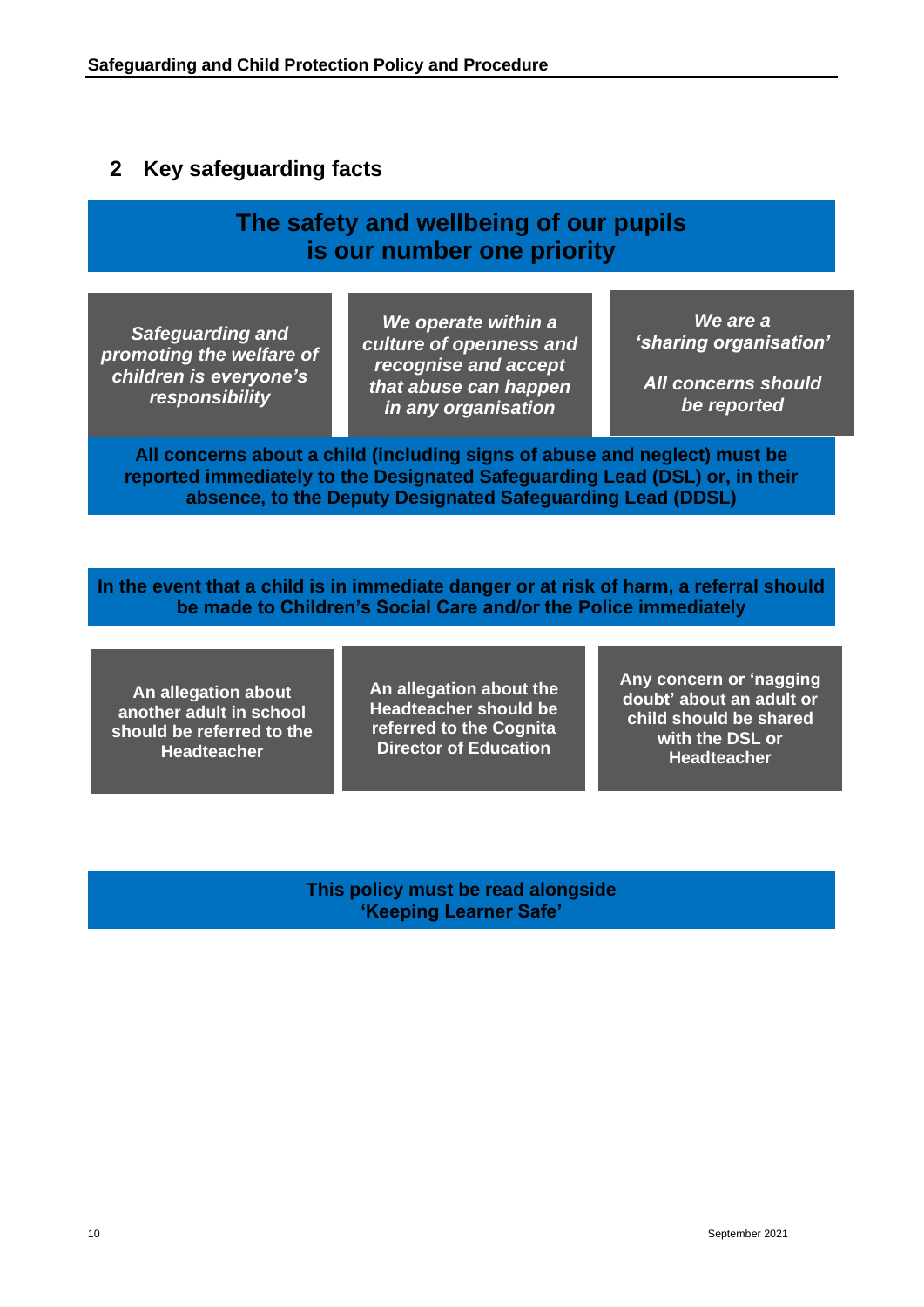## <span id="page-10-0"></span>**3 Key people and contacts**

| <b>SCHOOL CONTACTS</b>                                                                                                                           | <b>NAME</b>                                        | <b>CONTACT DETAILS</b><br><b>(WORK EMAIL AND/OR</b><br><b>WORK MOBILE)</b>       |
|--------------------------------------------------------------------------------------------------------------------------------------------------|----------------------------------------------------|----------------------------------------------------------------------------------|
| Safeguarding<br>Designated<br>Lead (DSL)                                                                                                         | <b>Rachel Smart</b>                                | rachel.smart@cognita.com                                                         |
| Deputy DSLs (DDSL)                                                                                                                               | <b>Michael Gatt</b><br>Mary Layland<br>Angela King | michael.gatt@cognita.com<br>mary.layland@cognita.com<br>angela.king2@cognita.com |
| Headteacher                                                                                                                                      | <b>Helen Hier</b>                                  | helen.hier@cognita.com<br>07825690440                                            |
| Director<br>of Education<br>and<br>Chair of Governors (DE)                                                                                       | Nicola Lambros                                     | Nicola.lambros@cognita.com                                                       |
| Group Director of Education                                                                                                                      | <b>Fidelma Murphy</b>                              | fidelma.murphy@cognita.com                                                       |
| Regional Safeguarding Lead<br>$(RSL)$ – Europe                                                                                                   | <b>Alison Barnett</b>                              | Alison.barnett@cognita.com                                                       |
| Cognita<br>(proprietor)<br>board<br>member with responsibility for<br>safeguarding                                                               | Frank Maassen<br>(Group Chief Executive)           | frank.maassen@cognita.com                                                        |
| <b>Local Authority Contacts</b>                                                                                                                  |                                                    | <b>EMAIL/TEL</b><br><b>NUMBER/WEBSITE</b>                                        |
| school<br>follows<br>the<br>Our<br>safeguarding<br>protocols<br>and<br>procedures<br>of<br>our<br>Local<br>Safeguarding Children Board<br>(LSCB) | <b>BCBC Bridgend LA</b>                            | http://www1.bridgend.gov.uk/ser<br>vice/vhildre/child-protection.aspx            |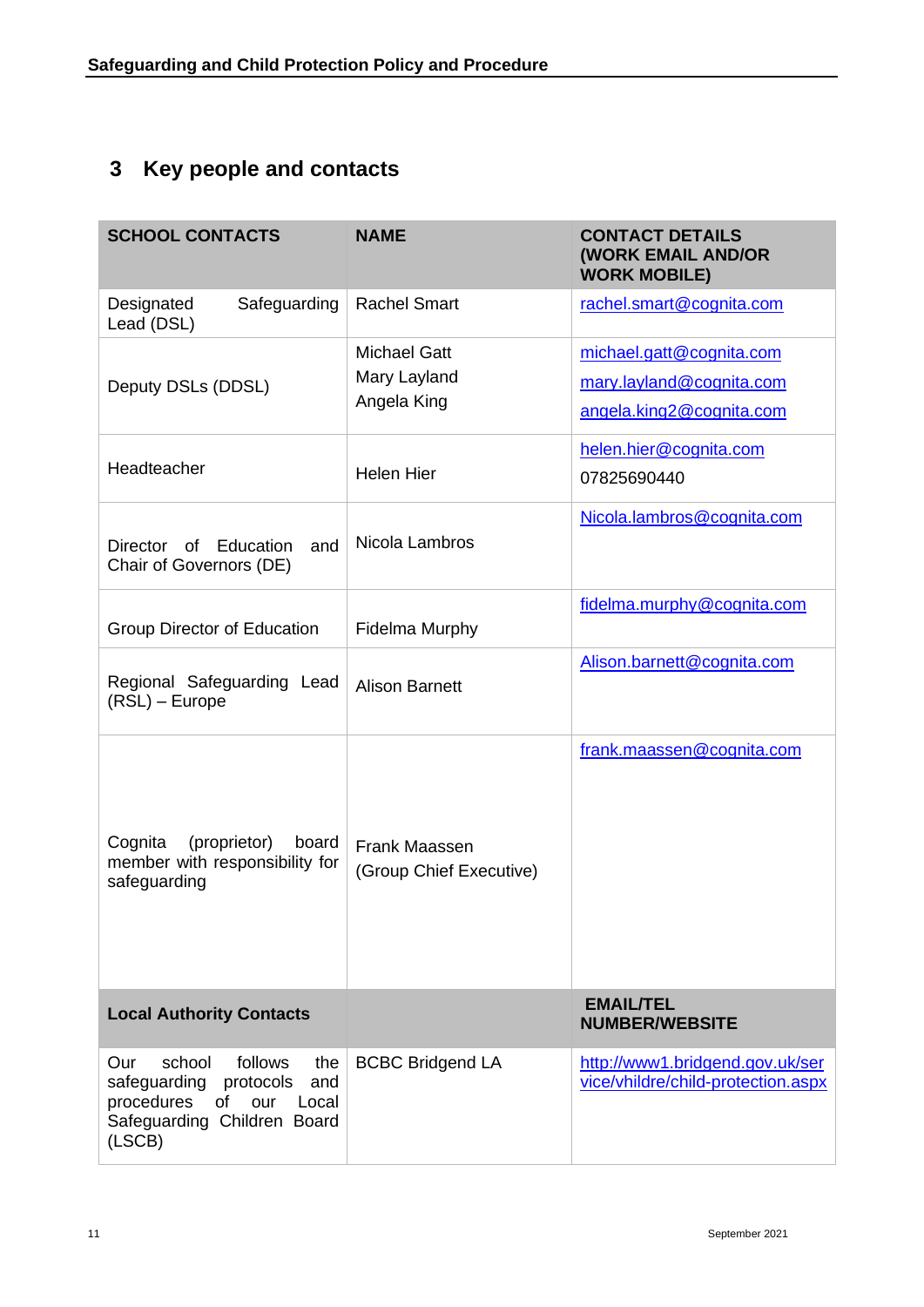| <b>SCHOOL CONTACTS</b>                                                                                                                                         | <b>NAME</b>           | <b>CONTACT DETAILS</b><br><b>(WORK EMAIL AND/OR</b><br><b>WORK MOBILE)</b>           |
|----------------------------------------------------------------------------------------------------------------------------------------------------------------|-----------------------|--------------------------------------------------------------------------------------|
|                                                                                                                                                                | Duty Team             | 01656 642320                                                                         |
| Children's Social Care BCBC.                                                                                                                                   | Out of hours          | 01443 743665                                                                         |
| (MASH or similar)                                                                                                                                              | <b>CP Referral</b>    | mashcentra@bridgend.gov.uk                                                           |
|                                                                                                                                                                |                       | 01656642400                                                                          |
| <b>Designated Officer</b>                                                                                                                                      |                       | 07814470345                                                                          |
| Vulnerable groups- Family<br>support services Manager                                                                                                          | David Wright          | 01656 815424                                                                         |
|                                                                                                                                                                |                       | earlyhelp@bridgend.gov.uk                                                            |
| <b>Early Help</b>                                                                                                                                              |                       | 01656 642740                                                                         |
|                                                                                                                                                                |                       | Admin 01656 815420                                                                   |
| <b>Vulnerable Groups</b>                                                                                                                                       | <b>Natalie Tanner</b> | 01656 815272                                                                         |
| Coordinator                                                                                                                                                    |                       | 07966016403                                                                          |
|                                                                                                                                                                | Gail Biggs            | 01656 815219<br>07825135829                                                          |
|                                                                                                                                                                |                       | 01656 642476                                                                         |
| <b>Local Authority Prevent Lead</b>                                                                                                                            | <b>Terri Warrilow</b> | 07971539417                                                                          |
| <b>Cardiff and Vale of</b><br><b>Glamorgan RSCB</b><br><b>Children's Services</b><br><b>County Hall</b><br><b>Atlantic Wharf</b><br>Cardiff<br><b>CF10 4UW</b> |                       | Tel: 029 2233 0880 / 029 2233<br>0883<br>Email: cardiffandvalersb@cardiff<br>.gov.uk |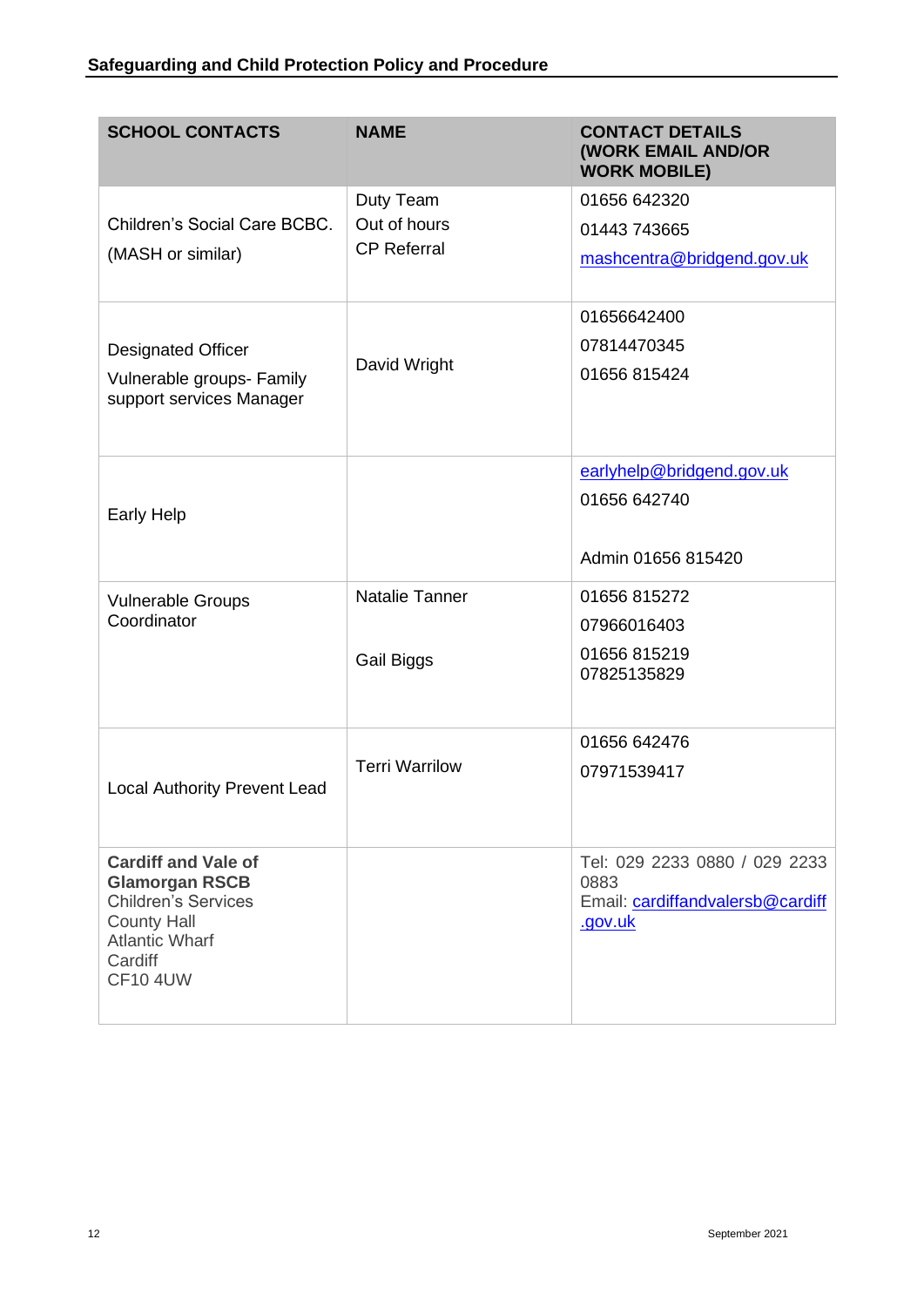| <b>SCHOOL CONTACTS</b>                                                                                                                                                                                                              | <b>NAME</b>                                                                                           | <b>CONTACT DETAILS</b><br><b>(WORK EMAIL AND/OR</b><br><b>WORK MOBILE)</b>                                      |
|-------------------------------------------------------------------------------------------------------------------------------------------------------------------------------------------------------------------------------------|-------------------------------------------------------------------------------------------------------|-----------------------------------------------------------------------------------------------------------------|
| <b>Cwm Taf Safeguarding</b><br>Rhondda Cynon Taf Local<br><b>Authority Prevent Lead:</b><br><b>Gary Black</b><br>Rhondda Cynon Taf<br><b>Community Safety</b><br>Department: Ty Elai<br>Dinas Isaf East, Williamstown,<br>Tonypandy |                                                                                                       | Telephone: 01443 425640<br>Mobile:<br>07557 006395<br>Email:<br>Gary.Black@Rhondda-Cynon-<br><b>Taff.Gov.Uk</b> |
| Safeguarding Children Board<br>Western Bay Safeguarding<br><b>Children Board</b><br>If you need to contact Social<br>Services Please use the<br>relevant numbers.                                                                   | <b>Neath Port Talbot County</b><br><b>Borough Council</b><br><b>Children Services Intake</b><br>Team: | 01639 686803<br><b>Emergency Duty Team:</b><br>01639 895455 (Out of office<br>hours)                            |
|                                                                                                                                                                                                                                     | <b>City and County of</b><br><b>Swansea Children</b><br><b>Services Intake Team</b>                   | 01792 635700<br><b>Emergency Duty Team:</b><br>01792 775501 (Out of office<br>hours)                            |

| <b>Police</b>                 |     |
|-------------------------------|-----|
| <b>Local Police Emergency</b> | 999 |
| Local Police non-emergency    | 101 |

| Location of local authority safeguarding and child protection documents in school                   |                                   |  |
|-----------------------------------------------------------------------------------------------------|-----------------------------------|--|
| Local authority documents, e.g.<br>thresholds, referral forms and related<br>quidance can be found: | Safeguarding Office (admin block) |  |

| <b>National Contacts</b> |                             |  |
|--------------------------|-----------------------------|--|
| NSPCC 24/7 Helpline      | Tel: 0808 800 5000          |  |
|                          | Email: help@nspcc.org.uk    |  |
| NSPCC Text line          | 88858                       |  |
| <b>NSPCC Child Line</b>  | Tel: 0800 1111              |  |
| NSPCC FGM helpline       | Tel: 0800 028 3550          |  |
|                          | Email: fgmhelp@nspcc.org.uk |  |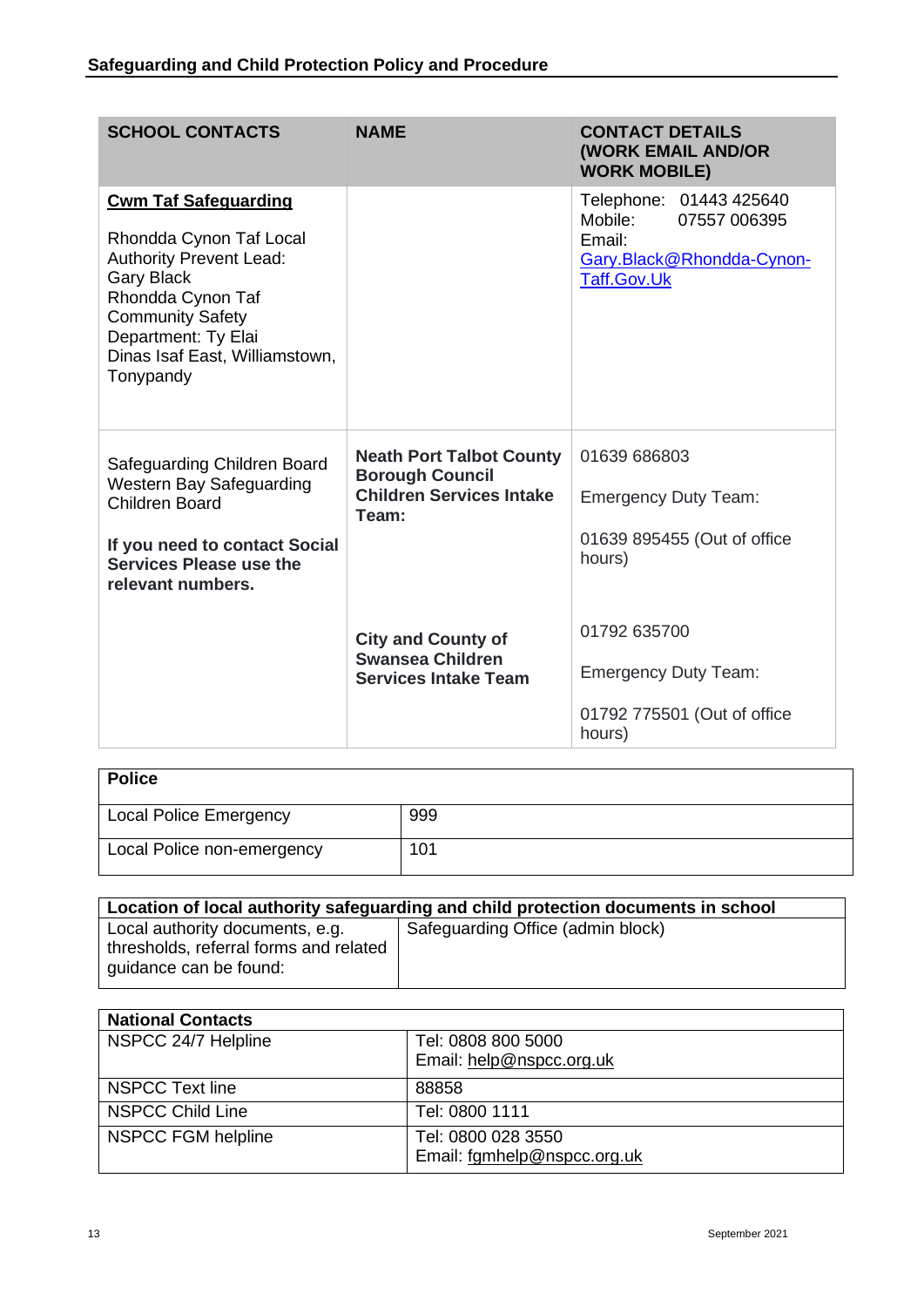| NSPCC Whistleblowing helpline                                       | Tel: 0800 028 0285 (8am - 8pm)<br>Email: help@nspcc.org.uk                                                                                                                                            |
|---------------------------------------------------------------------|-------------------------------------------------------------------------------------------------------------------------------------------------------------------------------------------------------|
| <b>DfE</b> Prevent helpline<br>for schools & parents                | Tel: 020 7340 7264 (non-emergency)<br>Email: counter.extremism@education.gsi.gov.uk                                                                                                                   |
| The Lucy Faithfull Foundation (LFF)                                 | Tel: 0800 1000 900<br>Email: help@stopitnow.org.uk<br>www.parentsprotect.co.uk                                                                                                                        |
| <b>National Bullying Helpline</b>                                   | Tel: 0845 22 55 787                                                                                                                                                                                   |
| UK Safer Internet Centre helpline for<br><b>School Staff</b>        | Tel: 0844 381 4772<br>Email: helpline@saferinternet.org.uk                                                                                                                                            |
| Internet Watch Foundation hotline for<br>reporting criminal content | www.iwf.org.uk                                                                                                                                                                                        |
| <b>Educate Against Hate</b>                                         | http://educateagainsthate.com                                                                                                                                                                         |
| <b>Disclosure and Barring Service</b>                               | <b>ADDRESS: DBS customer services</b><br>PO Box 3961<br><b>Royal Wootton Bassett</b><br>SN4 4HF<br>TEL: 03000 200 190<br>EMAIL: customerservices@dbs.gov.uk                                           |
| <b>Teaching Regulation Agency</b>                                   | <b>ADDRESS: Teacher Misconduct</b><br><b>Ground Floor South</b><br><b>Cheylesmore House</b><br>5 Quinton Road<br>Coventry CV1 2WT<br>TEL: 0207 593 5393<br>EMAIL: misconduct.teacher@education.gov.uk |

Note: The Cognita Regional Safeguarding Lead - Europe is a role which supports the development of effective safeguarding practice within the Cognita family of schools and is not intended to replace, in any way, the statutory referral and reporting requirements.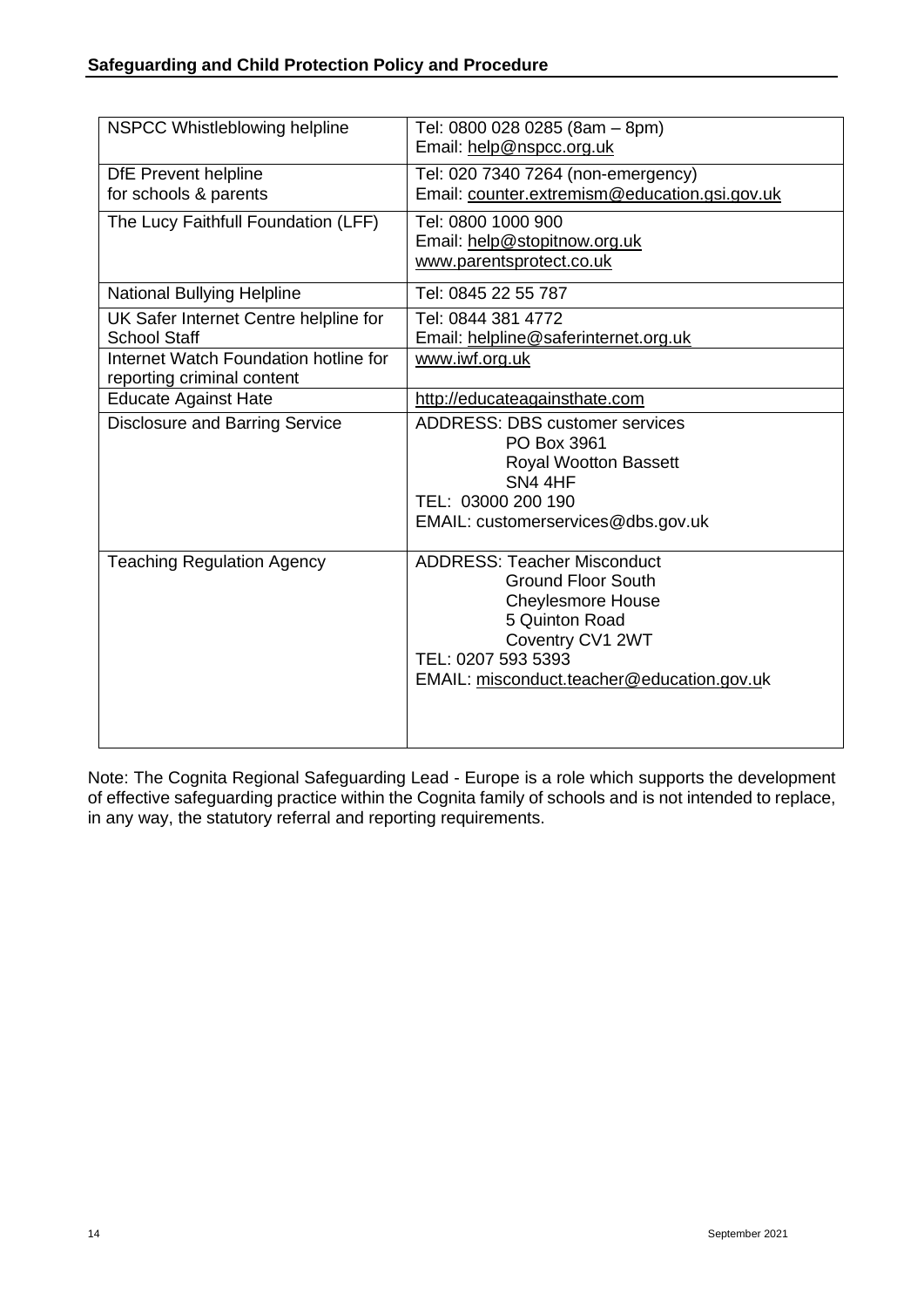## <span id="page-14-0"></span>**4 Types of abuse**

The term 'abuse' is often used as an umbrella term. All staff should be aware of indicators of abuse and neglect so that they are able to identify cases of children who may be in need of help or protection. Abuse and safeguarding issues are rarely standalone events that can be covered by one definition or label. In most cases, multiple issues will overlap with one another.

| <b>Abuse</b>          |                        |                     |                |  |
|-----------------------|------------------------|---------------------|----------------|--|
| <b>Physical abuse</b> | <b>Emotional abuse</b> | <b>Sexual abuse</b> | <b>Neglect</b> |  |

#### <span id="page-14-1"></span>4.1 Abuse

Abuse is a form of maltreatment of a child. Somebody may abuse or neglect a child by inflicting harm or by failing to act to prevent harm. Children may be abused in a family or in an institutional or community setting by those known to them or, more rarely, by others. Abuse can take place wholly online, or technology may be used to facilitate offline abuse. They may be abused by an adult or adults or by another child or children.

#### <span id="page-14-2"></span>4.2 Physical abuse

Physical abuse is a form of abuse which may involve hitting, shaking, throwing, poisoning, burning or scalding, drowning, suffocating or otherwise causing physical harm to a child. Physical harm may also be caused when a parent or carer fabricates the symptoms of, or deliberately induces, illness in a child.

#### *Signs of physical abuse can include:*

- *injuries to parts of the body where accidents are unlikely, such as thighs, back, abdomen;*
- *respiratory problems from drowning, suffocation or poisoning;*
- *untreated or inadequately treated injuries;*
- *bruising which looks like hand or finger marks or caused by an implement;*
- *cigarette burns, human bites; or*
- *scarring, scalds and burns.*

#### 4.3 Emotional abuse

Emotional abuse is the persistent emotional maltreatment of a child such as to cause severe and adverse effects on the child's emotional development. It may involve conveying to a child that they are worthless or unloved, inadequate, or valued only insofar as they meet the needs of another person. It may include not giving the child opportunities to express their views, deliberately silencing them or 'making fun' of what they say or how they communicate. It may feature age or developmentally inappropriate expectations being imposed on children. These may include interactions that are beyond a child's developmental capability, as well as overprotection and limitation of exploration and learning, or preventing the child from participating in normal social interaction. It may involve seeing or hearing the ill-treatment of another. It may involve serious bullying (including cyberbullying), causing children frequently to feel frightened or in danger, or the exploitation or corruption of children. Some level of emotional abuse is involved in all types of maltreatment of a child, although it may occur alone.

#### <span id="page-14-3"></span>4.4 Domestic abuse

Emotional abuse often occurs when the child sees or hears domestic abuse occurring in the home. The cross-government definition of domestic violence and abuse is any incident or pattern of incidents of controlling, coercive, threatening behaviour, violence or abuse between those aged 16 or over who are, or have been, intimate partners or family members regardless of gender or sexuality. The abuse can encompass, but is not limited to: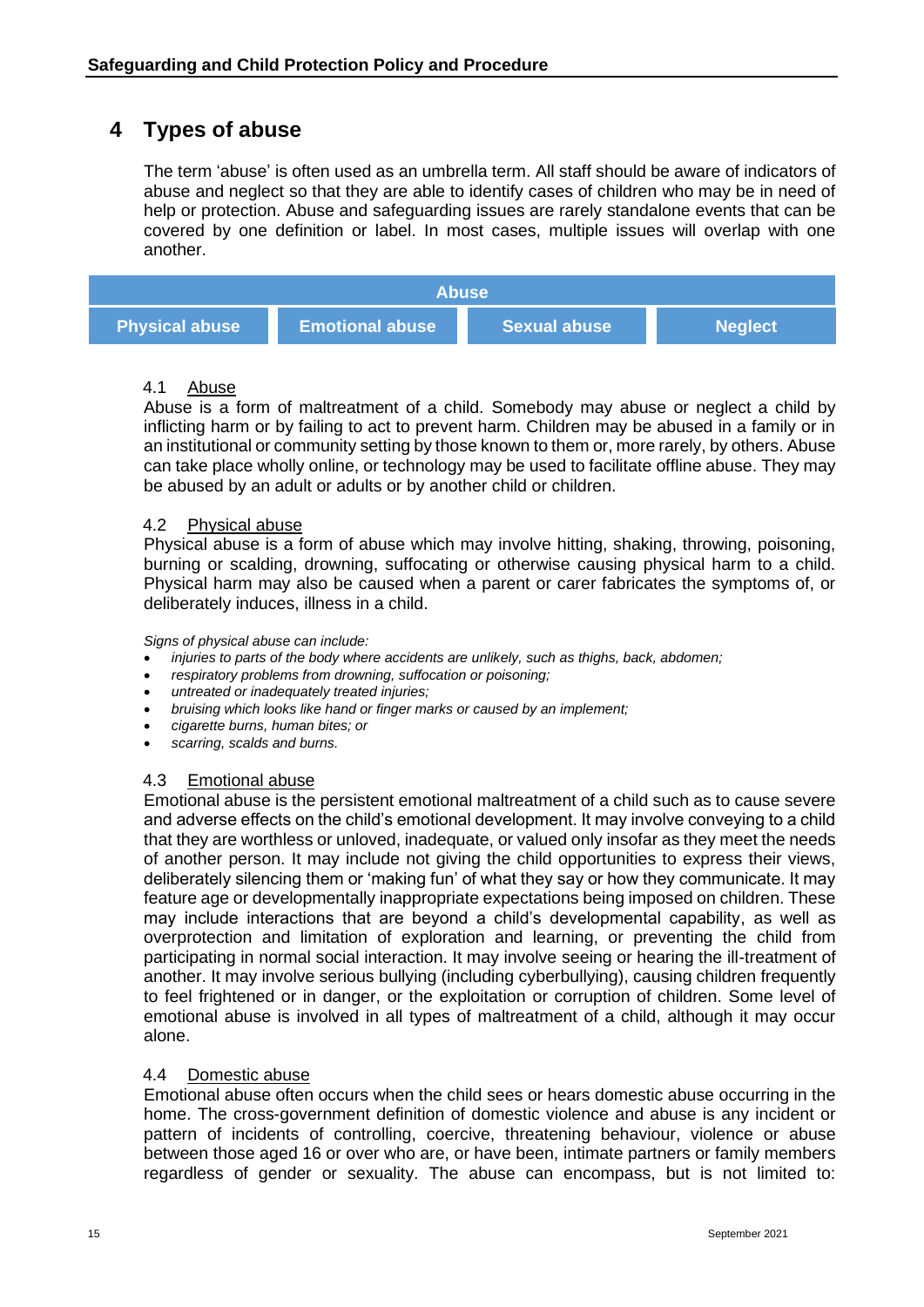psychological; physical; sexual; financial; and emotional. Exposure to domestic abuse and/or violence can have a serious, long lasting emotional psychological impact on children. In some cases, a child may blame themselves for the abuse or may have had to leave the family home as a result.

*Signs of emotional abuse tend to be behavioural rather than physical (see below).* 

#### <span id="page-15-0"></span>4.5 Sexual abuse

Sexual abuse involves forcing or enticing a child or young person to take part in sexual activities, not necessarily involving a high level of violence, whether or not the child is aware of what is happening. The activities may involve physical contact, including assault by penetration (for example rape or oral sex), or non-penetrative acts such as masturbation, kissing, rubbing and touching outside of clothing. They may also include non-contact activities, such as involving children in looking at, or in the production of, sexual images, watching sexual activities, encouraging children to behave in sexually inappropriate ways, or grooming a child in preparation for abuse. Sexual abuse can take place online, and technology can be used to facilitate offline abuse. Sexual abuse is not solely perpetrated by adult males. Women can also commit acts of sexual abuse, as can other children. The sexual abuse of children by other children is a specific safeguarding issue in education and is explored below.

*Signs of sexual abuse displayed by children may include:*

- *Pregnancy*
- *sexually transmitted infection/diseases;*
- *pain/itching/bleeding/bruising/discharge to the genital area/anus/mouth;*
- *urinary infections;*
- *difficulty walking or sitting or standing;*
- *persistent sore throats; or*
- *stomach ache.*

#### <span id="page-15-1"></span>4.6 Neglect

Neglect is the persistent failure to meet a child's basic physical and/or psychological needs, likely to result in the serious impairment of the child's health or development. Neglect may occur during pregnancy, for example, as a result of maternal substance abuse. Once a child is born, neglect may involve a parent or carer failing to: provide adequate food, clothing and shelter (including exclusion from home or abandonment); protect a child from physical and emotional harm or danger; ensure adequate supervision (including the use of inadequate care-givers); or ensure access to appropriate medical care or treatment. It may also include neglect of, or unresponsiveness to, a child's basic emotional needs.

*Signs of possible neglect include:*

- *the child seems underweight or is very small for their age, or their weight deteriorates;*
- *the child seems very overweight for their age;*
- *they are poorly clothed, with inadequate protection from the weather;*
- *they are often absent from school for no apparent reason; or persistently arrive late: or*
- *they are regularly left alone, or in charge of younger brothers or sisters.*

#### <span id="page-15-2"></span>4.7 Peer on peer abuse

All staff must be alert to possible indicators of safeguarding concerns which may indicate peer on peer abuse. This is most likely to include, but may not be limited to:

- [bullying](https://safeguarding.network/safeguarding-resources/bullying/) (including [cyberbullying\)](https://safeguarding.network/safeguarding-resources/bullying/cyberbullying/);
- physical abuse such as hitting, kicking, shaking, biting, hair pulling, or otherwise causing physical harm;
- sexual violence and sexual harassment;
- sharing of nudes/semi nudes imagery/videos, previously referred to as 'sexting';
- initiation/hazing type violence and rituals; and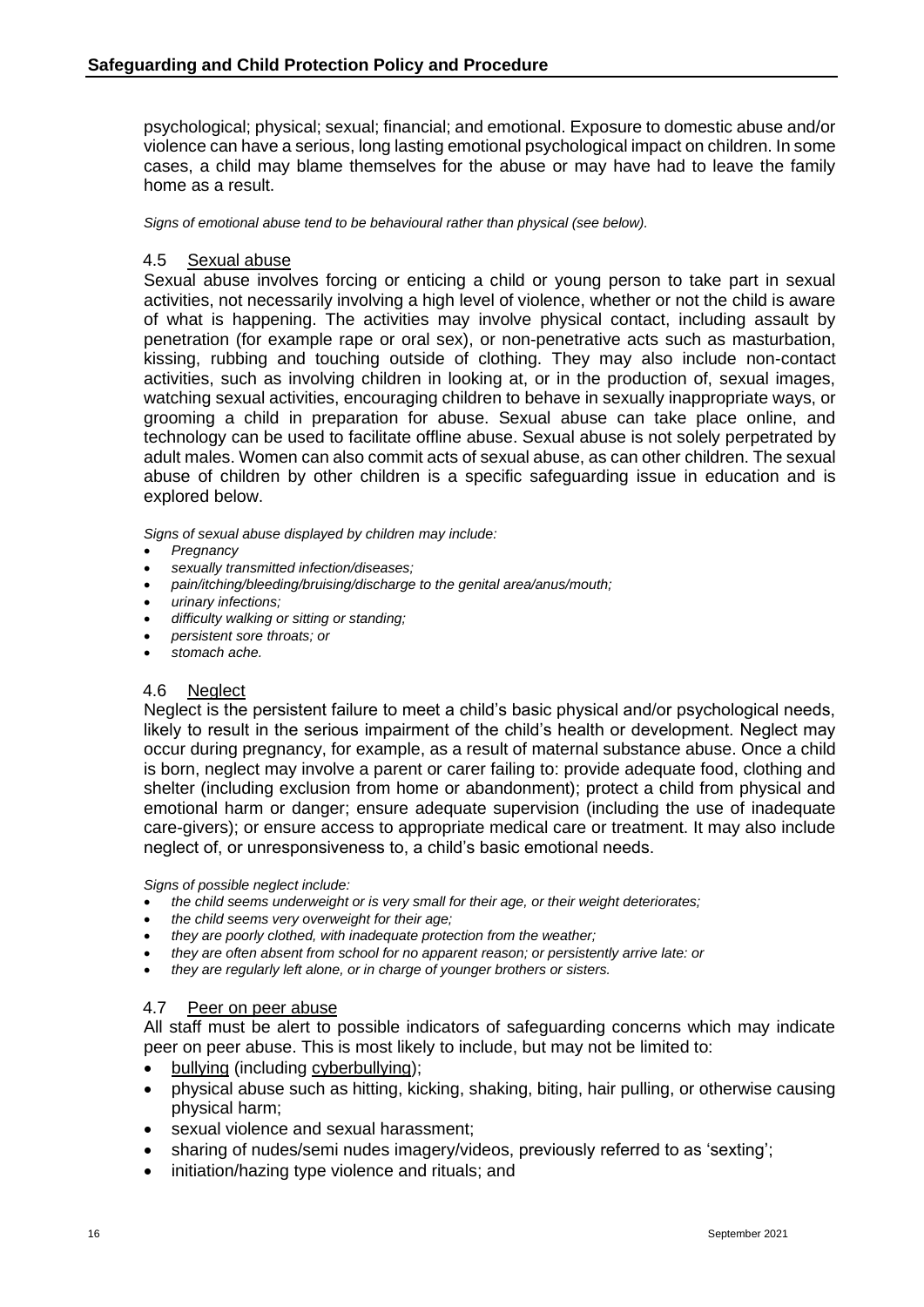• 'upskirting'

See separate section of this document on peer on peer abuse below.

#### <span id="page-16-0"></span>4.8 Honour Based Abuse (HBA) (including Female Genital Mutilation (FGM), Forced Marriage (FM) and breast flattening)

HBA includes all incidents or crimes which have been committed to protect or defend the honour of the community and/or the family, and commonly involve practices such as FGM, forced marriage and/or breast flattening. Abuse often involves a wider network of family or community pressure and therefore it is important to be aware of this dynamic and consider risk factors when deciding on action. If staff have a concern that a child may be at risk of Honour Based Abuse, they should alert their DSL immediately.

#### FGM

FGM is abuse that encompasses all procedures involved in the partial or total removal of female external genitalia and is illegal in the UK. Whilst all staff should speak to the DSL (or deputy DSL) with regards to any concerns about FGM, there is a specific legal duty on teachers under the FGM Act (2003) to report FGM. If a teacher, in the course of their work in the profession, discovers that an act of FGM appears to have been carried out on a girl under the age of 18, it is mandatory that the teacher **must** report this to the police using the telephone number 101.

#### Forced Marriage (FM)

Forcing a person into marriage is a crime in England and Wales. FM is one entered into without the full and free consent of one or both parties and where violence, threats or any form of coercion is used to cause a person to enter into a marriage. The FM Unit provides more guidance, which can be found [here.](https://www.gov.uk/government/uploads/system/uploads/attachment_data/file/322310/HMG_Statutory_Guidance_publication_180614_Final.pdf) Multi-Agency guidelines, which focus on the role of schools, can be found [here.](https://www.gov.uk/government/uploads/system/uploads/attachment_data/file/322307/HMG_MULTI_AGENCY_PRACTICE_GUIDELINES_v1_180614_FINAL.pdf)

#### Breast Flattening

Breast flattening, also known as breast ironing, is the pounding and massaging of a pubescent girl's breasts, using hard or heated objects, to try to make them stop developing or disappear. It is typically carried out by the girl's mother, who will say she is trying to protect the girl from sexual harassment and rape to prevent early pregnancy that would tarnish the family name, or to allow the girl to pursue education, rather than be forced into [early marriage.](https://en.wikipedia.org/wiki/Child_marriage)

#### <span id="page-16-1"></span>4.9 Behavioural signs of abuse and neglect

If a child is being abused, their behaviour may change in a number of ways. For example, they may:

- behave aggressively or be disruptive, act out, demand attention and require more discipline than other children;
- become angry or disinterested and/or show little creativity;
- seem frightened of certain adults:
- become sad, withdrawn or depressed;
- have trouble sleeping;
- become sexually active at a young age;
- exhibit inappropriate sexual knowledge for their age or sexualised behaviour in their play with other children;
- refuse to change for gym or participate in physical activities;
- develop eating disorders;
- self-harm and/or express suicidal ideation;
- refuse to attend school or run away from home: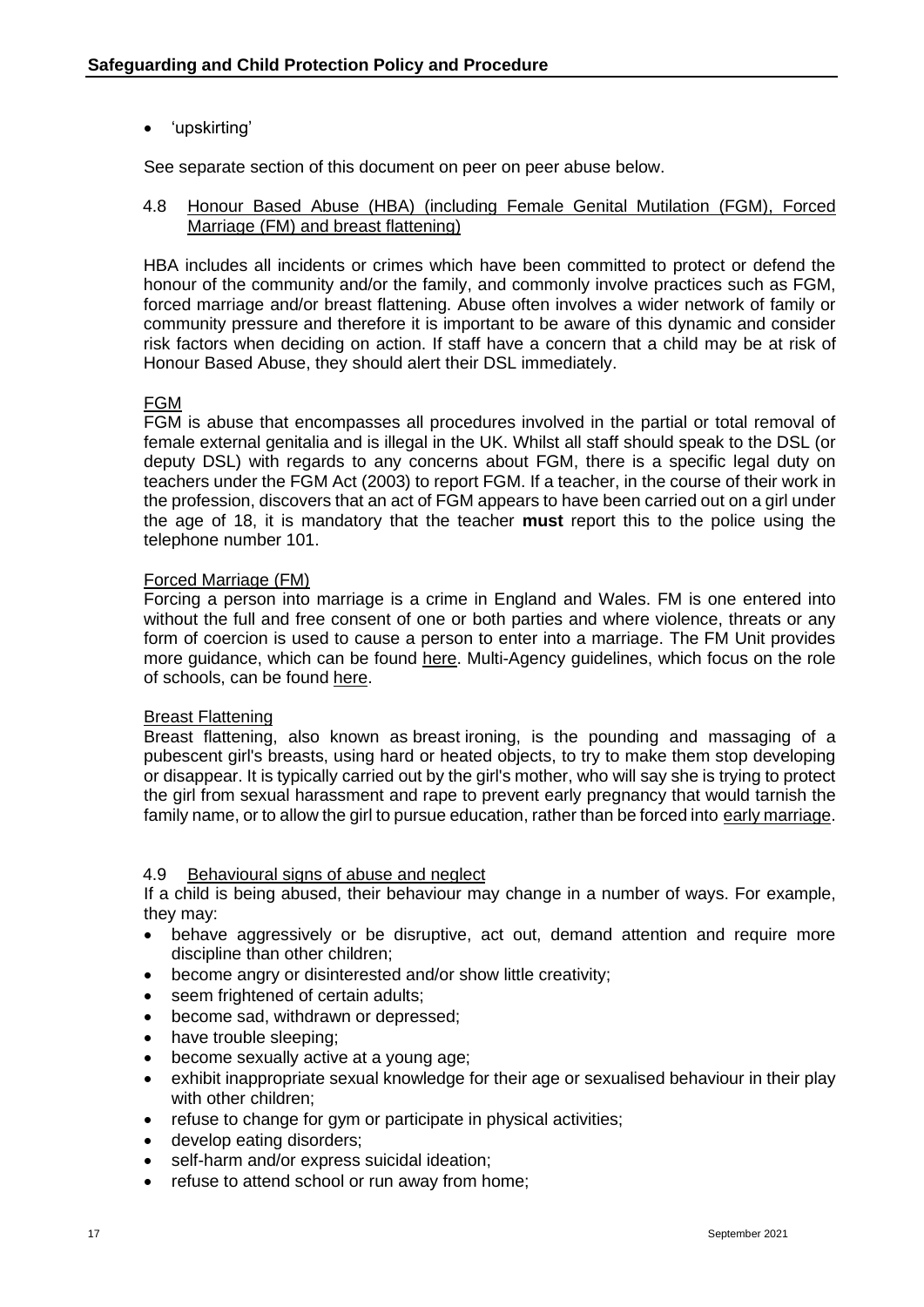- lack confidence or have low self-esteem; or
- use drugs or alcohol as a coping strategy

#### <span id="page-17-0"></span>4.10 Emotional Wellbeing and Mental Health

Where children have suffered abuse and neglect, or other potentially traumatic adverse childhood experiences, this can have a lasting impact throughout childhood, adolescence and into adulthood. It is key that all staff are aware of how these children's experiences, can impact on their mental health, behaviour and education.

All staff should also be aware that deteriorating emotional wellbeing and escalation of mental health problems can, in some cases, be an indicator that there is a safeguarding concern, for example, a child has suffered or is at risk of suffering abuse, neglect, bullying/cyberbullying or exploitation. Please note, however, that only appropriately trained health professionals should attempt to make a diagnosis of a mental health problem.

Staff, however, are well placed to observe children day-to-day and identify those whose behaviour suggests that they may be experiencing a mental health problem or be at risk of developing one. If staff have a mental health concern about a child that is also a safeguarding concern, immediate action should be taken, following this policy and speaking to the DSL.

The Department of Education has published advice and guidance on [Preventing and Tackling](https://www.gov.uk/government/publications/preventing-and-tackling-bullying)  [Bullying,](https://www.gov.uk/government/publications/preventing-and-tackling-bullying) and [Mental Health and Behaviour in Schools.](https://www.gov.uk/government/publications/promoting-children-and-young-peoples-emotional-health-and-wellbeing) In addition, Public Health England has produced a range of resources to support secondary school teachers to promote positive health, wellbeing and resilience among young people including its guidance, [Promoting](https://assets.publishing.service.gov.uk/government/uploads/system/uploads/attachment_data/file/958151/Promoting_children_and_young_people_s_emotional_health_and_wellbeing_a_whole_school_and_college_approach.pdf)  [Children and Young People's Emotional Health and Wellbeing.](https://assets.publishing.service.gov.uk/government/uploads/system/uploads/attachment_data/file/958151/Promoting_children_and_young_people_s_emotional_health_and_wellbeing_a_whole_school_and_college_approach.pdf) Its resources include social media, forming positive relationships, smoking and alcohol. See [Rise Above](https://riseabove.org.uk/about/) for links to all materials and lesson plans.

Whilst all children should be protected, it is important that staff recognise that some groups of children are potentially at greater risk of harm (including online harm). For example, this vulnerable group includes, but is not limited to: those children with SEND (see below), young carers, those with a parent in prison, those identifying as LGBTQ+, and those living in homes characterised by domestic abuse and/or parental acrimony.

#### <span id="page-17-1"></span>4.11 Children with Special Educational Needs and/or Disabilities

Children with special educational needs (SEN/ALN) and/or disabilities are statistically more vulnerable to child abuse, including peer on peer abuse. Additional barriers can exist when recognising abuse and neglect in this group of children. These include:

- assumptions that indicators of possible abuse such as behaviour, mood and injury relate to the child's disability without further exploration;
- assumptions that children with SEN/ALN and disabilities can be disproportionately impacted by things like bullying without outwardly showing any signs; and
- communication barriers and difficulties in overcoming these challenges.

#### <span id="page-17-2"></span>4.12 Signs of abuse or neglect manifested by the parents or other responsible adult

- places unrealistic expectations on the child, i.e. demands a level of academic or physical performance of which they are not capable;
- offers conflicting or unconvincing explanation of any injuries to the child;
- delays seeking medical treatment for the child's mental/physical health
- appears indifferent to, is emotionally unavailable, or overtly rejects, the child;
- denies existence of or blames the child for the child's behaviours at home or at school;
- sees and describes the child as entirely worthless, burdensome or in another negative light;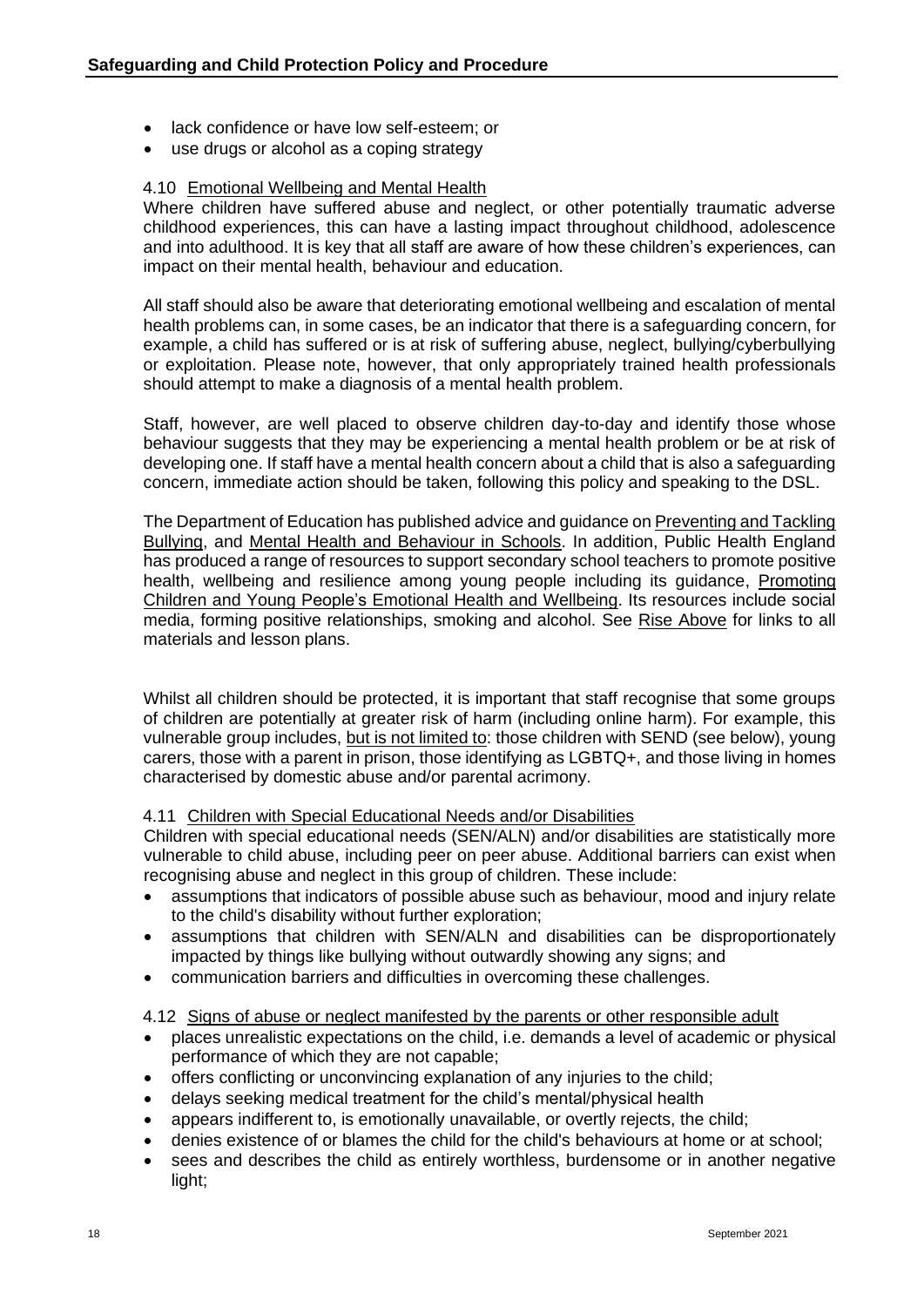- refuses offers of support to meet the child's needs s;
- refuses to consent to referrals to external agencies to meet their child's needs/does not engage as expected

#### <span id="page-18-0"></span>4.13 Grooming

Grooming is the process by which an individual prepares a child, significant adults and the environment for abuse of this child. Children and young people can be groomed online or in the real world, by a stranger or by someone they know. Groomers may be of any gender identity or sexual orientation. They could be of any age, including another young person. Many children and young people do not understand that they have been groomed, or that what has happened is abuse. The signs that a child is being groomed are not always obvious. Groomers will also go to great lengths not to be identified.

Children may:

- be very secretive, including about what they are doing online:
- have older boyfriends or girlfriends;
- go to unusual places to meet friends;
- have new things such as clothes or mobile phones that they can't or won't explain;
- have access to drugs and alcohol;
- go missing from home or school;
- display behavioural changes;
- have sexual health issues; or
- present as suicidal, self/harming, feeling depressed, unworthy.

In older children, signs of grooming can easily be mistaken for 'normal' teenage behaviour, but you may notice unexplained changes in behaviour or personality, or inappropriate sexual behaviour for their age. See the [NSPCC website](https://www.nspcc.org.uk/preventing-abuse/keeping-children-safe/healthy-sexual-behaviour-children-young-people/) for further information about grooming.

#### <span id="page-18-1"></span>4.14 Signs of grooming and/or online abuse

A child may be experiencing abuse online if they:

- spend lots, much more, or much less time online, texting, gaming or using social media;
- are withdrawn, upset or outraged after using the internet or texting;
- are secretive about who they're talking to and what they're doing online or on their mobile phone; and/or
- have lots of new phone numbers, texts or e-mail addresses on their mobile phone, laptop or tablet.
- have more than one phone

#### <span id="page-18-2"></span>4.15 Signs of grooming manifested by sex offenders

It is important to remember that not all sex offenders will exhibit the signs listed below and if an individual exhibits some or all of these signs, it does not mean that they are a sex offender:

- Overly affectionate behaviour with a child;
- Affording special attention or preferential treatment to a child;
- Excessive time spent alone with a child outside of the classroom/school;
- Frequently spending time with a child in private or isolated areas;
- Transporting a child to or from the school;
- Making friends with a child's parents and visiting their home;
- Acting as a particular child's confidante;
- Giving small gifts, money, toys, cards, letters to a child;
- Using texts, telephone calls, e-mails or social networking sites to inappropriately communicate with a child; and/or
- Flirtatious behaviour or making suggestive remarks or comments of a sexual nature around a child.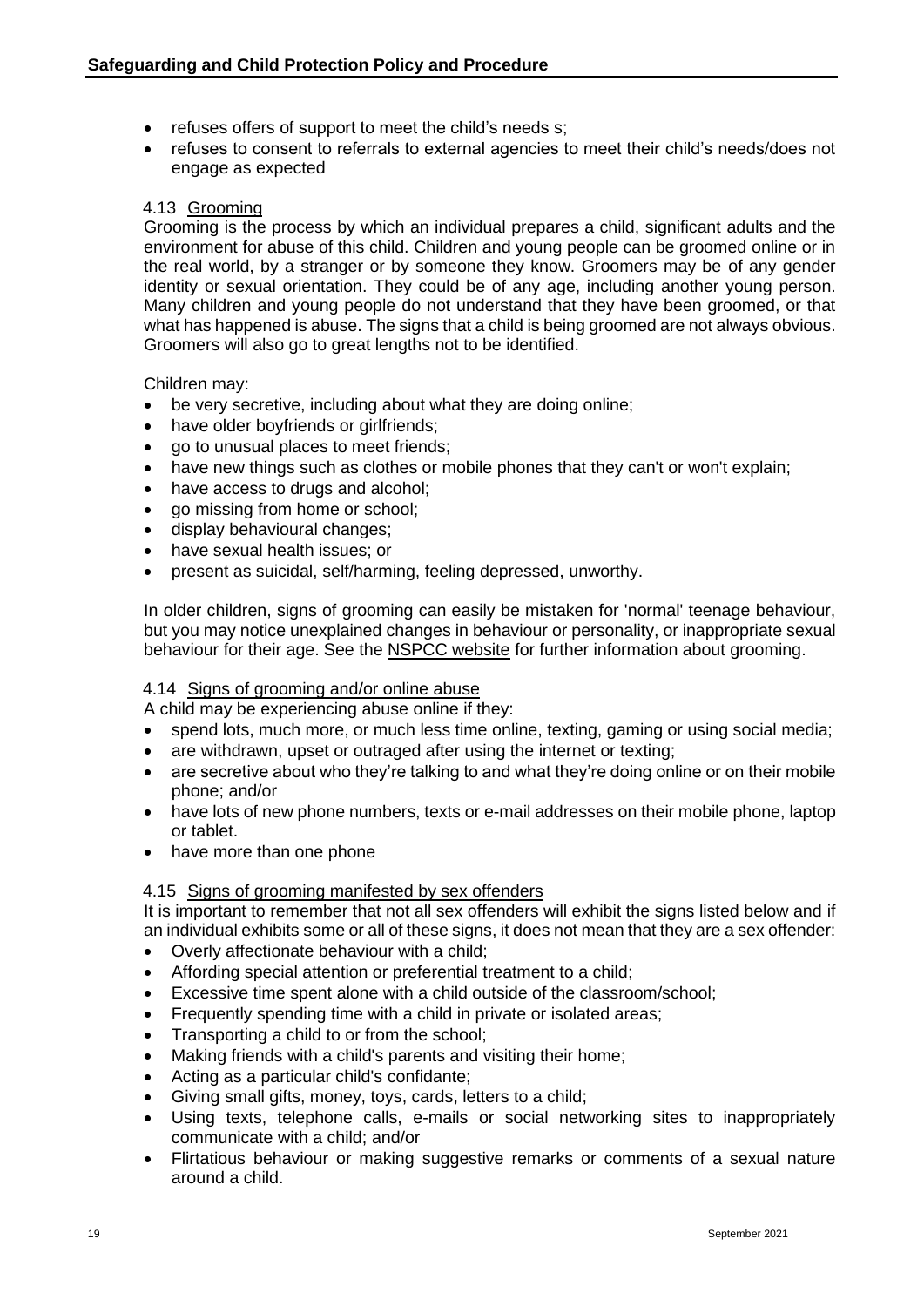#### <span id="page-19-0"></span>4.16 Modus operandi of grooming

- Target vulnerable victim: Perpetrators target victims who are vulnerable, isolated, insecure and/or have greater emotional needs.
- Gain victim's trust: Offenders may allow a child to do something (e.g. eat ice cream, stay up late, view pornography) which is not normally permitted by the child's parents or the school in order to foster secrecy.
- Gain the trust of others: Institutional offenders are often popular with children and parents, successfully grooming not only the victim but also other members of the victim's family and the community at large.
- Filling a need/becoming more important to the child: This can involve giving gifts, rewards, additional help or advice, favouritism, special attention and/or opportunities for special trips or outings.
- Isolating the child: The perpetrator may encourage dependency and subtly undermine the victim's other relationships with friends or family members.
- Sexualising the relationship: This can involve playful touches, tickling and hugs. It may involve adult jokes and innuendo or talking as if adults, for example about marital problems or conflicts.
- Maintaining control and secrecy: Offenders may use their professional position to make a child believe that they have no choice but to submit to the offender.

#### <span id="page-19-1"></span>4.17 Signs of grooming for radicalisation

All schools are subject to a duty under section 26 of the Counter Terrorism and Security Act (2015), in the exercise of their functions, to have "due regard to the need to prevent people from being drawn into terrorism". This duty is known as the Prevent [duty.](https://www.gov.uk/government/publications/prevent-duty-guidance) For more information, please see the Preventing Extremism and Radicalisation Policy.

There is no single way of identifying whether a child is likely to be susceptible to an extremist ideology. Background factors combined with specific influences such as family and friends may contribute to a child's vulnerability. Similarly, radicalisation can occur through many different methods (such as social media or the internet) and settings (such as within the home). As with other safeguarding risks, staff should be alert to changes in children's behaviour, which could indicate that they may be in need of help or protection. Staff should use their judgement in identifying children who might be at risk of radicalisation and act proportionately which may include the DSL or the Prevent Lead making a Prevent referral.

There are no known definitive indicators that a young person is vulnerable to radicalisation, but there are a number of signs that together increase their risk of being groomed in this way.

Signs of vulnerability include:

- Under/over achievement:
- Being in possession of extremist literature;
- Poverty:
- Social exclusion:
- Traumatic events;
- Global or national events;
- Religious conversion;
- Change in behaviour;
- Exploitation of some form
- **Extremist influences:**
- Conflict with family over lifestyle;
- Confused identity;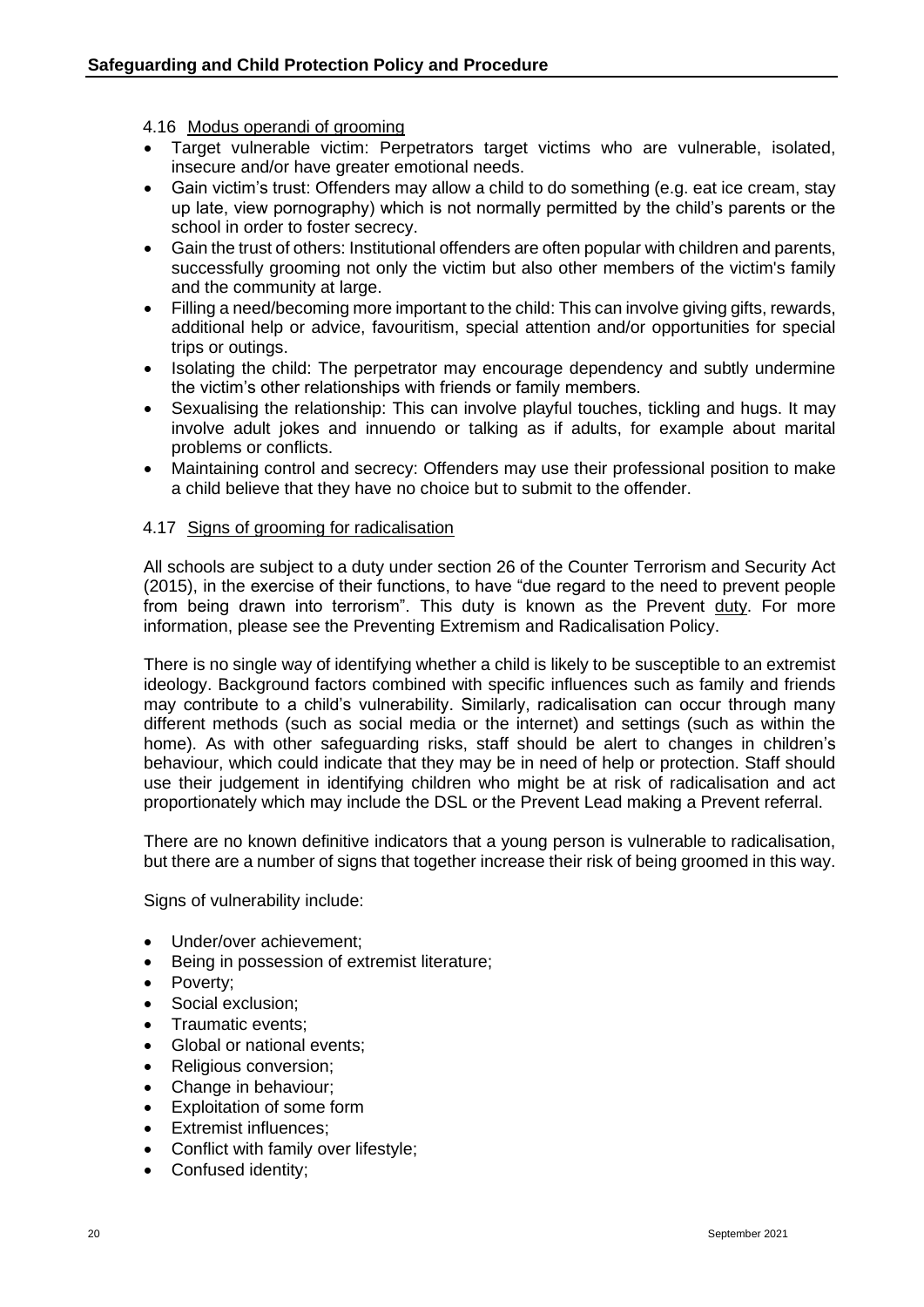- Victim or witness to race or hate crimes; and
- Rejection by peers, family, social groups.
- Having confirmed or emerging indicators of SEND/ALN

#### What staff should do if a child is seen as at risk of radicalisation

Staff should follow the School's normal referral processes when there are concerns about children who may be at risk of being drawn into terrorism, as set out above. This may include a referral to Channel or children's social care depending on the level of risk. However, if staff have concerns that there is an immediate/significant risk of a child being drawn into terrorism they must call 999 or to report a safeguarding issue you need to contact MASH children's services on 01656 642320 or e-mail referrals to [mashcentra@bridgend.gov.uk](mailto:mashcentra@bridgend.gov.uk)

An online referral form to WECTU must also be completed, the referral form can be found on Community Safety Partnership Bridgend, click on [Counter terrorism \(Prevent\)](https://protect-eu.mimecast.com/s/EfuUCzmRVCw1mgs4j9i5?domain=bridgend.gov.uk) and then referral, once all the details have been completed click on submit.

#### <span id="page-20-0"></span>4.18 Child Criminal Exploitation and Serious Violence

CCE is where an individual or group takes advantage of an imbalance of power to coerce, control, manipulate or deceive a child into any criminal activity (a) in exchange for something the victim needs or wants, and/or (b) for the financial or other advantage of the perpetrator or facilitator and/or (c) through violence or the threat of violence. The victim may have been criminally exploited even if the activity appears consensual. CCE does not always involve physical contact; it can also occur through the use of technology. CCE can include children being forced to work in cannabis factories, forced to shoplift or pickpocket, or to threaten other young people. It is important to note that the experience of girls who are criminally exploited can be very different to that of boys. The indicators may not be the same, however professionals should be aware that girls are at risk of criminal exploitation too. It is also important to note that both boys and girls being criminally exploited may be at higher risk of sexual exploitation.

CCE also involves children and young people being coerced into moving drugs or money across the country; this is commonly referred to a County Lines.

County Lines usually occurs through engaging children into gangs and using them to carry money or drugs from urban areas to suburban and rural areas, market and seaside towns. Further information on the signs of a child's involvement in county lines is available in guidance published by the Home Office [here.](https://www.gov.uk/government/publications/criminal-exploitation-of-children-and-vulnerable-adults-county-lines)

All staff should be aware of indicators which may signal that children are at risk from, or are involved with, serious violent crime. These can include, but are not limited to: increased absence from school; a change in friendships or relationships with older individuals or groups; a significant decline in performance; signs of self-harm or a significant change in wellbeing; or signs of assault or unexplained injuries. Unexplained gifts or new possessions could also indicate that children have been approached by, or are involved with, individuals associated with criminal networks or gangs. More information can be found in KLS (2021), in the Home Office's ['Preventing youth violence and gang involvement'](https://assets.publishing.service.gov.uk/government/uploads/system/uploads/attachment_data/file/418131/Preventing_youth_violence_and_gang_involvement_v3_March2015.pdf) and its ['Criminal exploitation of](https://assets.publishing.service.gov.uk/government/uploads/system/uploads/attachment_data/file/741194/HOCountyLinesGuidanceSept2018.pdf)  [children and vulnerable adults:](https://assets.publishing.service.gov.uk/government/uploads/system/uploads/attachment_data/file/741194/HOCountyLinesGuidanceSept2018.pdf) county lines guidance'.

#### <span id="page-20-1"></span>4.19 Contextual Safeguarding

Contextual Safeguarding is an approach to understanding, and responding to, young people's experiences of significant harm beyond their families. It recognises that the different relationships that young people form in their neighbourhoods, schools and online can feature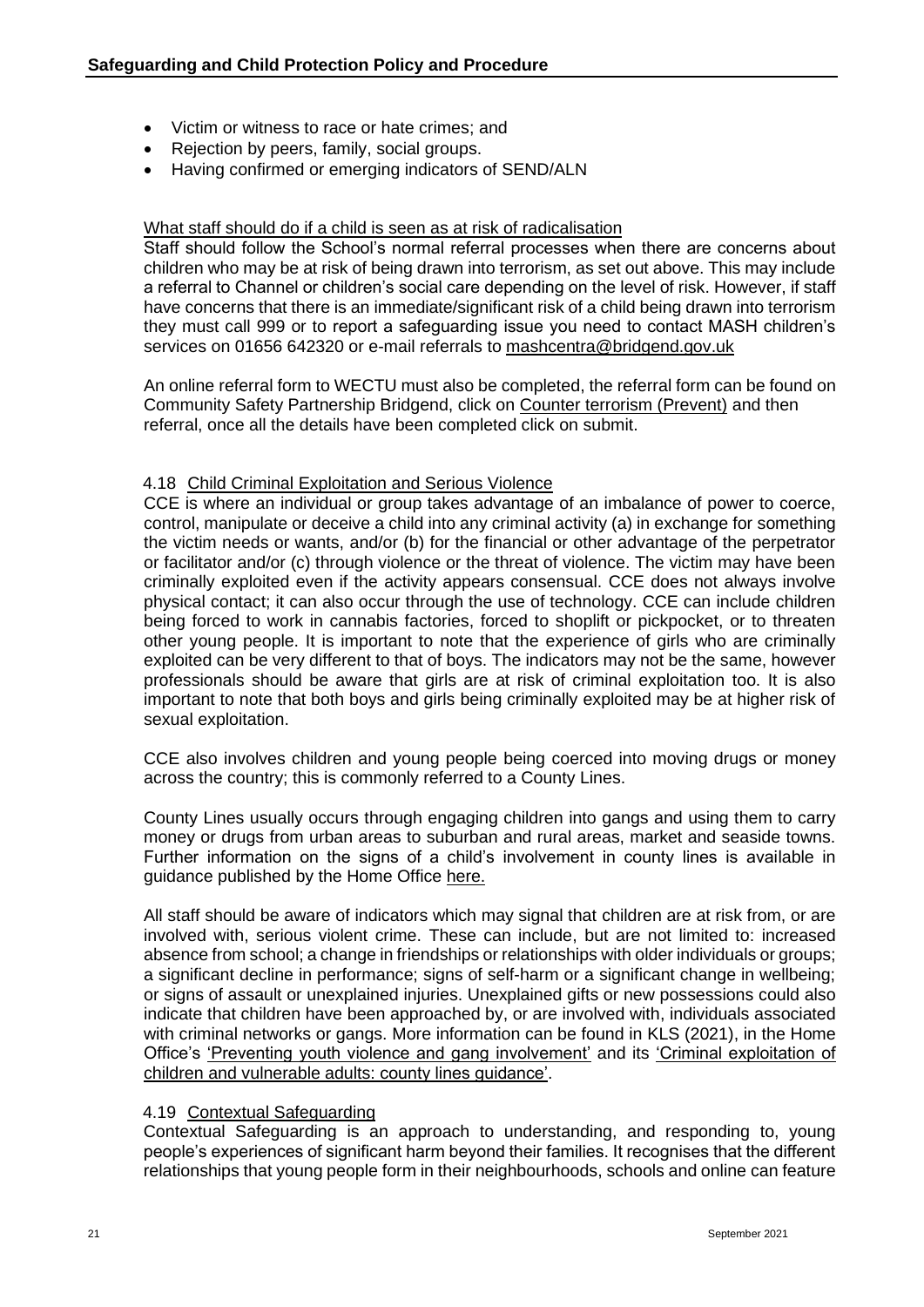violence and abuse. Parents and carers have little influence over these contexts, and young people's experiences of extra-familial abuse can undermine parent-child relationships.

The contextual safeguarding approach says that children's social care practitioners, child protection systems and wider SCBships need to engage with individuals and sectors who do have influence over/within extra-familial contexts, and recognise that assessment of, and intervention with, these spaces are a critical part of safeguarding practices. Contextual Safeguarding, therefore, expands the objectives of child protection systems in recognition that young people are vulnerable to abuse beyond their front doors. This also includes the risk of abuse occurring in or outside of school.

#### <span id="page-21-0"></span>4.20 Child Sexual Exploitation (CSE)

CSE is a form of child sexual abuse (see above) and occurs where an individual or group takes advantage of an imbalance in power to coerce, manipulate or deceive a child into sexual activity. Whilst age may be the most obvious, this power imbalance can also be due to a range of other factors including gender, sexual identity, cognitive ability, physical strength, status, and access to economic or other resources. In some cases, the abuse will be in exchange for something the victim needs or wants and/or will be to the financial benefit or other advantage (such as increased status) of the perpetrator or facilitator.

The abuse can be perpetrated by individuals or groups, males or females, and children or adults. The abuse can be a one-off occurrence or a series of incidents over time and range from opportunistic to complex organised abuse. It can involve force and/or enticement-based methods of compliance and may, or may not, be accompanied by violence or threats of violence. Victims can be exploited even when activity appears consensual and it should be noted exploitation as well as being physical can be facilitated and/or take place online.

CSE can affect any child or young person (male or female) under the age of 18 years, including 16-and 17-year olds, who can legally consent to have sex. It can include both contact (penetrative and non-penetrative acts) and non-contact sexual activity and may occur without the child or young person's immediate knowledge (e.g. through others copying videos or images they have created and posted on social media).

The above CCE indicators can also be indicators of CSE, as can:

- children who have older boyfriends or girlfriends; and
- children who suffer from sexually transmitted infections or become pregnant.

#### For more information, see [Child Sexual Exploitation: Guide for Practitioners](https://assets.publishing.service.gov.uk/government/uploads/system/uploads/attachment_data/file/591903/CSE_Guidance_Core_Document_13.02.2017.pdf)

#### <span id="page-21-1"></span>4.21 Children Missing in Education

All staff should be aware that children going missing, particularly repeatedly, can act as a vital warning sign of a range of safeguarding possibilities. This may include abuse and neglect, which may include sexual abuse or exploitation and can also be a sign of child criminal exploitation including involvement in County Lines. It may indicate mental health difficulties, risk of substance abuse, risk of travelling to conflict zones, risk of female genital mutilation or risk of forced marriage. Early intervention is necessary to identify the existence of any underlying safeguarding risk and to help prevent the risks of a child going missing in future. Staff should be aware of their school's unauthorised absence and their local authority's children missing from education procedures.

#### *If the child is missing on site:*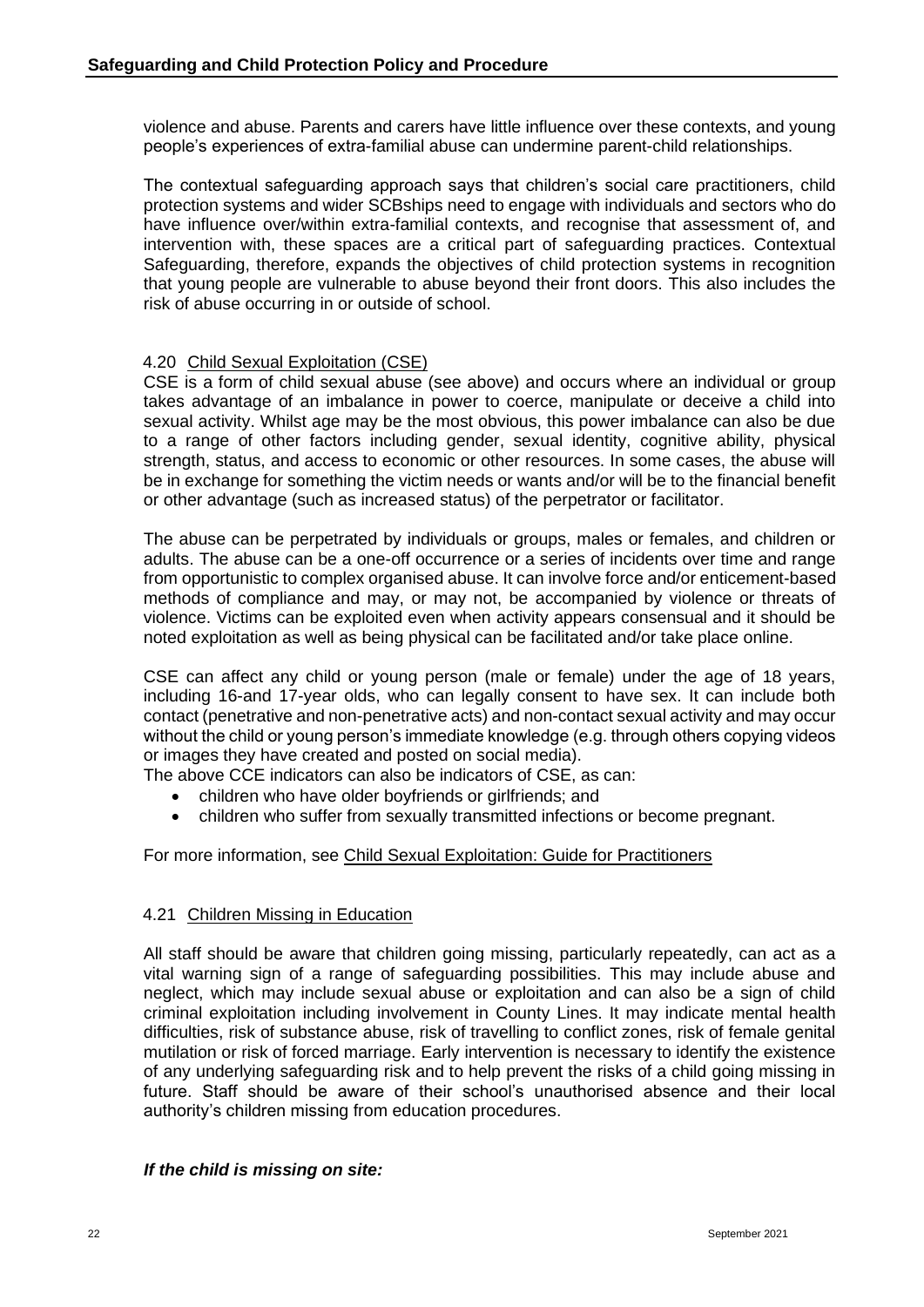- 1. Stage One Search school systematically, checking CCTV and liaising with school secretary. Whole staff alert email also to be sent out.
- 2. Stage Two If the child is not to be found on site, school office staff will contact the police and parents/carers with parental responsibility. At this point, school will support the police who will now lead the response to this incident. The Headteacher will liaise with emergency services and parents/carers.
- 3. Stage Three The Headteacher should communicate the incident to the appropriate Local Authority Office's Educational Welfare Officer and our Director of Education at Cognita. A written record of the incident and any action taken should be made as soon after the incident as practical and placed in the pupil's confidential record. SLT to review the incident and investigate, if appropriate, to prevent further such incidents.

The School will report to the EWO at Bridgend Local Authority a pupil who fails to attend school regularly or has been absent from school without the School's permission for a continuous period of 10 school days or more. Our school secretary contacts home daily if a message has not been left to explain a child's absence.

#### Elective Home Education

Many home educated children have an overwhelmingly positive learning experience. Most parents decide to home educate with their child's best education at the heart of their decision. However, this is not the case for all, and home education can mean some children are less visible to the services that are there to keep them safe and supported in line with their needs. Where a parent/carer has expressed their intention to remove a child from school with a view to educating at home, the school will coordinate a meeting with parents/carers where possible. Ideally, this would be before a final decision has been made, to ensure the parents/carers have considered what is in the best interests of each child. This is particularly important where a child has SEND, is vulnerable, and/or has a social worker. Should there be safeguarding concerns about any child whose parents state they are planning to educate them at home, a referral to Social Care may be considered.

#### <span id="page-22-0"></span>4.22 Children with family members in prison

Schools should be aware if they have any children or young people on their roll whose parent or close family member is in prison and provide additional support. Approximately 200,000 children in England and Wales have a parent sent to prison each year. These children are at risk of poor outcomes including poverty, stigma, isolation and poor mental health. [NICCO](https://www.nicco.org.uk/) provides information designed to support professionals working with offenders and their children, to help mitigate negative consequences for those children.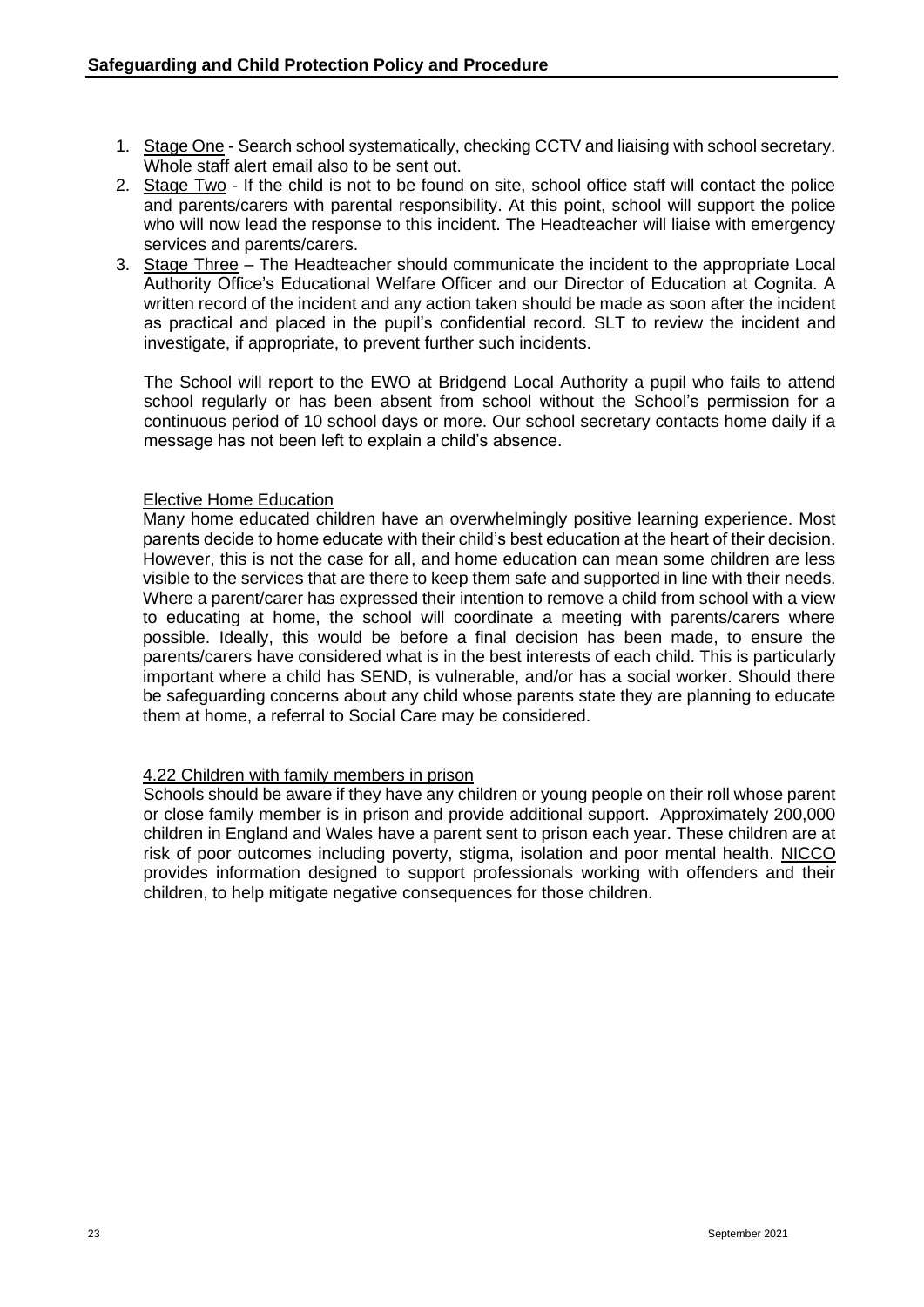## <span id="page-23-0"></span>**5 Stages of child protection**

The school can use a range of arrangements, depending on the information available. The school will always work cooperatively with external agencies, including the local authority and the police.

The diagram opposite outlines the hierarchy of these approaches.



Where a child is suffering, or is likely to suffer from harm, it is important that a referral to children's Social Care (and, if appropriate, the Police) is made immediately by the DSL, who should follow the local authority's referral process. If the DSL is not available then there should be no delay in another safeguarding staff member in the school making a referral.

<span id="page-23-1"></span>5.1 Early Help

If early help is appropriate, the DSL or DDSL will generally lead on liaising with other agencies and setting up an inter-agency assessment as appropriate. Staff may be required to support other agencies and professionals in an early help assessment, in some cases acting as the lead professional. Any such cases should be kept under constant review and consideration given to a referral to Children's Social Care for assessment for statutory services, if the child's situation does not appear to be improving or is getting worse.

Any child may benefit from early help, but all school staff should be particularly alert to the potential need for early help for a child who:

- is disabled and has specific additional needs;
- has special educational needs (whether or not they have a statutory education, health and care plan);
- is a young carer;
- is showing signs of being drawn into anti-social or criminal behaviour, including gang involvement and association with organised crime groups;
- is frequently missing/goes missing from care or from home:
- is misusing drugs or alcohol themselves;
- is at risk of modern slavery, trafficking or exploitation;
- is in a family circumstance presenting challenges for the child, such as substance abuse, adult mental health problems or domestic abuse;
- has returned home to their family from care;
- is showing early signs of abuse and/or neglect:
- is at risk of being radicalised or exploited;
- is a privately fostered child; and/or
- has already identified as being LGBTQ+ or is beginning to identify as LGBTQ+.

#### <span id="page-23-2"></span>5.2 Children who have a Social Worker

Children may need a Social Worker due to safeguarding or welfare needs. Children may need this help due to abuse, neglect and complex family circumstances. A child's experiences of adversity and trauma can leave them vulnerable to further harm, as well as educationally disadvantaged in facing barriers to attendance, learning, behaviour and mental health. Local authorities should share the fact a child has a Social Worker and inform schools whether the child is subject to a Child in Need (s17) or Child Protection (s47) Plan. The DSL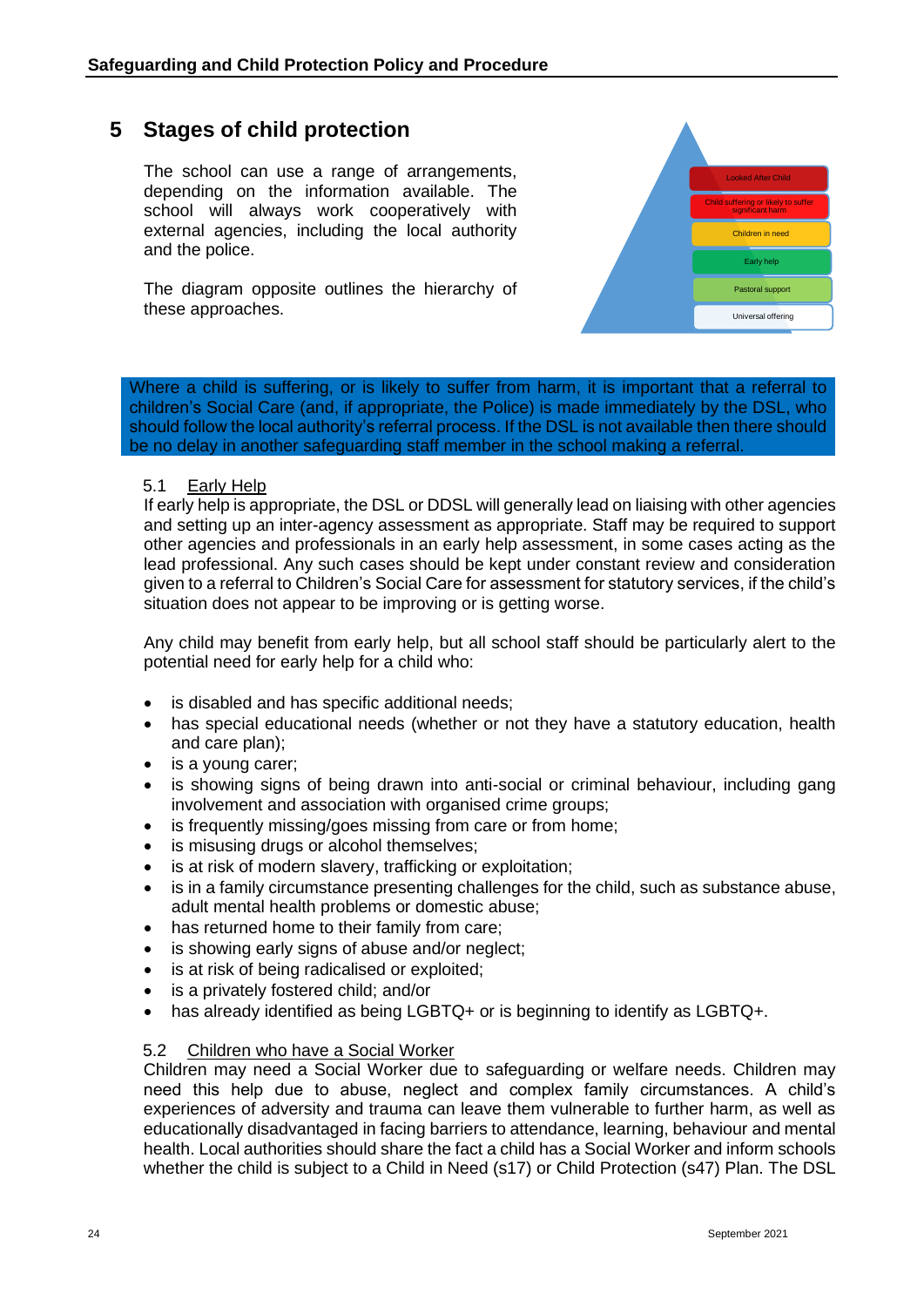should attend all 'plan reviews'. Where children need a Social Worker, this should inform school decisions about safeguarding (for example, responding to unauthorised absence or missing education where there are known safeguarding risks) and about promoting welfare (for example, considering the provision of pastoral and/or academic support, alongside action by statutory services).

#### <span id="page-24-0"></span>5.3 Children in Need

A Child in Need is defined under the Children Act 1989 as a child who is unlikely to achieve or maintain a reasonable level of health or development, or whose health and development is likely to be significantly or further impaired, without the provision of services; or a child who is disabled. Local authorities are required to provide services for children in need for the purposes of safeguarding and promoting their welfare. A child who is deemed to be a Child in Need will have been assessed by Children's Social Care under section 17 of the Children Act 1989.

#### <span id="page-24-1"></span>5.4 Children at risk, suffering or likely to suffer significant harm

In Wales, Section 130(4) of the Social Services and Well-being (Wales) Act (2014) defines a child at risk as a child who:

- is experiencing or is at risk of abuse, neglect or other kinds of harm, and
- has needs for care and support (whether or not the [local] authority is meeting any of those needs).

When a child is referred under the above Act, the local authorities, with the help of other organisations as appropriate, have a duty to consider whether they must make enquires under section 47 of the Children Act 1989. This will be decided if they have reasonable cause to suspect that a child is suffering, or is likely to suffer, significant harm. Such enquiries enable them to decide whether they should take any action to safeguard and promote the child's welfare and must be initiated where there are concerns about maltreatment, including all forms of abuse and neglect, female genital mutilation or other so-called honour based violence, and extra-familial threats like radicalisation and sexual exploitation. Should an investigation occur, then the school's involvement and any action may be determined on the advice given by the investigating agency.

#### 5.5 What to do if you have a concern about a child in the school

<span id="page-24-2"></span>

Safeguarding and promoting the welfare of children is everyone's responsibility KLS (2021) All staff should know what to do when a child discloses abuse to them, they have concerns about a child's welfare, or when children or staff raise concerns about a pupil to them.

If a child tells a member of staff that they know about or have been a victim of abuse or neglect the member of staff should: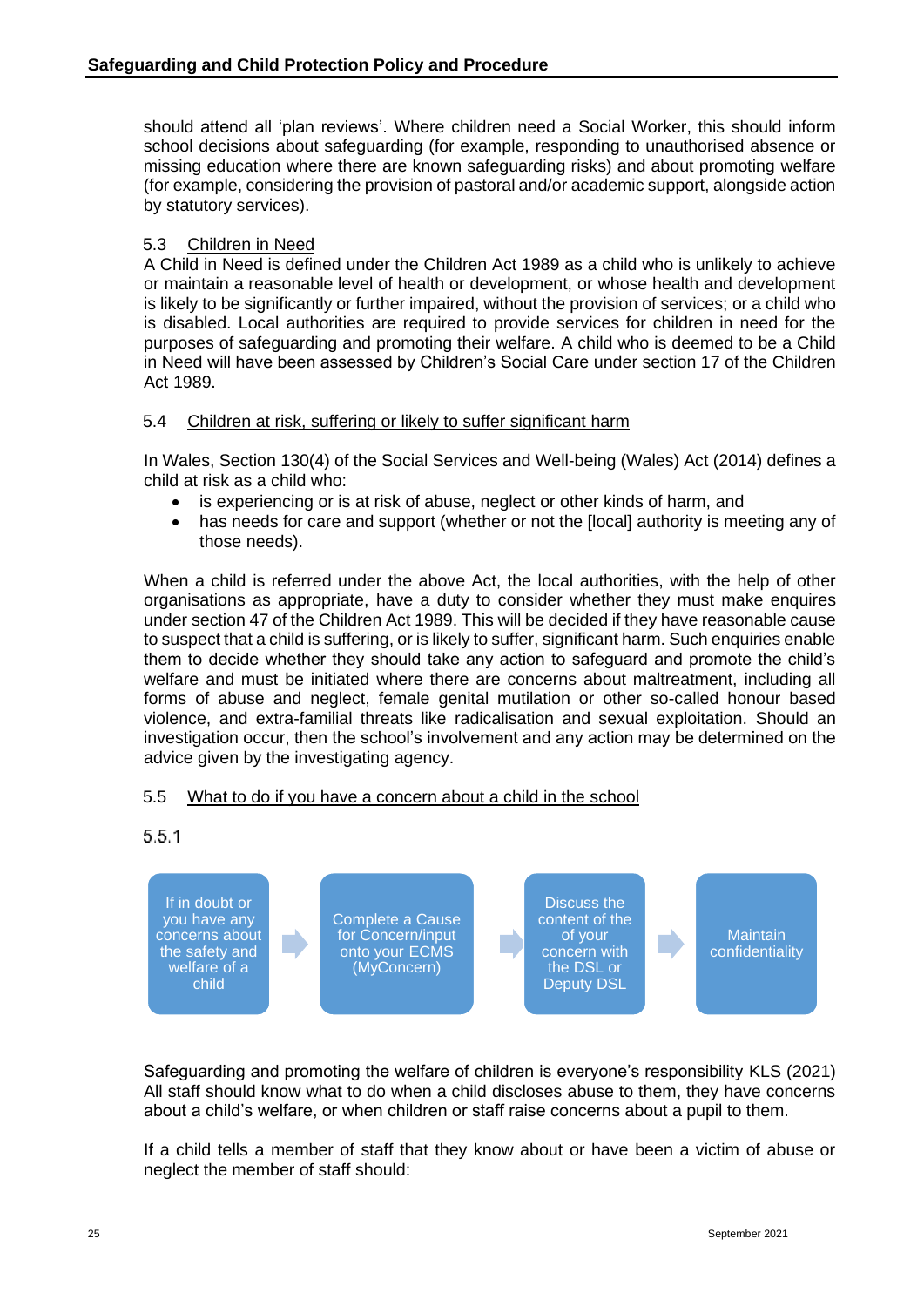- Listen carefully and allow the child to speak freely and remain calm. Do not interrupt the child or be afraid of silences. Recognise that there are many barriers to a child making a disclosure.
- Provide reassuring nods and words such as, "I am so sorry this has happened", "You are doing the right thing in talking to me". Avoid saying things like, "I wish you had told me about this earlier" or "I cannot believe what I am hearing". Questioning of the child about what they are saying should not be extensive, as partner agencies will lead any investigation. However, a context around what the child has said should always be sought prior to any referral being made to partner agencies. This should be done by the DSL or DDSL, depending on who obtained the initial disclosure i.e. if a member of teaching staff receives a disclosure or has a concern, the DSL should then also speak to the child, either to corroborate the child's account or to gain further context. Limit questioning to the minimum necessary for clarification using *What, When, How and Where,* but avoid leading questions such as, "Has this happened to your siblings?" Do *not* use questions beginning with *Why* as this can apportion feelings of guilt within a child.
- If the child discloses abuse, it is appropriate to ask whether any other adults were present and observed the abuse, and ask what did they do.
- At an appropriate time, tell the child that the matter will be referred in confidence, always using language that is appropriate to the age and stage of development of the child, allowing for their individual need.
- Tell the child what will happen next. The child may want to accompany you to see the DSL, otherwise let the child know that someone will come to see them before the end of the day.

Staff should understand the difficulties children may have in approaching them and the need to build trusted relationships. Staff should be aware that the first approach/disclosure from a child may not be the only incident that has happened. It is appropriate therefore, to ask the child whether something like this has ever happened to them before.

#### 5.5.2 Recording

Staff should make a written record of any conversation with the child as soon as possible, using a 'Cause for Concern Form' or uploading their concern onto their ECMS. All discussions and decisions made, and the reasons for those decisions, should be recorded in writing by the DSL/DDSL. Records should include:

- a clear and comprehensive summary of the concern;
- details of how the concern was followed up and resolved;
- a note of any action taken, decisions reached and the outcome.

Staff recording disclosures should use the specific words that the child used (e.g. if referring to parts of their body), indicating these by using "speech marks/inverted commas".

**If a disclosure of abuse has been made by the child, staff should immediately discuss the concerns verbally with the DSL, Deputy DSL or Headteacher prior to writing up the record** so that immediate action can be considered. If the DSL is not available then this should not delay appropriate action being taken and staff should speak to the DDSL, Headteacher or, failing that, a member of the SLT. Headteachers should be made aware of any referral that is made to Social Care or the police, but staff must not delay if they are unavailable before making the referral. All documents should be kept in a secure location with restricted access.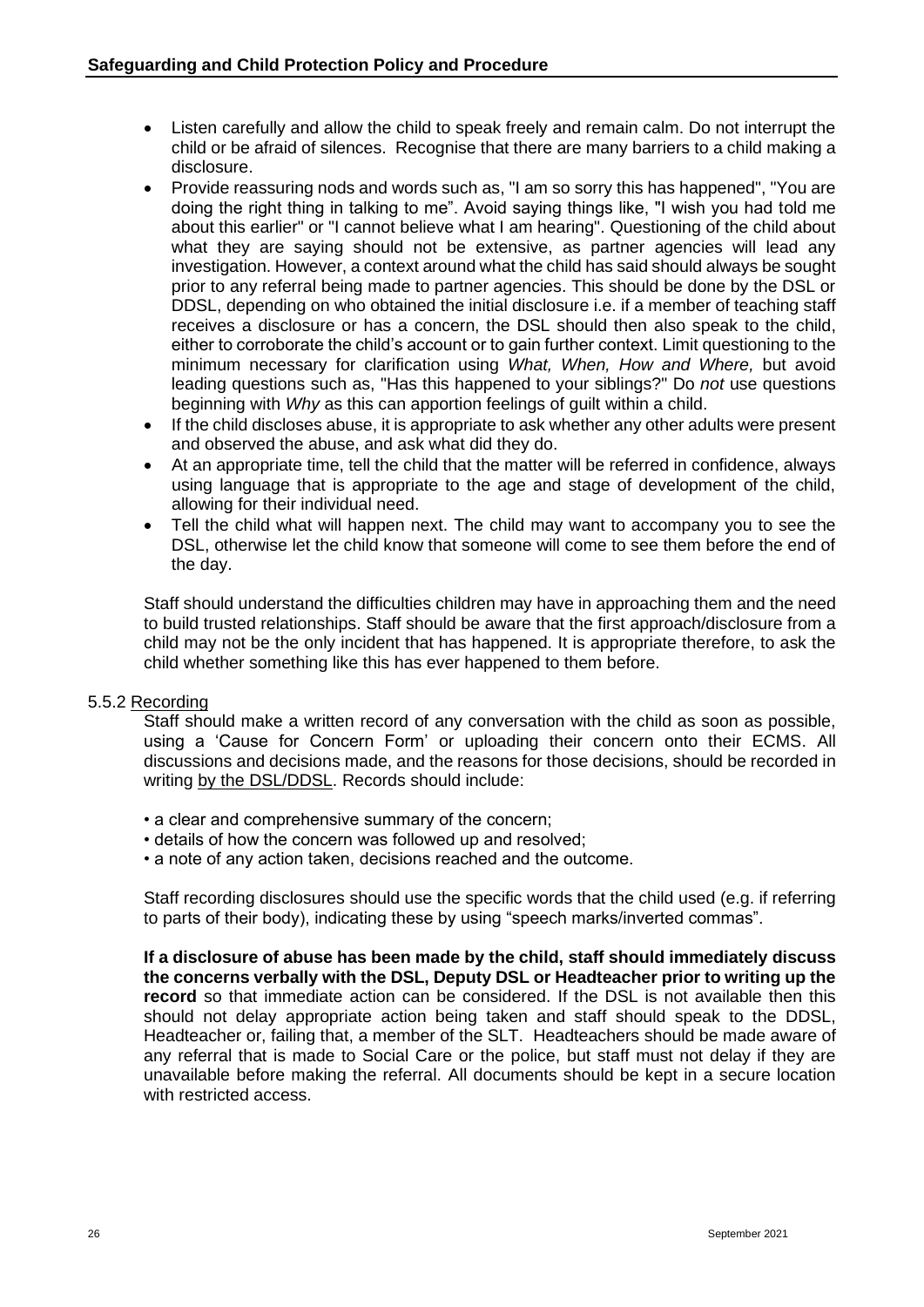#### 5.5.3 Photos

If a child discloses physical abuse, self-harms or attempts to take their life, staff should **never** take photos of children's injuries.

#### 5.5.4 Making referrals to statutory agencies

#### *If a child is thought to be at risk of harm*

When a child is thought to be at risk of harm or is likely to be at risk of harm (see above), a referral should be made **immediately** to Children's Social Care or the Police if a criminal act is thought to have occurred. Whilst it is the role of the DSL, any member of staff can make a referral to Children's Social Care or the police and there should be no delay. *The school does not require parental consent for referrals to be made to statutory agencies.* Consent to do this must **not** be obtained from the parents if to gain consent would put the child's safety at risk or to do so could jeopardise any investigation by partner agencies (WTSC 2020). See above re ensuring that a context is gathered prior to making any referral to external agencies.

#### *If a child has unmet needs*

When a child is not considered at risk of harm, but still has unmet needs that could mean that they are a Child in Need (see above), a referral should be made to Children's Social Care via the local authority process. The school does not require parental consent for referrals to be made to statutory agencies in these circumstances, however, it is best practice that these concerns should be discussed with the parents and any subsequent referral made transparently with the parent's knowledge.

#### *Confidentiality*

Whilst it is always important to take into consideration the wishes and feelings of a child, staff should never guarantee confidentiality to pupils or adults wishing to tell them about something serious, as this may ultimately not be in the best interests of the child. They should guarantee that they will not tell anyone who does not have a clear need to know and that they will pass on information in confidence only to the people who must be told in order to ensure their safety.

#### <span id="page-26-0"></span>5.6 Passing on safeguarding records when a child leaves the school

Information sharing is vital in identifying and tackling all forms of abuse. KLS (2021) emphasises the need for fuller pastoral information to be passed on about students for whom there has a been a safeguarding concern, as a lack of information about their circumstances can impact on the child's safety, welfare and educational outcomes.

When a child leaves the school, it is the responsibility of the DSL to ensure that a copy of their safeguarding records is transferred securely and confidentially to the new school. Records should be transferred within 5 days for an in-year transfer or within the first 5 days of the start of a new term (KLS 2021).

Before transferring, the DSL will arrange a telephone call with the DSL or Headteacher in the receiving school. Following the conversation, they will arrange for the secure transfer of documentation. Confirmation of the receipt of the documentation should be retained with safeguarding records. A safeguarding record must be transferred separately from the main pupil file. (See DSL Toolkit for further detail.)

Whilst data protection legislation places duties on organisations and individuals to process personal information fairly and lawfully and to keep the information they hold safe and secure,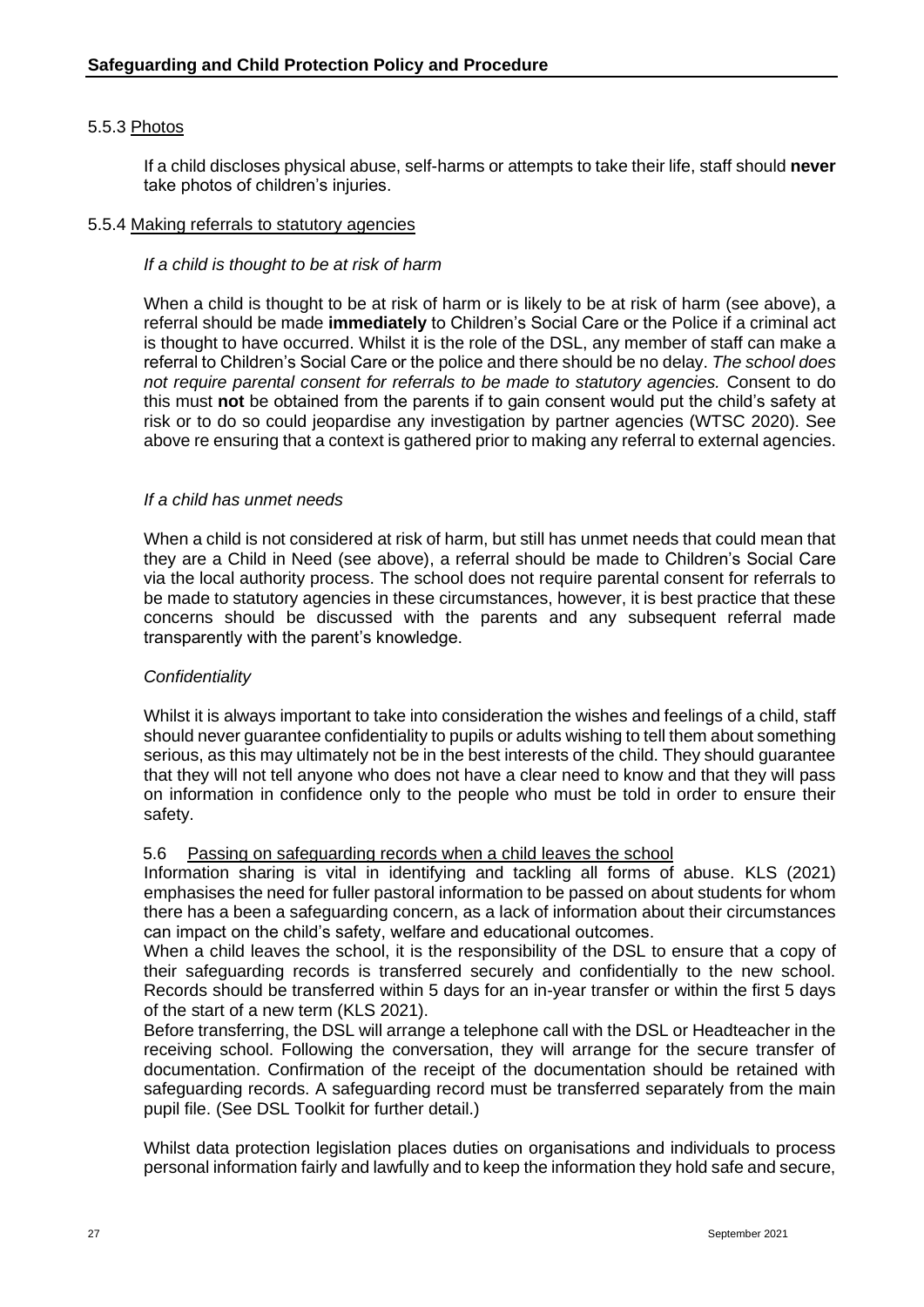this is not a barrier to sharing information where the failure to do so would result in a child being placed at risk of harm. Fears about sharing information cannot be allowed to stand in the way of the need to promote the welfare and protect the safety of children.

The DSL should also consider if it would be appropriate to share any information with the new school in advance of a child leaving, for example, information that would allow the new school to continue supporting victims of abuse and have that support in place for when the child arrives. This should be done with parent's knowledge, unless to do so would heighten any risk to the child or younger person (if this is the case, then Social Care should be involved).

## <span id="page-27-0"></span>**6 Whistleblowing**

All adults have a responsibility to report any concerns about poor or unsafe practice, including in relation to the care and protection of a pupil or pupils. If a member of staff believes that best practice in this area is not being adhered to or that practice may put a pupil or pupils at risk, they should first attempt to resolve their concern at school level and:

## Report any concern to the Headteacher

If the situation is not resolved, or safeguarding concern relates to the Headteacher, staff should:

## Report the concern to the Cognita Director of Education (DE) or the Regional Safeguarding Lead

Any whistleblowing concern can also be raised directly with the schools' Human Resources Business Partner (HRBP). Staff are strongly encouraged to reach out at an early stage.

[Please see the 'key people and contacts' page in this document for the contact details of the above people within Cognita.]

Concerns raised under this Whistleblowing Policy are distinct from concerns or allegations about an adult's suitability to work with or have access to children.

No member of staff will suffer a detriment or be disciplined for raising a genuine concern about unsafe practice, if they do so in good faith and follow the whistleblowing procedures.

Where an adult feels unable to raise a concern about poor safeguarding practice within Cognita through the above options or where they feel that their concern is not being addressed, they can raise their concern externally using either of the routes below:

- Government guidance can be found [here.](https://www.gov.uk/whistleblowing)
- The [NSPCC whistleblowing helpline](https://www.nspcc.org.uk/what-you-can-do/report-abuse/dedicated-helplines/whistleblowing-advice-line/) is available for adults who do not feel able to raise concerns regarding child protection failures internally. Staff can call: 0800 028 0285 – lines are available from 8:00am to 8:00pm, Monday to Friday, or email: [help@nspcc.org.uk](mailto:help@nspcc.org.uk)
- Welsh Government's Procedures for Whistleblowing in Schools and Model Policy (see gov.wales/whistleblowing-schools-guidancegovernors)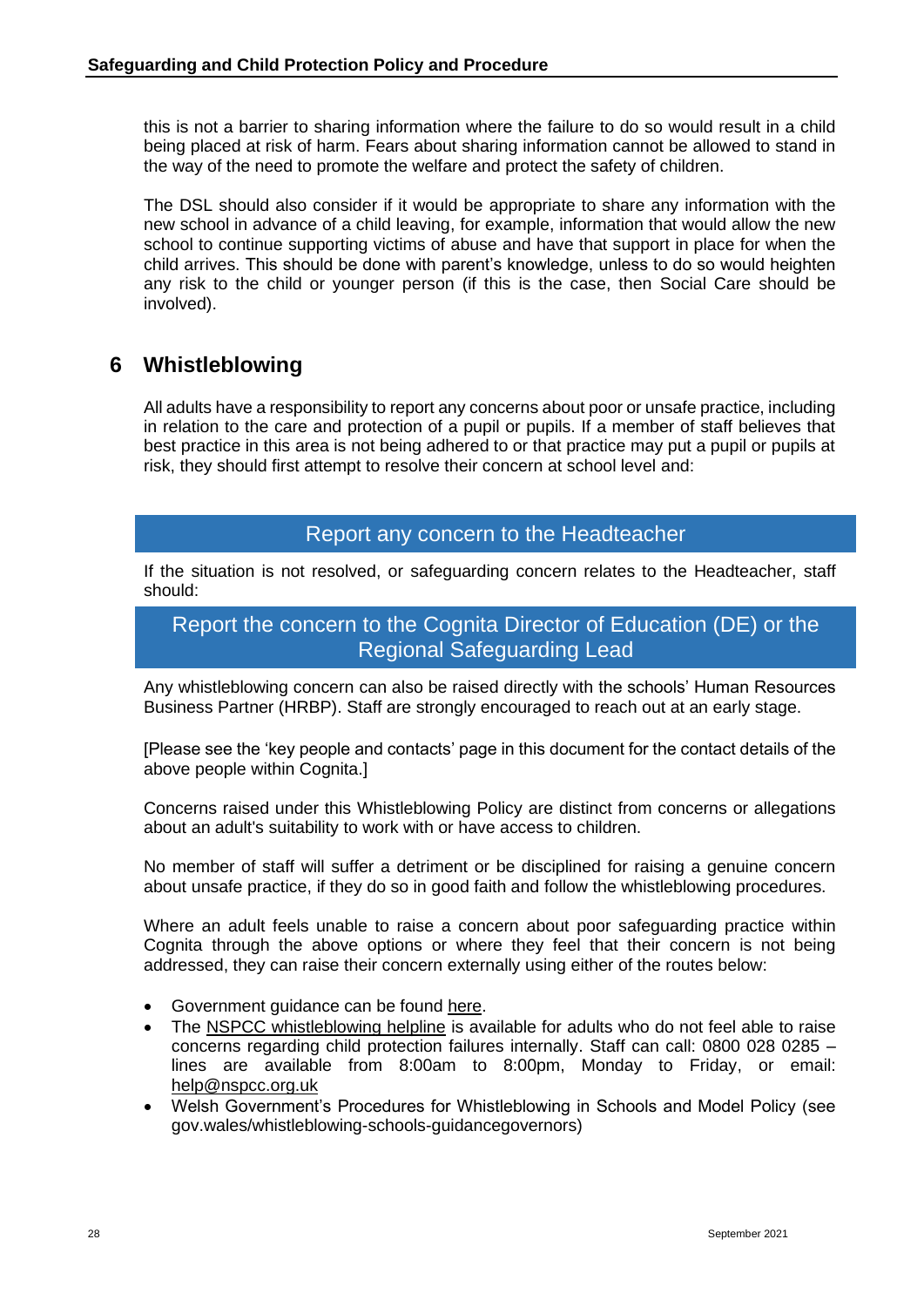## <span id="page-28-0"></span>**7 The role of the Designated Safeguarding Lead and Deputy Designated Safeguarding Lead**

The Designated Safeguarding Lead (DSL) is the senior member of staff responsible for leading safeguarding in the school (including online safety). The DSL must be a member of the school leadership team (SLT). The DSL takes the lead responsibility for safeguarding and child protection in the school and their job description explicitly reflects this.

#### <span id="page-28-1"></span>7.1 Deputy DSL

The school can appoint a number of Deputy DSLs. Their role is to support the DSL in their safeguarding role. Whilst the *activities* of the DSL can be delegated to DDSLs, the ultimate lead responsibility for child protection must remain with the DSL, and this lead responsibility must not be delegated. The Deputy DSLs are trained to the same level as the DSL and their duties of the Deputy DSLs are reflected explicitly in their job descriptions.

#### <span id="page-28-2"></span>7.2 Inter-agency working

The DSL and Deputy DSLs liaise with the local authority and work in partnership with other agencies in the best interests of children in the school. New SCBs and Child Death Review partner arrangements are now in place (the local authority; a clinical commissioning group for an area within the local authority; and the chief officer of police for an area (any part of which falls) within the local authority area).

The DSL and any deputies should liaise with the three SCBs and work with other agencies in line with Working Together to Safeguard Children.

'NPCC - [When to call the police'](https://www.npcc.police.uk/documents/Children%20and%20Young%20people/When%20to%20call%20the%20police%20guidance%20for%20schools%20and%20colleges.pdf) should help DSLs understand when they should consider calling the police and what to expect when they do.

#### <span id="page-28-3"></span>7.3 Support for DSL

The DSL will be given the time, funding, training, resources and support to provide advice and support to other staff on child welfare and child protection matters, to take part in Strategy Discussions and inter-agency meetings, and/or to support other staff to do so, and to contribute to the assessment of children.

There are 4 key elements to the DSL role. They will:

- Manage referrals
- Work with others
- Train staff in relation to safeguarding
- Raise awareness of safeguarding within the school staff group

#### <span id="page-28-4"></span>7.4 Manage referrals

The DSL is expected to:

- refer cases of suspected abuse to the local authority children's social care as required; and/or
- support staff who make referrals to local authority children's social care
- refer cases to the Channel programme where there is a radicalisation concern as required, in collaboration with the school Prevent Lead and/or support staff who make referrals to the Channel programme;
- refer cases where a person is dismissed or has left due to risk/harm to a child to the Disclosure and Barring Service as required (in collaboration with HR team); and
- refer cases where a crime may have been committed to the Police as required.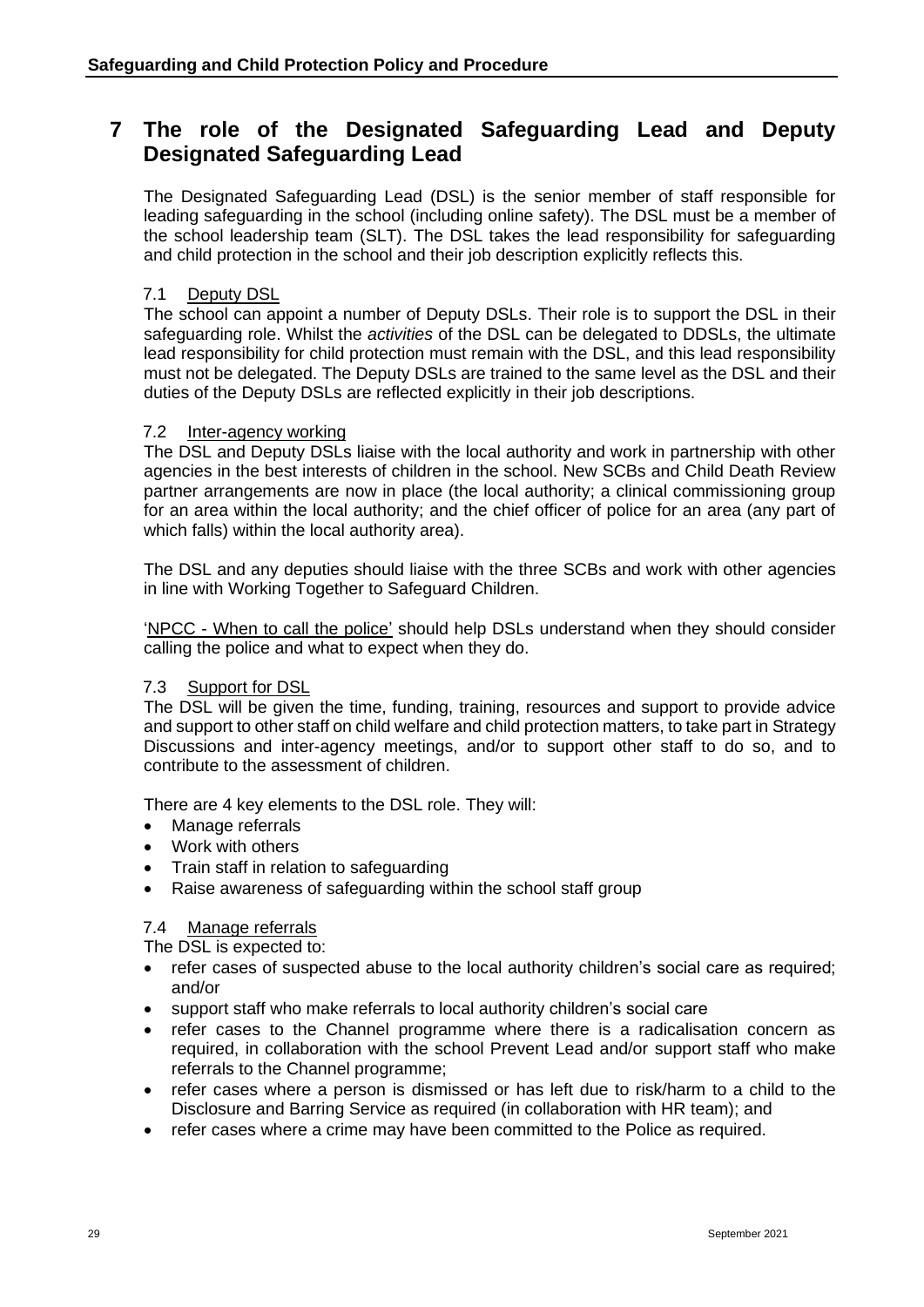- Refer children to external mental health agencies/signpost parents when there are concerns about a child's emotional wellbeing and/or mental health, in collaboration with the school Wellbeing Lead.
- Follow up and escalate referrals as needed, and make re-referrals if the child's situation does not improve

#### <span id="page-29-0"></span>7.5 Work with others

The DSL is expected to:

- act as a point of contact with the three SCBs;
- liaise with the Headteacher to inform him or her of issues, especially ongoing enquiries under section 47 of the Children Act 1989 and police investigations;
- as required, liaise with the "case manager" (in relation to allegations against adults) and the Designated Officer(s) at the local authority for child protection concerns in cases which concern a staff member;
- liaise with staff (especially pastoral support staff, Wellbeing/Mental Health Lead, school nurses, IT technicians, and SENCOs) on matters of safety and safeguarding (including online and digital safety) and when deciding whether to make a referral by liaising with relevant agencies; and
- act as a source of support, advice and expertise for all staff
- promote supportive engagement with parents and/or carers in safeguarding and the welfare of children, including where families may be facing challenging circumstances'

#### <span id="page-29-1"></span>7.6 Training

The DSL (and any deputies) should undergo training to provide them with the knowledge and skills required to carry out their role, including inter-agency working. This training must be updated **at least every two years**. Where available, DSLs and DDSLs should access training via their Local Authority in order to make local links.

DSLs and DSLs should complete the Keeping learners safe modules (see hwb.gov.wales/search?query=keeping+learners+safe)

The DSL and Prevent Lead should undertake additional Prevent awareness training to the government Prevent training that all school staff undertake where locally available e.g. WRAP.

The DSL must undertake Online Safety training on an annual and ongoing basis.

The DSL must undertake Safer Recruitment training every 2 years.

In addition to the formal training set out above, the DSLs knowledge and skills should be refreshed via informal updates (this might be via e-bulletins, meeting other DSLs, or simply taking time to read and digest safeguarding developments) at regular intervals, as required, and at least annually, to allow them to understand and keep up with any developments relevant to their role so they:

• understand the assessment process for providing early help and statutory intervention, including local criteria for action,local authority children's social care referral arrangements and thresholds documents;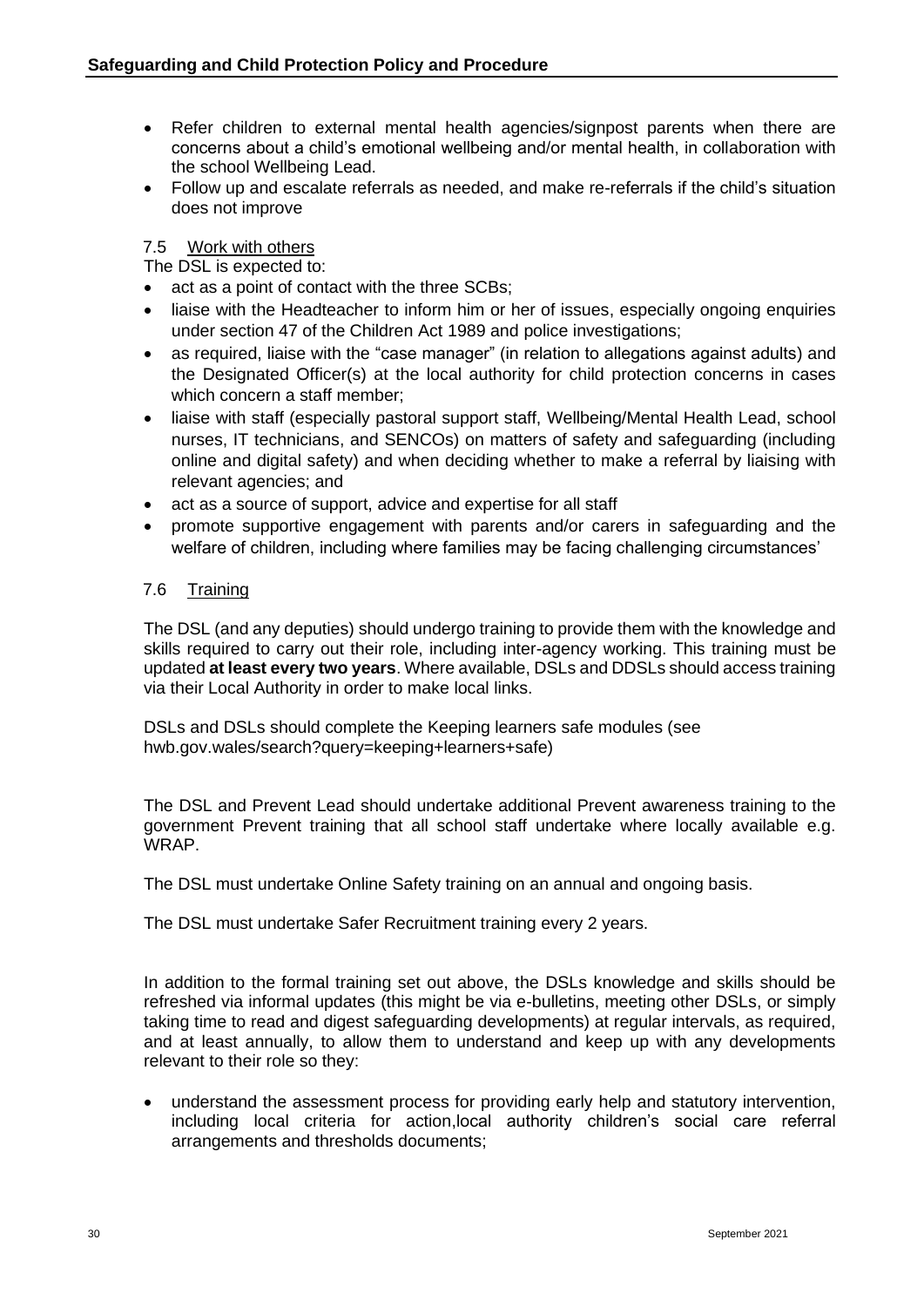- have a working knowledge of how local authorities conduct a child protection case conference and a child protection review conference and be able to attend and contribute to these effectively when required to do so;
- ensure each member of staff has access to, and understands, the school's safeguarding and child protection policy and procedures, especially new,part time staff,and agency staff;
- are alert to the specific needs of those subject to a children in need plan, those subject to child protection plans, those who are 'looked after' or who have been 'previously looked after', those with special educational needs, and young carers;
- learn how to maintain high aspirations for vulnerable children, promoting their educational outcomes by knowing the welfare, safeguarding and child protection issues experienced by them and the potential impact on their attendance, engagement and achievement
- understand how to support teaching staff to feel confident to provide additional academic support/reasonable adjustments for vulnerable children who need or have needed a social worker, recognising the lasting impact on educational outcomes, even when statutory agencies have ceased involvement
- understand relevant data protection legislation and regulations, especially the Data Protection Act 2018 and the General Data Protection Regulation
- understand the importance of information sharing, both within the school, and with the SCBs, other agencies, organisations and practitioners
- are able to keep detailed, accurate, secure written records of concerns and referrals;
- understand and support the school with regards to the requirements of the Prevent duty and are able to provide advice and support to staff on protecting children from the risk of radicalisation;
- are able to understand the unique risks associated with online safety and be confident that they have the relevant knowledge and up to date capability required to keep children safe whilst they are online at school;
- can recognise the additional risks that children with SEN and disabilities (SEND) face online, for example, from online bullying, grooming and radicalisation and are confident they have the capability to support SEND children to stay safe online;
- obtain access to resources and attend any relevant or refresher training courses; and
- encourage a culture of listening to children, having an understanding their views and taking account of their wishes and feelings, among all staff, in any measures the school may put in place to protect them

#### <span id="page-30-0"></span>7.7 Raise awareness

The DSL should:

- ensure the school's safeguarding and child protection policies are known, understood and used appropriately;
- ensure that everyone working in the education setting is aware of the Wales Safeguarding Procedures and knows how to access a copy of the procedures
- ensure that online safety training is provided as part of regular staff updates
- ensure the school's Safeguarding and Child Protection Policy is reviewed annually (as a minimum) and the procedures and implementation are updated and reviewed regularly, and work with the proprietor regarding this;
- ensure the Safeguarding and Child Protection Policy is available publicly and parents are aware of the fact that referrals to children's social care or the Police about suspected abuse or neglect may be made and the role of the school in this;
- link with the SCBs to make sure staff are aware of any training opportunities and the latest local policies on local safeguarding arrangements.
- help promote educational outcomes by sharing the information about the welfare. safeguarding and child protection issues that children, including children with a social worker, are experiencing, or have experienced, with teachers and school leadership staff.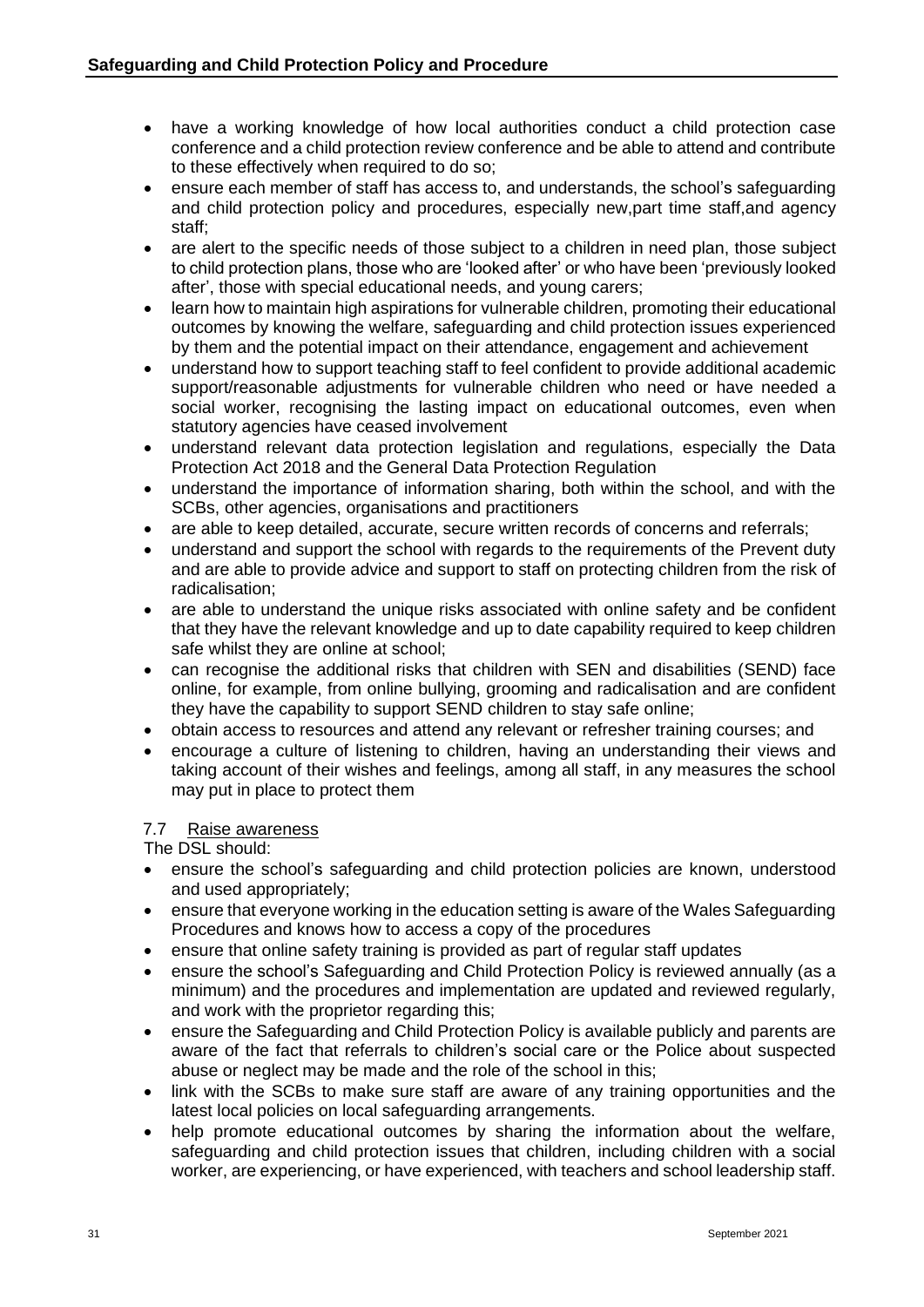Their role could include ensuring that the school, and their staff, know who these children are, understand their academic progress and attainment and maintain a culture of high aspirations for this cohort; supporting teaching staff to identify the challenges that children in this group might face and the additional academic support and adjustments that they could make to best support these children.

The DSL should work with the LA to complete their Audit Tool to support a whole-setting approach to safeguarding, as well as to provide a benchmark against which to seek to continually improve safeguarding approaches and structures. The audit tool should be regularly reviewed to ensure that there is constant reflection, learning and updating of processes within the education setting.

#### <span id="page-31-0"></span>7.8 Availability

During term time the DSL (or a deputy) will always be available (during school hours) for staff in the school to discuss any safeguarding concerns. Whilst generally speaking the DSL (or deputy) will normally be available in person, the Headteacher will define what "available" means and whether in exceptional circumstances availability via work phone and/or Microsoft Teams. It is the responsibility of the Headteacher and DSL to arrange adequate and appropriate cover arrangements for any out of hours/out of term activities.

## <span id="page-31-1"></span>**8 Responsibilities of the proprietor**

Cognita is the proprietor of the school. As proprietor, Cognita will comply with all duties under legislation and will always take into account statutory guidance, ensuring that all policies, procedures and training are effective and comply with the law at the time.

It is the responsibility of the proprietor to:

- Ensure that all staff are familiar with KLS (2021)
- Ensure that all staff follow the requirements of this Safeguarding and Child Protection Policy and Procedure;
- Ensure that mechanisms are in place to assist staff to understand and discharge their role and responsibilities, as set out in KLS (2021);
- Designate a senior board member to take leadership responsibility for safeguarding arrangements;
- Ensure that all safeguarding arrangements take into account the procedures and practice of the local authority as part of the inter-agency procedures set up by the LCSB;
- Ensure that appropriate policies and procedures are in place in order for appropriate action to be taken in a timely manner to safeguard and promote children's welfare;
- Ensure that each school works in line with local inter-agency procedures;
- Ensure that the Safeguarding and Child Protection Policy is updated annually and made available via the school website;
- Provide a Staff Code of Conduct and Acceptable Use Policy;
- Ensure that all responsibilities regarding Children Missing from Education\* are followed, using Children Missing Education Statutory [Guidance](https://assets.publishing.service.gov.uk/government/uploads/system/uploads/attachment_data/file/550416/Children_Missing_Education_-_statutory_guidance.pdf) (Sep 2016);
- Instruct schools to hold more than one contact number for each child;
- Ensure that schools report to their local authority the removal of a child from the school roll in line with statutory and local authority guidance;
- Ensure that all staff undergo safeguarding and child protection training (including online safety) at induction – this must be in line with advice from SCBs;
- Recognise the expertise staff build by undertaking safeguarding training and managing concerns on a daily basis;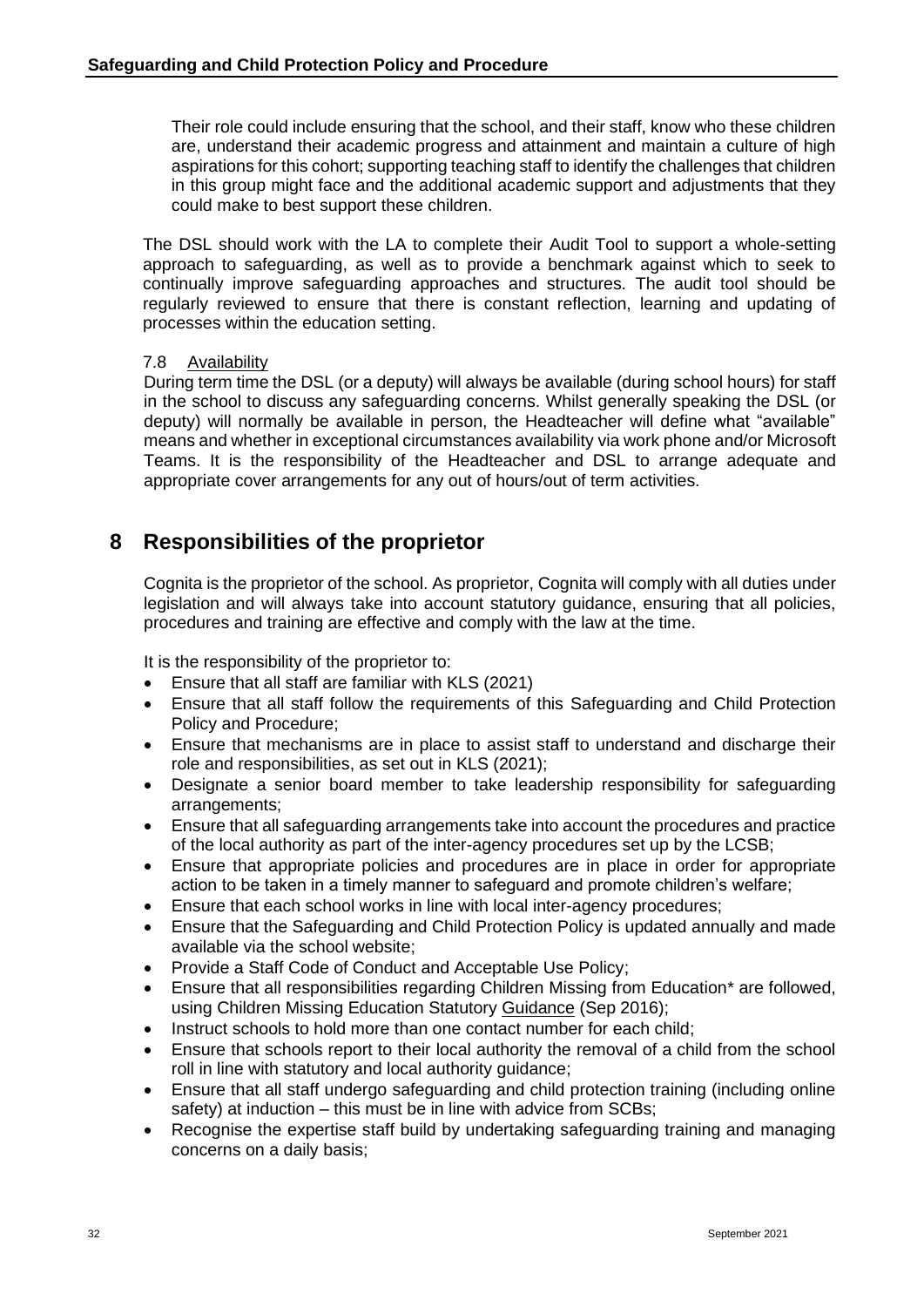- Ensure that appropriate filters and monitoring systems are in place to keep children safe online; and
- Ensure that children are taught about safeguarding, including online safety.

The proprietor ensures than an annual review of safeguarding arrangements is conducted. This includes a written report which is presented to the Cognita Board.

Members of the proprietorial team working in a governance and oversight role (e.g. Directors of Education) will undertake DSL level training, induction and training.

## <span id="page-32-0"></span>**9 Induction**

At the point of induction, **all** new school employed staff must be provided with, should read and should be trained by the DSL in:

- KLS (2021)
- Wales Safeguarding Procedures
- The Safeguarding and Child Protection Policy and Procedure, including whistleblowing;
- Staff Code of Conduct and Acceptable Use of IT Policy (including staff/pupil relationships and communications);
- Digital Safety Policy (including use of social media);
- Children Missing from Education Policy;
- Anti-Bullying Policy;
- Behaviour Policy; and
- Preventing Extremism and Radicalisation Policy.

At the point of induction, new staff must be informed of the names and role of the Designated Safeguarding Lead and Deputies. Likewise, all agency/supply staff must be informed of those with these roles, and of the school processes for raising concerns about children or adults in the school. All new staff must be made aware that they are not to ever use their personal mobile phone when on the school site, and that they are required to wear a coloured lanyard.

## **10 Training**

#### 10.1 All Staff training

**All staff employed in school** should receive **annual** safeguarding and child protection training from the DSL via a Safeguarding Refresher presentation, usually at the commencement of the academic year.

**This is in addition** to their Basic Safeguarding awareness training which must be updated every three years or less. This can be via completion of the KLS modules (s) which support all staff in education settings to understand their safeguarding responsibilities as set out in KLS.There are five separate modules available, with two focusing on online safety issues. The DSL can assign the modules to other members of staff to help them monitor the progress of staff.

All staff will also receive safeguarding and child protection updates, including online safety, regularly throughout the year, provided by the DSL, in order to provide them with relevant skills and knowledge to safeguard children effectively, for example, learning about the topics in KLS (2021).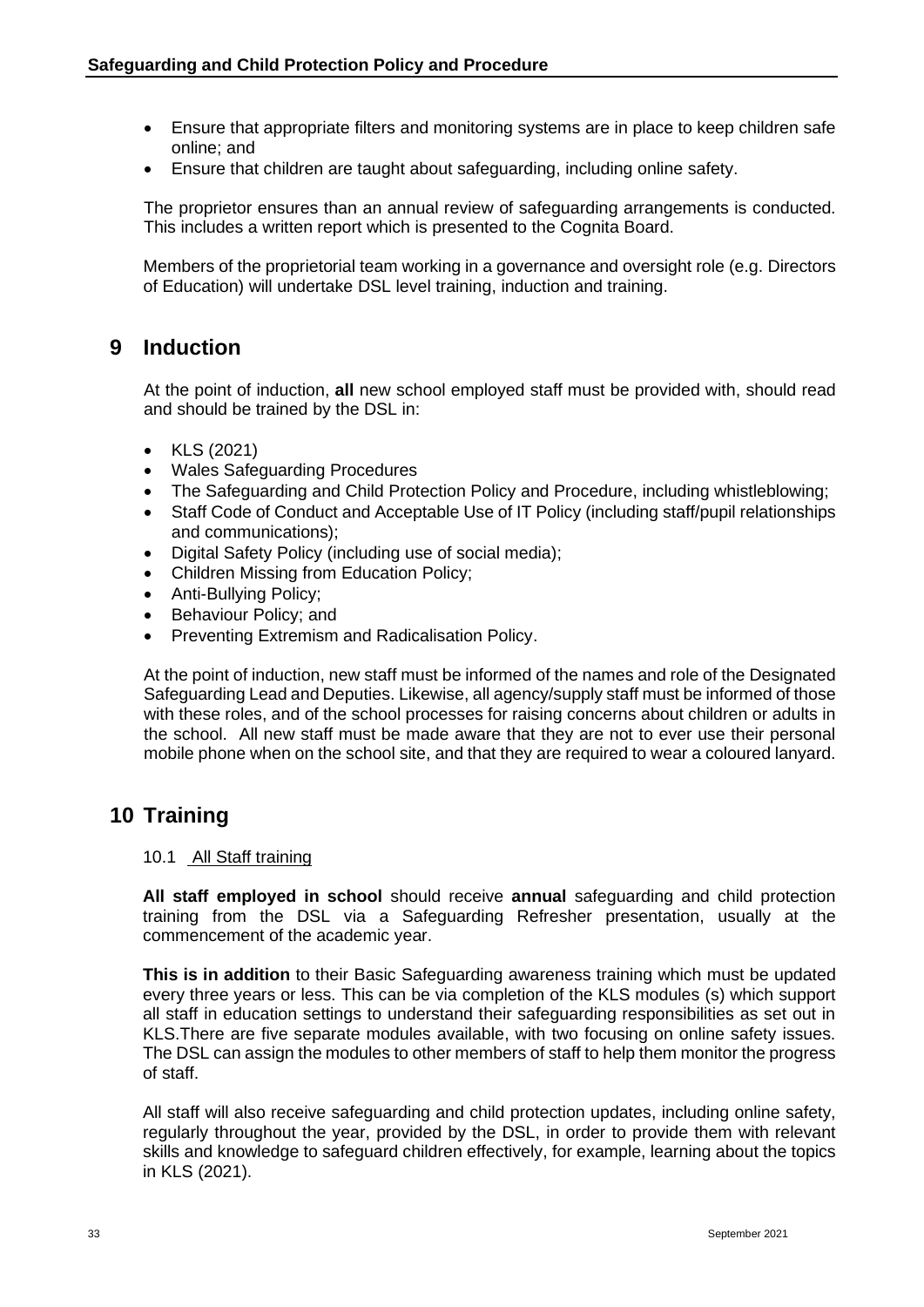All school employed staff should also undergo Prevent training and FGM training every 3 years.

**Headteachers** must complete Safeguarding training similar to the level of the DSLs every 2 years (either through their Local Authority or through Cognita).

They should also complete the above five Keeping learners safe modules, Prevent and FGM training every 3 years, and Safer Recruitment training every 2 years.

**Agency/Supply teaching staff** must show evidence of Basic Safeguarding training undertaken within 3 years, prior to attending the school for the first time, and should receive a Safeguarding Induction prior to first contact with children which includes the school's approach to online safety and managing incidents of sexual violence /harassment.

**Peripatetic teachers** must show evidence of having undertaken Basic Safeguarding training within the last 3 years prior to attending the school for the first time and should receive a Safeguarding Induction prior to first contact with children which includes the school's approach to online safety and managing incidents of sexual violence /harassment.

#### <span id="page-33-0"></span>10.2 Third-party contractors

It is good practice for those employed as third-party contractors who work regularly in school with the opportunity for contact with pupils to have Basic Safeguarding training, at a level appropriate to their role. This training should be arranged by their employers.

#### <span id="page-33-1"></span>10. 3 Teaching Children about safeguarding

Through ongoing work with the children, we aim to build resilience so that every child knows that we are a 'telling school' and that speaking up about any concern is valued and actively promoted. We actively promote the view that children should feel able to raise any concerns that they may have. This includes when they have a concern about a friend or peer.

We take the following measures to ensure that children know how to raise a concern:

- $\triangleright$  Reminders are given in Assembly
- $\triangleright$  Safeguarding posters throughout the school displaying names of the Safegugarding Team at St Clares
- $\triangleright$  Posters throughout the school displaying national helplines (e.g. Children's Commissioner for Wales at www.childcomwales.org.uk/, Childline at www.childline.org.uk/, Meic at www.meiccymru.org/, NSPCC at www.nspcc.org.uk/)
- ➢ Safeguarding notice boards in prep and senior schools
- ➢ Homework diaries in which Safeguarding is promoted on the first page.

The school is committed to proactively teaching children about safeguarding, including online safety, as part of our approach to offering a broad and balanced curriculum.

Safeguarding is taught in the following way:

- $\triangleright$  in the PSE/RSE programme , whole school assemblies,
- $\triangleright$  Key stage assemblies and KS specific days, IT lessons and Police Liaison talks.

Relationships education is compulsory in all primary schools: Our approach to this is to deliver a programme in school assemblies and PSE/RSE lessons.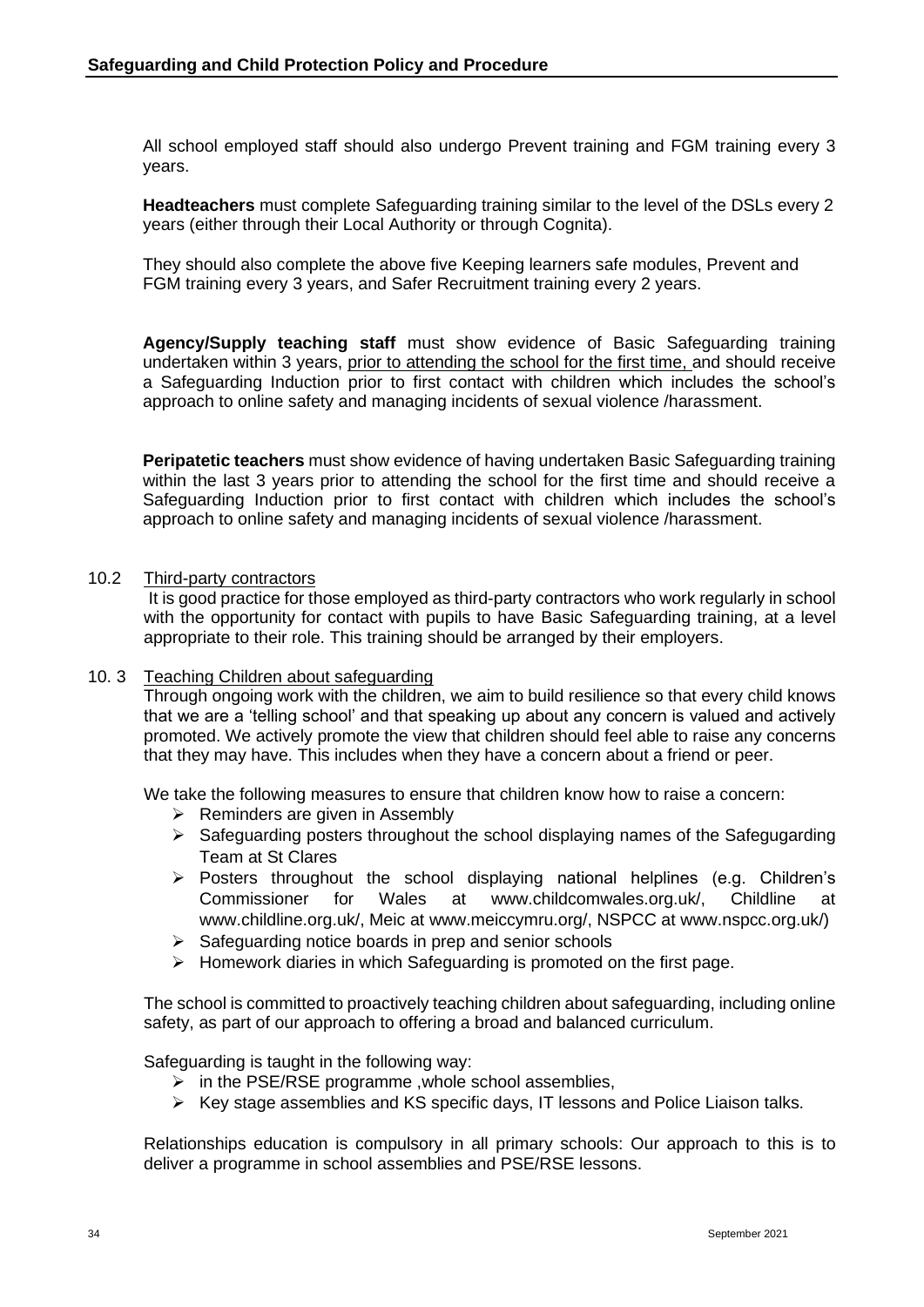Relationships and sex education (RSE) programme will be compulsory in Wales from September 2022: Our approach to this is to deliver a programme in biology lessons and Key stage specific PSE/RSE lessons. We will begin the implementation of the programme, in line with the Welsh Government Guidelines, this academic year (2021-22) and liaise with all stakeholders regarding its implementation.

## <span id="page-34-0"></span>**11 Online Safety**

#### 11.1 Technology

Technology often provides the platform that may facilitate harm. All staff should be aware of the unique risks associated with online safety, and that technology is a significant component in many safeguarding and wellbeing issues. DSLs are responsible for overseeing online safety in schools and should raise awareness in the staff group accordingly, including but not limited to, cyber-bullying, child sexual exploitation, radicalisation and sexual predation. The school will protect and educate the school community in their use of technology and has mechanisms to identify, intervene in, and escalate any incident, where appropriate.

#### 11.2 Areas of risk

There are four main areas of risk:

**Content**: being exposed to illegal, inappropriate or harmful material. **Contact**: being subjected to harmful online interaction with other users. **Conduct**: personal online behaviour that increases the likelihood of (or causes) harm; for example, the making, sending and receiving of explicit images, or online bullying. **Commercial**: risks such as online gambling, inappropriate advertising, phishing and or financial scams. If pupils, students or staff are at risk, please report it to the Anti-Phishing Working Group (https://apwg.org/).

More information around teaching online safety, can be found [here](https://www.gov.uk/government/publications/teaching-online-safety-in-schools)

All staff should understand their role in preventing, identifying and responding to harm caused by its use. Additional information to support schools to keep their children safe online (including when they are online at home) is provided in KLS (2021). Whilst it is essential that schools ensure that appropriate filters and monitoring systems are in place, they should be careful that "over blocking" does not lead to unreasonable restrictions as to what children can be taught with regard to online teaching and safeguarding. Many children have unlimited and unrestricted access to the internet via mobile phone networks (i.e. 3G, 4G and 5G). This access means some children, whilst at school, sexually harass their peers via their mobile and smart technology, share indecent images: consensually and non-consensually (often via large chat groups), and view and share pornography and other harmful content.

The school's mobile phone policy states that all mobile phones should be switched off and placed in pupils' bags. Mobile phone use is restricted to emergency use only. The school sanction policy is followed if this is not adhered to. We do this to avoid the potential issues stated in the paragraph above.

<span id="page-34-1"></span>All staff should also be familiar with the school's Digital Safety Policy, which sets out the school's approach to online safety in further detail. Technology, and risks and harms related to it evolve and changes rapidly. The school will carry out an annual review of their approach to online safety, supported by an [annual risk assessment](https://360safe.org.uk/) that considers and reflects the risks their children face.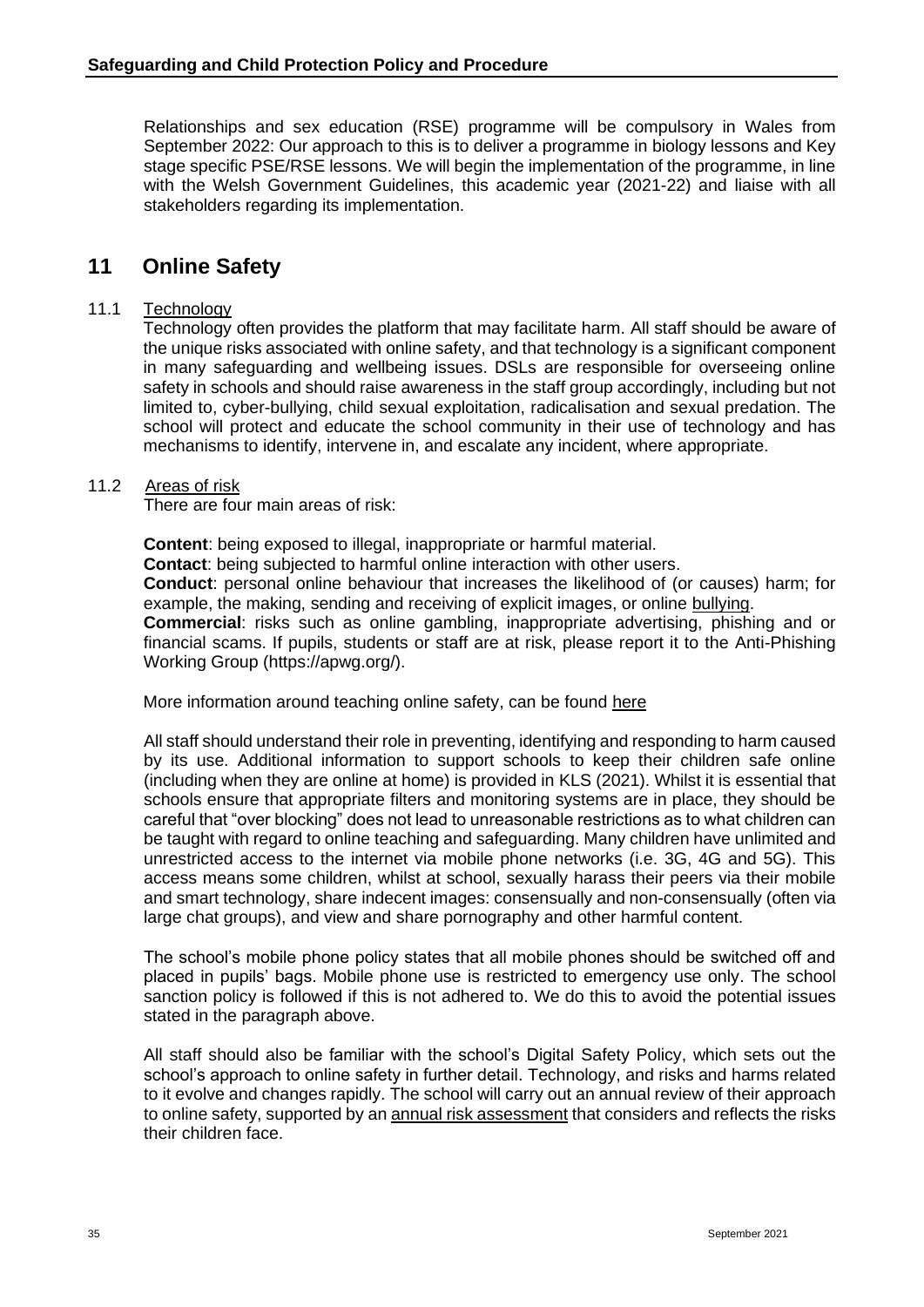11.3 Sharing of nudes/semi nudes imagery/videos (previously referred to as Youth Produced Sexual Imagery and/or 'sexting');

Whilst many professionals refer to the issue as 'sexting', there is no clear definition of 'sexting'. According to research, many professionals consider sexting to be 'sending or posting sexually suggestive images, including nude or semi-nude photographs, via mobiles or over the internet.' Yet, recent NSPCC research has revealed that when children are asked 'What does sexting mean to you?' they are more likely to interpret sexting as 'writing and sharing explicit messages with people they know.'<sup>1</sup> Similarly, a recent ChildLine survey has revealed that many parents think of sexting as flirty or sexual text messages, rather than images. A recent Ofsted [review](https://www.gov.uk/government/publications/review-of-sexual-abuse-in-schools-and-colleges/review-of-sexual-abuse-in-schools-and-colleges) of sexual abuse in schools found that children are rarely using the term 'sexting'.

This policy only covers the sharing of sexual imagery by children. Possessing, creating, sharing and distributing sexual photos and videos of under-18s is illegal, and therefore causes the greatest complexity for schools (amongst other agencies) when responding. It also presents a range of risks which need careful management.

#### <span id="page-35-0"></span>11.4 What types of incidents are covered by this policy?

Yes**:**

- A child creates and shares sexual imagery of themselves with a peer (also under the age of 18).
- A child shares sexual imagery created by another child with a peer (also under the age of 18) or an adult.
- A child is in possession of sexual imagery created by another child.

No:

- The sharing of sexual imagery of children by adults as this constitutes child sexual abuse and schools should always inform the Police. Images of this kind should not be deleted from a child or adult's phone.
- Children sharing adult pornography or exchanging sexual texts which do not contain imagery<sup>2</sup>.
- Sexual imagery downloaded from the internet by a child<sup>3</sup>.
- Sexual imagery downloaded from the internet by a child and shared with a peer (also under the age of 18) or an adult<sup>4</sup>.

#### 11.5 Disclosure

All staff should understand, that even if there are no reports in their school it does not mean it is not happening, it may be the case that it is just not being reported. All members of staff (including non-teaching staff) should be aware of how to recognise and refer any disclosure of incidents involving the sharing of nudes/semi nudes imagery/videos. This will be covered within staff training. Disclosure about can happen in a variety of ways. The child affected may inform a class teacher, the DSL in school, or any member of the school staff. They may report through an existing reporting structure, or a friend or parent may inform someone in school

<sup>1</sup> For the purposes of this policy, 'child', 'youth' and 'young person' refers to anyone under the age of 18; 'adult' refers to anyone aged 18 or over

<sup>&</sup>lt;sup>2</sup> All such incidents should be responded to with reference to the school's Online Safety Policy, and in line with the school's Safeguarding Policy

<sup>3</sup> As above

<sup>4</sup> As above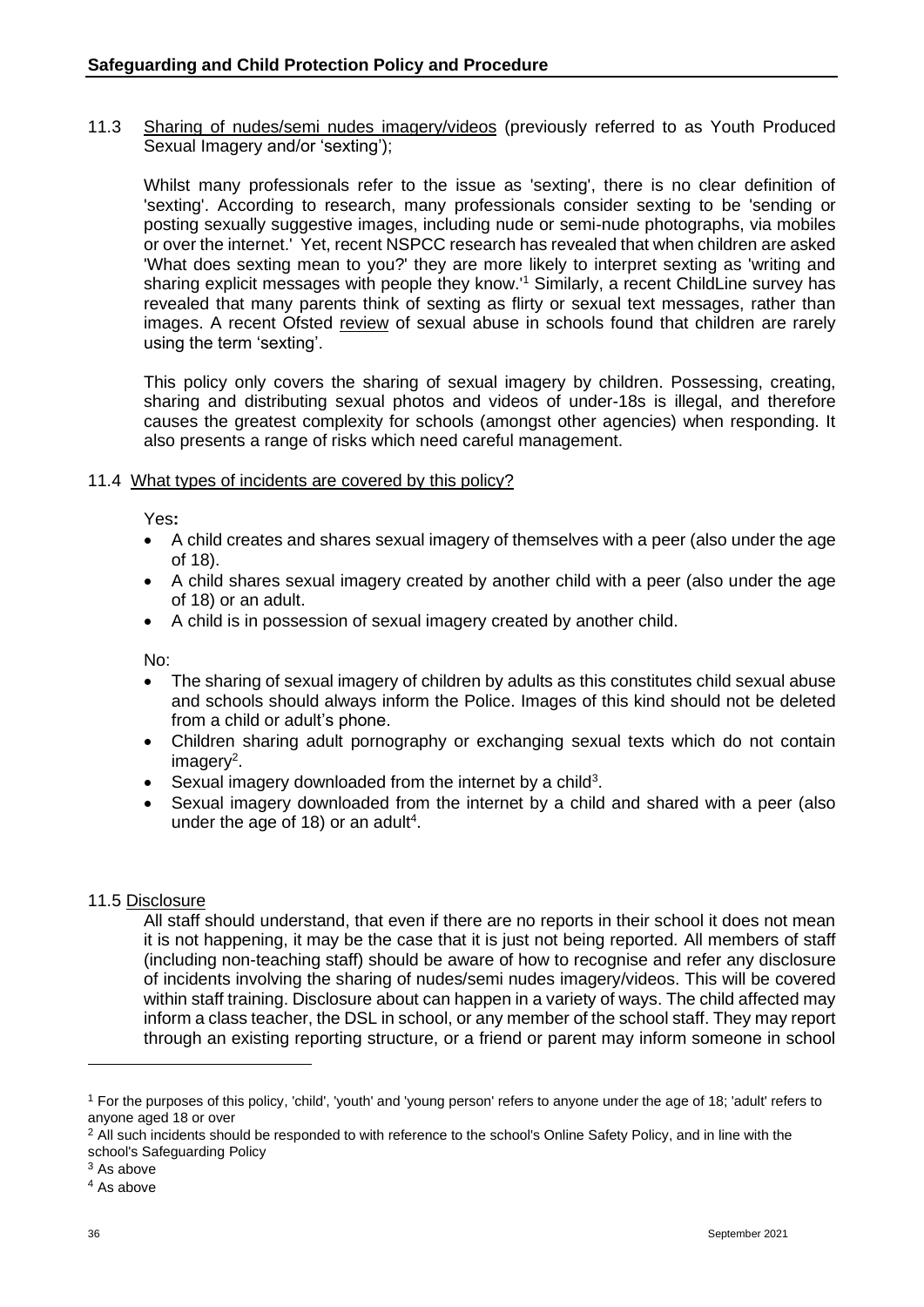or a colleague, or inform the police directly. Any direct disclosure by a child should be taken very seriously. A child who discloses they are the subject of sexual imagery is likely to be embarrassed and worried about the consequences. It is likely that disclosure in school is a last resort and they may have already tried to resolve the issue themselves.

#### <span id="page-36-0"></span>11.6 Handling incidents

All incidents involving the sharing of nudes/semi nude imagery/videos should be responded to in line with this policy. When an incident involving comes to a member of staff's attention:

- The incident should be referred to the DSL as soon as possible;
- The DSL should hold an initial review meeting with appropriate school staff;
- The DSL will follow the procedures and [guidance](https://www.gov.uk/government/publications/sharing-nudes-and-semi-nudes-advice-for-education-settings-working-with-children-and-young-people/sharing-nudes-and-semi-nudes-advice-for-education-settings-working-with-children-and-young-people) set out in this guidance
- There should be interviews with the children involved (if appropriate, seek advice);
- Parents of each child should be informed at an early stage and involved in the process unless there is good reason to believe that involving parents would put the child at greater risk of harm and jeopardise any police/social care investigation; and
- At any point in the process, if there is a concern that a child has been harmed or is at risk of harm, a referral should be made to Children's Social Care and/or the Police immediately.

## <span id="page-36-1"></span>**12 Private fostering**

#### <span id="page-36-2"></span>12.1 What is private fostering?

Private fostering is when a child or young person under 16 years old (or 18 if they have a disability) is looked after for 28 days or more by someone who is not a close relative, legal guardian or person with parental responsibility. Close relatives *only* include parents, stepparents, aunts, uncles and grandparents. It is not private fostering if the child is 'looked after' by the Local Authority (also known as 'in care' and which includes placement in residential care, with an approved foster carer or a 'kinship' carer). Private fostering occurs in *all* cultures, including British culture, and children may be privately fostered at any age.

Examples of private fostering situations include:

- children and young people living apart from their families for a variety of reasons e.g. a parent is ill, has had to temporarily move for work or there has been conflict, separation or divorce;
- children whose parents work or study elsewhere in the UK or overseas;
- children sent to this country by their parents for education and health care;
- young people living with the family of a boyfriend or girlfriend; and
- children on holiday exchanges.

People become private foster carers for all sorts of reasons. Private foster carers can be a family friend, or someone who is willing to care for the child of a family they do not know, for example host families supplied by a Guardianship Organisation. If a host family is going to be caring for a child for 28 days or longer, they are classed as private foster carers and the Local Authority must be notified.

#### <span id="page-36-3"></span>12.2 Why does your Local Authority Children's Services need to know?

By law, the Local Authority must be informed about all private fostering situations. The child's parents, private foster carers and anyone else involved in the arrangement or who becomes aware of the arrangement, e.g. guardianship agencies, schools or health professionals are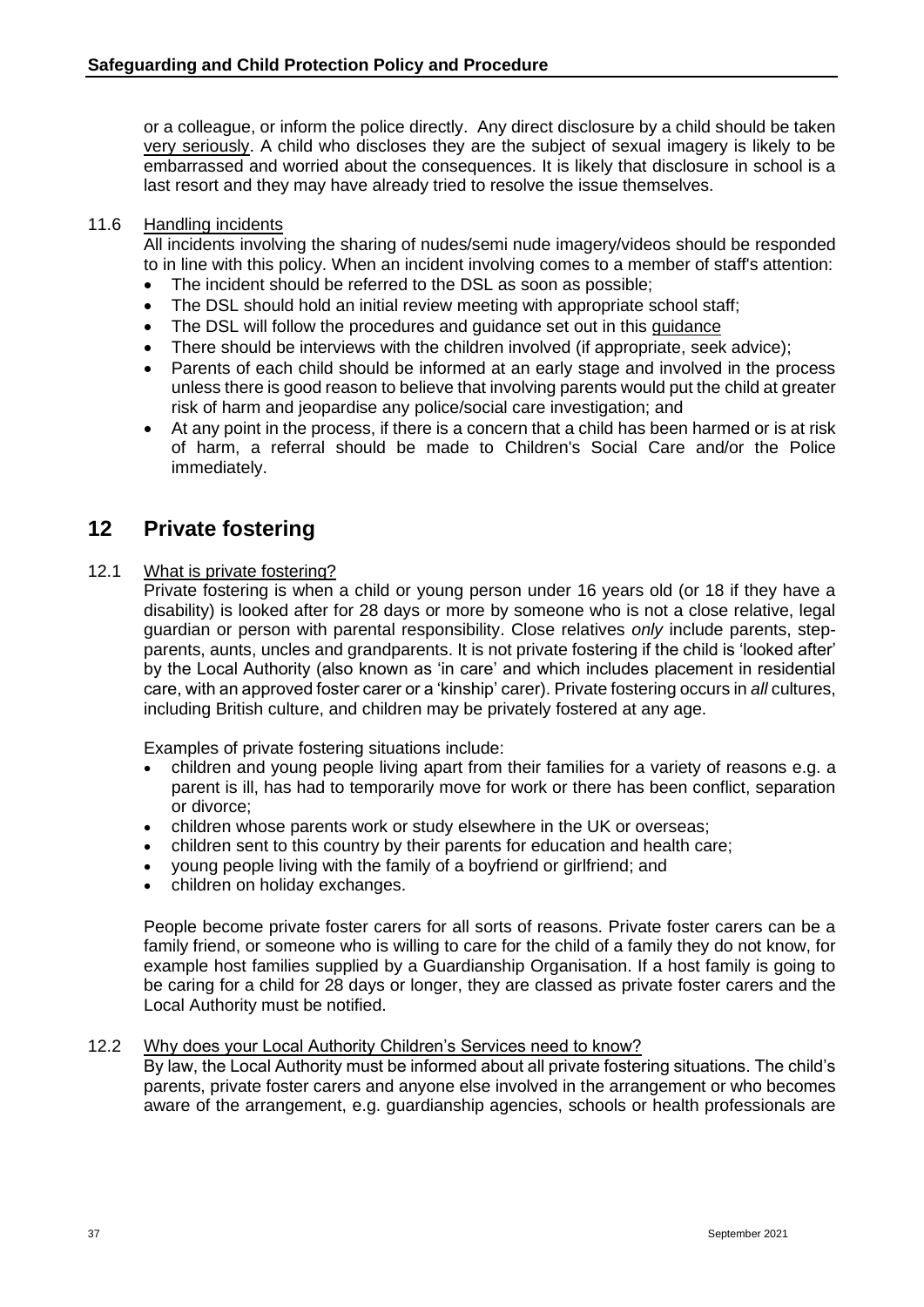legally required to inform Children's Services. Children's Services have a legal duty<sup>5</sup> to make sure all private fostering arrangements are safe for the child. Once informed of the arrangement, they will check the suitability of private foster carers, make regular visits to the child and ensure advice, help and support is available when needed. Where a member of staff becomes aware that a pupil may be in a private fostering arrangement, s/he should raise this with the DSL. Where Children's Social Care are not already aware of the circumstances, the DSL should make a referral to them.

<span id="page-37-0"></span>12.3 Timescales for informing the Local Authority

The child is not yet living with the private foster carers Within 6 weeks beforehand The child will move in with the private foster carers within 6 weeks Immediately The child is already living with the private foster carers. Immediately

## <span id="page-37-1"></span>**13 Looked After Children**

The most common reason for children becoming looked after is as a result of abuse and/or neglect. A child who is being 'looked after' by their Local Authority is usually known as a 'Child in Care' or a 'Looked After Child'. They might be living with foster parents or at home with their parents under an Interim Care Order granted to social care, or in residential children's homes, or other residential settings like schools or secure units.

A child who is *adopted* is **not** a Looked After Child. Occasionally, children are placed into Local Authority foster care under an Interim Care Order when an adoption breaks down and the adoptive parents relinquish the child. Once a Full Care Order is agreed, the child remains on long term foster care. The adoptive parents may or may not have continued contact with the child, depending on the situation and the emotional impact on the child.

An Interim Care Order will remain in place until care proceedings are concluded (within 26 weeks in most authorities). At the conclusion of care proceedings in any situation, the child will either stay in long term foster care (under a Full Care Order) until they reach the age of 18 years, return to their parents (usually under a Supervision Order), reside with other family members/friends (usually under a Special Guardianship Order), or in some cases be adopted. In all of the latter situations, it is most usual for parents to have agreed contact arrangements with their child, most commonly three times per year.

A child may also have been placed in care voluntarily by their parents who are struggling to manage their children's behaviour, or meet their child's needs due to their own illnesses or disabilities (under section 20, Children Act 1989). In these cases, rehabilitation will always be the aim, but if this is not possible, the Local Authority will apply for an Interim Care Order and finally a Full Care Order. Usually, these parents will have continued contact with their child.

As a result of their experiences both before and during care, Looked After Children are at greater risk than their peers; they are, for example, four times more likely than their peers to have a mental health difficulty. Providing a secure, caring environment and enabling such children to develop strong, trusting and stable relationships with professionals is critical to their safety and wellbeing. A previously looked after child potentially remains vulnerable and all staff should have the skills, knowledge and understanding to keep previously looked after children safe. When dealing with looked after children and previously looked after children, it

<sup>5</sup> Section 67(1) of the Children Act 1989 amended by the children Act 2004) and the Children (Private Arrangements for Fostering) Regulations 2005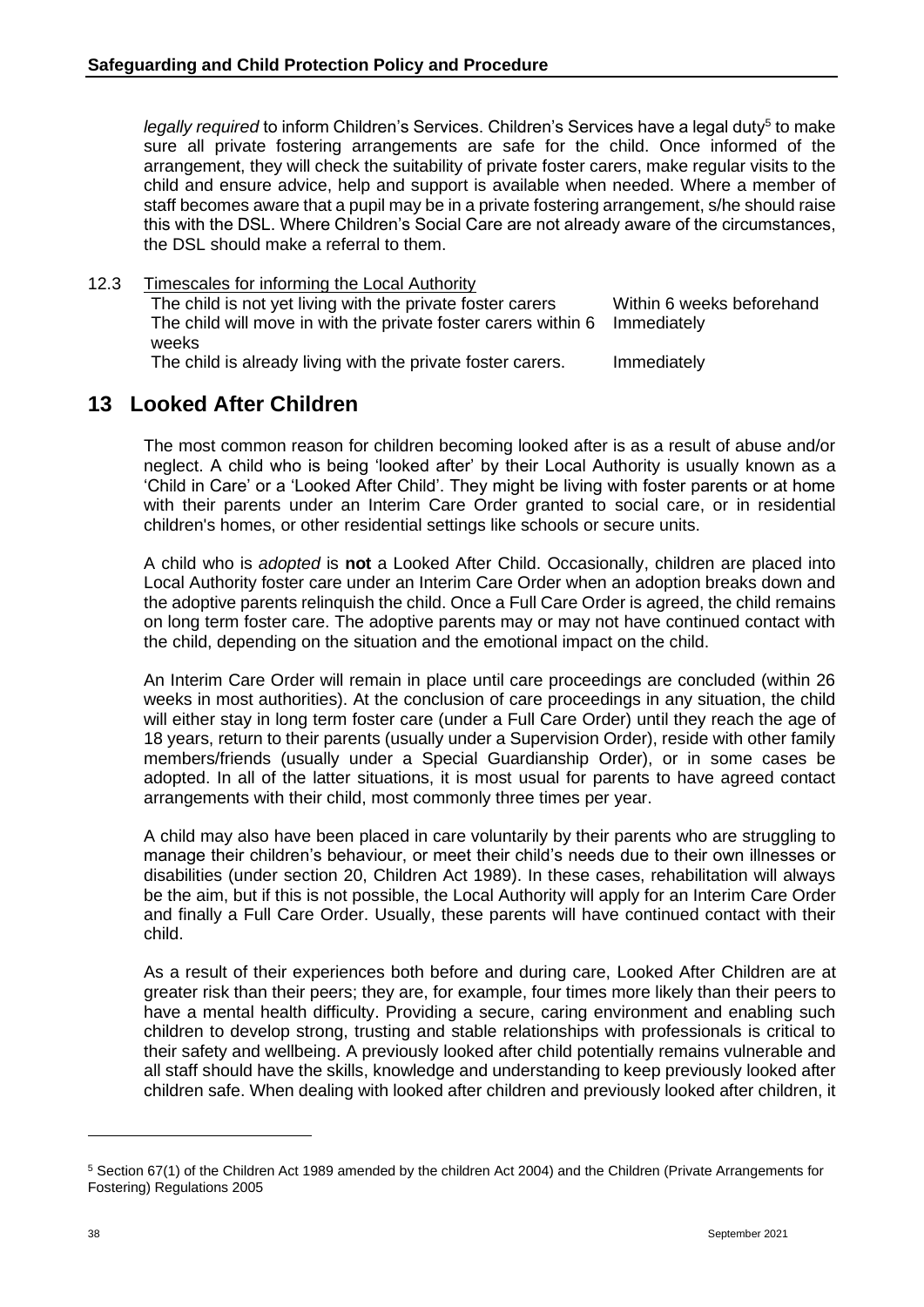is important that all agencies work together and prompt action is taken when necessary to safeguard these children, who are a particularly vulnerable group.

Cognita ensures that staff receive training on Looked After Children, including on the reasons children become looked after, their legal status, the support that staff can provide to keep such children safe and the ways in which they can maximise educational stability for Looked After Children.

The Looked After Lead, in collaboration with the DSL, (a) is responsible for ensuring that any looked after children are adequately supported by staff in school; (b) has contact details of the child's social worker and the name and contact details of the Virtual School Head for children in care; (c) ensures that relevant staff members have sufficient information about the child's looked after legal status and care arrangements; (d) works with the Virtual School Head to discuss how staff can best support the progress of Looked After Children in the school and meet the needs in the child's Personal Education Plan; and (e) attends Looked After Child reviews and other meetings they are required to attend.

Further information on the roles of the LAC Lead can be found it: *Making a difference: A guide for the designated person for looked after children in schools* (2017) (see gov.wales/designatedperson-looked-after-children-schools-guidance).

## <span id="page-38-0"></span>**14 Host families**

#### <span id="page-38-1"></span>14.1 When might this happen?

Schools often make arrangements for children to take part in exchange visits, either to other parts of the UK or abroad. Exchanges can benefit learning across a range of subjects. Foreign visits can enrich the languages curriculum and provide exciting opportunities for pupils to develop their confidence and expertise in the use of other languages.

#### <span id="page-38-2"></span>14.2 What is the responsibility of the school?

Schools have a duty to safeguard and promote children's welfare as outlined in this policy. This extends to considering their safety and how best to minimise risk of harm to those children during any exchange visit the school arranges, and when organising for the care and accommodation of a child with a host family (known as homestays) as part of the exchange.

#### <span id="page-38-3"></span>14.3 Suitability of adults in UK host families for homestay arranged by the school When arranging a homestay, schools should consider the suitability of the adults in the respective families who will be responsible for the visiting child during the stay.

In circumstances where a school arranges for a visiting child to be provided with care and accommodation in the UK (including where they engage a company to make those arrangements) in the home of a family to which the child is not related (including where a person has parental responsibility for the visiting child), the responsible adults will be engaging in 'regulated activity' for the period of the stay. In such cases and where the school has the power to terminate such a homestay, the school or college would be the regulated activity provider.

A regulated activity provider commits a criminal offence if it knows, or has reason to believe that, an individual is barred by the Disclosure and Barring Service (DBS) from engaging in regulated activity but allows that individual to carry out any form of regulated activity.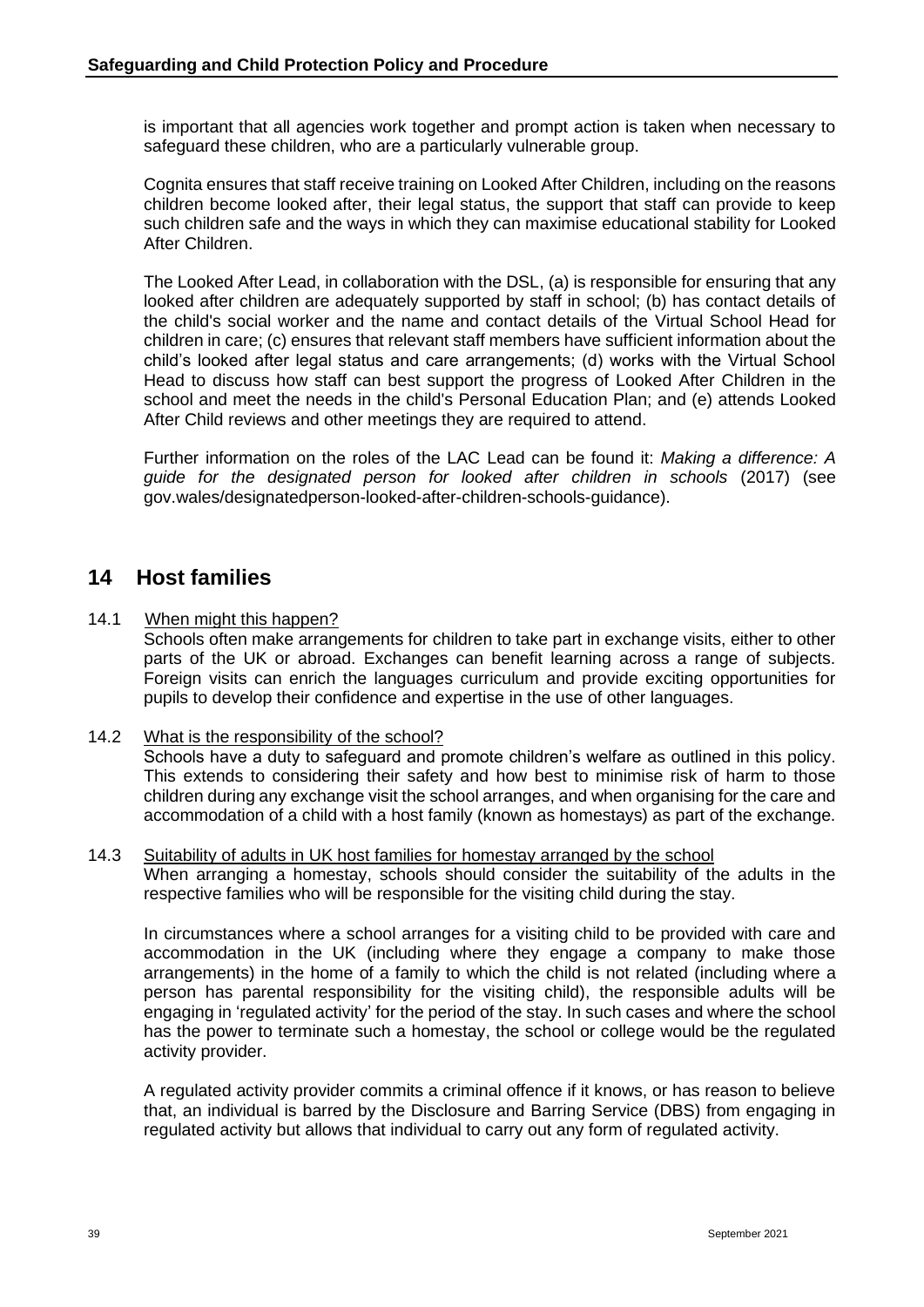#### <span id="page-39-0"></span>14.4 Private arrangements

Where the child's parent(s) or a student arranges their own homestay themselves, this would be a private arrangement, therefore the school would not be the regulated activity provider. Where it is a private arrangement, the school is not entitled to obtain a standard or enhanced DBS check.

#### <span id="page-39-1"></span>14.5 Background checking for adults in homestay arrangements

When a school arranges a homestay, it should consider what intelligence/information will best inform its assessment of the suitability of the adults in those families who will be responsible for the visiting child during the stay. It will be for the school or college to use their professional judgement to decide what it considers will be most relevant. However, to help inform that assessment, schools and colleges should obtain, as a minimum, a DBS enhanced certificate with barred list information. This check will not only establish whether the adults are barred from engaging in regulated activity relating to children, but where criminal record information is disclosed, it will also allow the school or college to consider, alongside all other intelligence that it has obtained, whether the adult would be a suitable host for a child.

#### <span id="page-39-2"></span>14.6 Volunteer DBS check

DBS enhanced certificates with barred list information for volunteer roles can be obtained free of charge. In respect of an adult who provides UK homestay and receives no remuneration in respect of the stay or where schools reimburse families only for expenses incurred, to enable a DBS application to be considered as a volunteer role, the 'Position Applied For' field will need to make clear that the position is unpaid.

In addition to those engaging in regulated activity, schools are free to decide whether they consider it necessary to obtain a DBS enhanced certificate in respect of anyone aged 16 or over in the household where the child will be staying.

#### <span id="page-39-3"></span>14.7 Suitability of adults in host families abroad

It is not possible for schools and colleges to obtain criminal information from the DBS about adults who provide homestays abroad. Schools should liaise with partner schools abroad, to establish a shared understanding of, and agreement to, the arrangements in place for the visit. They should use their professional judgement to satisfy themselves that the arrangements are appropriate and sufficient to safeguard effectively every child who will take part in the exchange. Parents should be aware of the agreed arrangement. Schools are free to decide whether they consider it necessary to contact the relevant foreign embassy or High Commission of the country in question to discuss what checks may be possible in respect of those providing homestay outside of the UK.

The school should produce a written risk assessment outlining the approach taken and indicating the reasons for specific decisions.

#### <span id="page-39-4"></span>14.8 During the visit

Pupils should understand who to contact during a homestay should an emergency occur, or a situation arise which makes them feel uncomfortable.

#### <span id="page-39-5"></span>14.9 Additional action for extended homestays

Where a period of UK homestay lasts 28 days or more, for a child aged under 16 years of age (under 18 years of age if the child has disabilities), this may amount to Private Fostering under the Children Act 1989. In these cases, the school should notify the local authority of the arrangements. Private fostering legislation places a duty on local authorities to satisfy themselves that the welfare of a child who is being, or proposed to be, privately fostered in their area is being or will be satisfactorily safeguarded and promoted. By notifying the local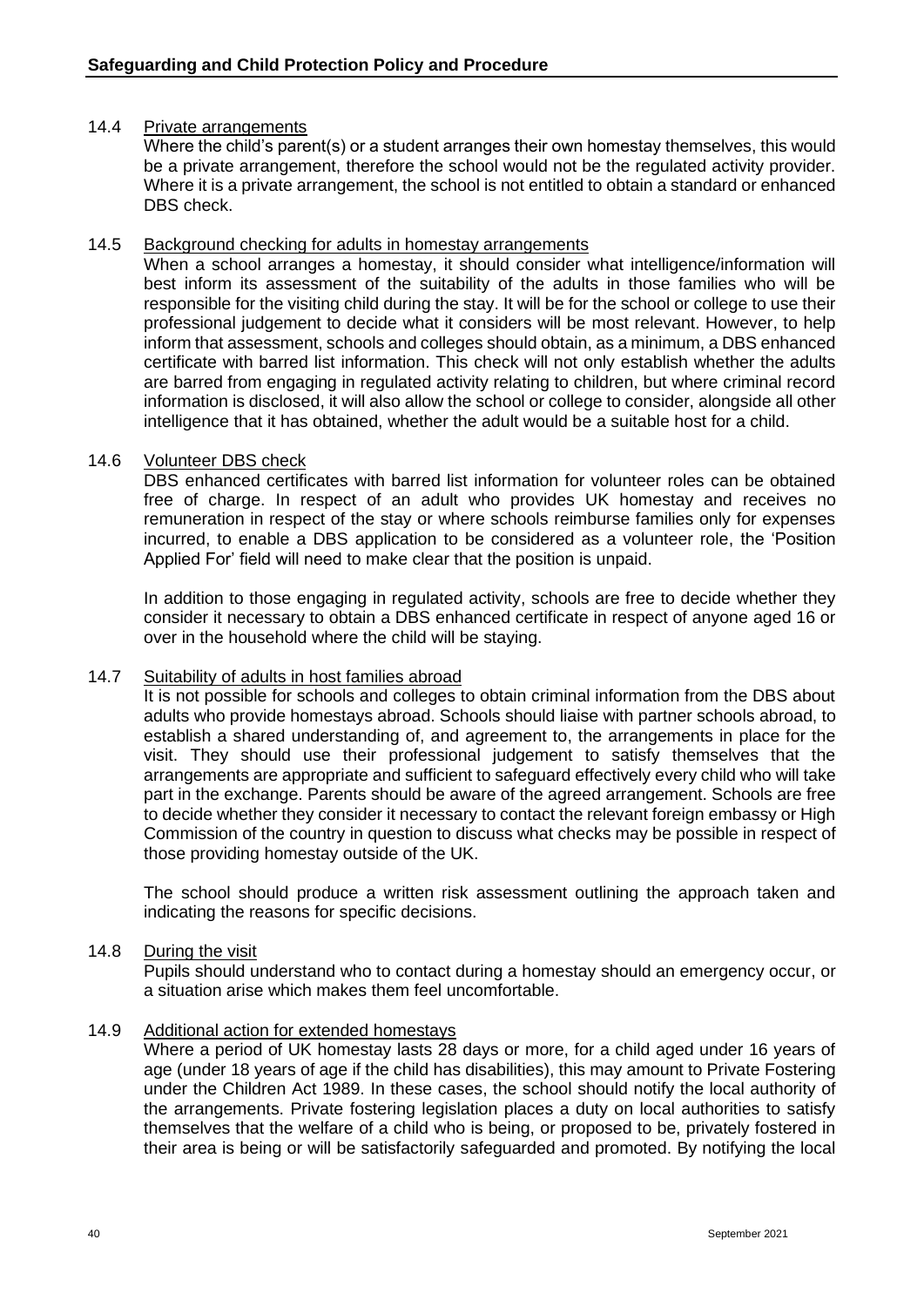authority, the school and college will be assisting the local authority in discharging its duty. See section on Private Fostering.

#### <span id="page-40-0"></span>14.10 Sponsored International students (Tier 4 child visas)

Cognita acts as a sponsor for international students who have Tier 4 visas. The United Kingdom Visas and Immigration (UKVI) has a duty to ensure that all sponsors discharge their responsibility to act in accordance with the immigration rules. As a school we are responsible for ensuring that these students are appropriately cared for and that any safeguarding concerns are addressed.

Prior to the child arriving into the school, it will be important for the DSL to have knowledge of the child's circumstances, including who has parental responsibility, the child's care arrangements and contact details for the carer/Private Foster carer in the UK.

Responsibility for each sponsored student starts from the moment the Cognita International Recruitment Team assigns the Confirmation of Acceptance for Studies (CAS), i.e. before the student leaves their home country and enrolls at the school. The DSL should be aware of the child's travel arrangements to the UK.

If the child fails to arrive as expected, the school should report this as a matter of urgency to the Cognita International Recruitment Team (currently Neil Herrington), who is responsible for checking the child has arrived safely on the day of travel and prior to their first day of school. Cognita are responsible from the moment the child arrives in the UK. The school needs to complete the enrolment checklist (Appendix F in the handbook) and upload it to the student's file on Teams. If the student does not arrive when expected at the school, the school should notify the International Recruitment Team immediately. If the student does not arrive within ten working days of the enrolment period, we must report this to UKVI.

Once the child has arrived safely, the UKVI School Champion, in collaboration with the DSL, will aim to ensure that their needs are met, including pastoral need, and they will liaise with the child's parents and carers for the ongoing needs of the child

With regards to safeguarding this potentially vulnerable group of students, any absences or lack of engagement in study/social activities displayed by them, including failure to return to school after a holiday or break, should be escalated initially to the Regional Safeguarding Lead on the day it occurs. The RSL will escalate the concerns to the Cognita International Recruitment Team as needed (but no later than 5 working days after the event); the latter is obliged to report the child to the UKVI if the child has ten consecutive unauthorised absences.

Changes in circumstances must also be reported immediately. These can include:

- a. a change in where a student studies;
- b. a change in the student's course;
- c. a change in a student's registered address;
- d. a change in whom the student lives with (e.g. from parent to private foster care); or
- e. any other circumstance that suggests that they are breaking the conditions of their permission to stay in the UK.

Schools should be proactive in determining whether there has been any change in a sponsored international student's circumstances. The school should liaise with the parent(s)/guardians of all sponsored international students every term to check whether:

a. the student and their parent/guardian's address has changed; or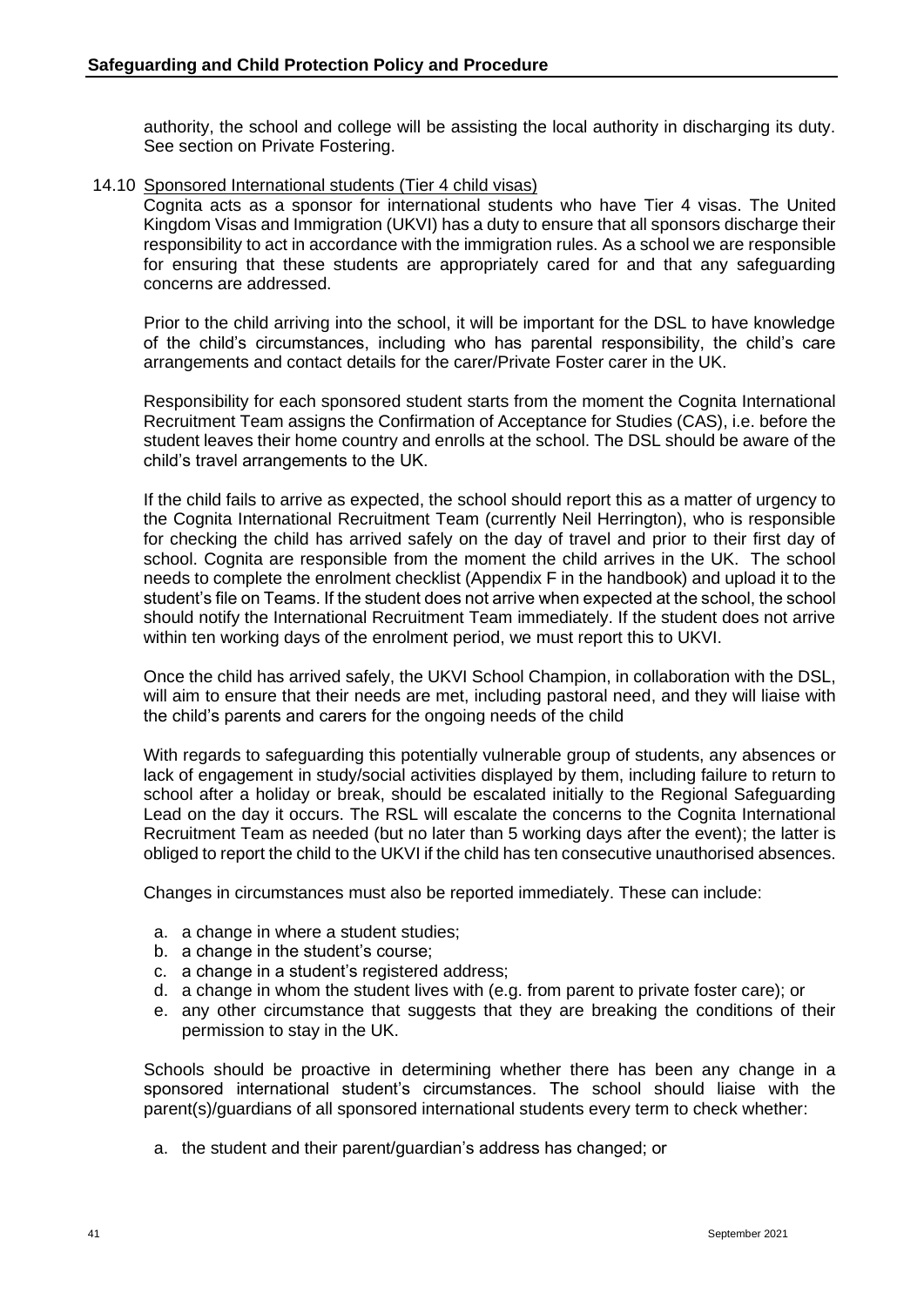b. the student's childcare arrangements have changed (e.g. moved from living with their parents to a private foster care arrangement).

Templates are available in the UKVI handbook.

#### <span id="page-41-0"></span>**15 Peer on peer abuse**

All staff should be alert to the risk of peer on peer abuse and understand their role in preventing, identifying and responding to it. All staff should understand, that even if there are no reports in their school it does not mean it is not happening, it may be the case that it is just not being reported. Staff should know that children are capable of abusing their peers,and that abuse can occur in intimate personal relationships between peers. They should never dismiss abusive behaviour as a normal part of growing up, 'banter' or 'just having a laugh' and should not develop high thresholds before taking action. Abuse is abuse and peer on peer abuse must be taken as seriously as abuse by adult.

#### 15. 1 What is peer on peer abuse?

<span id="page-41-1"></span>Peer on peer abuse is any form of abuse perpetrated by a child towards another child. It can take many different forms, including, but not limited to:

- serious bullying (including cyber-bullying) $6$  (see page 44 of KLS for resources)
- $\bullet$  relationship abuse<sup>7</sup>
- $\bullet$  domestic violence<sup>8</sup>
- $\bullet$  child sexual exploitation<sup>9</sup>
- $\bullet$  youth and serious youth violence<sup>10</sup>
- 'upskirting' (see below), harmful sexual behaviour<sup>11</sup> (see below)
- gender-based violence<sup>12</sup>
- causing someone to engage in sexual activity without consent, such as forcing someone to strip, touch themselves sexually, or to engage in sexual activity with a third party;
- sexual violence (such as rape, assault by penetration and sexual assault; this may include an online element which facilitates, threatens and/or encourages sexual violence);
- sexual harassment (including sexual comments, remarks, jokes and online sexual harassment, which may be standalone or part of a broader pattern of abuse)
- consensual and non-consensual sharing of nudes and semi nudes images and or videos (previously known as sexting or youth produced sexual imagery);

These categories of abuse rarely take place in isolation and often indicate wider safeguarding concerns. For example, a teenage girl may be in a sexually exploitative relationship with a teenage boy who is himself being physically abused by a family member or by older boys. Equally, while

<sup>6</sup> Please see the school's Anti-Bullying Policy.

<sup>7</sup> <https://www.disrespectnobody.co.uk/relationship-abuse/what-is-relationship-abuse/>

<sup>&</sup>lt;sup>8</sup> This type of abuse relates to abuse between children aged 16 and 17 who are or have been intimate partners or family members. The abuse includes but is not limited to psychological, physical, sexual, financial and emotional.

<sup>9</sup> This is a form of sexual abuse where children are sexually exploited for money, power or status. This abuse can be perpetrated by other children or by adults. It can involve violent, humiliating and degrading sexual assaults. In some cases, children are persuaded or forced into exchanging sexual activity for money, drugs, gifts, affection or status. Consent cannot be given, even where a child may believe they are voluntarily engaging in sexual activity with the person who is exploiting them. Child sexual exploitation does not always involve physical contact and can happen online.

 $10$  Serious youth violence is any of the most serious offences where the victim is aged 19 or below, including murder, manslaughter, rape, wounding with intent and causing grievous bodily harm. Youth violence also includes assault with injury offences.

<sup>&</sup>lt;sup>11</sup> This is any sexual behaviour by a child or young person which is outside of developmentally "normative" parameters. This can (but does not always) include abusive behaviour such as sexual assaults.

<sup>&</sup>lt;sup>12</sup> This is violence that is directed against one gender as a result of their gender.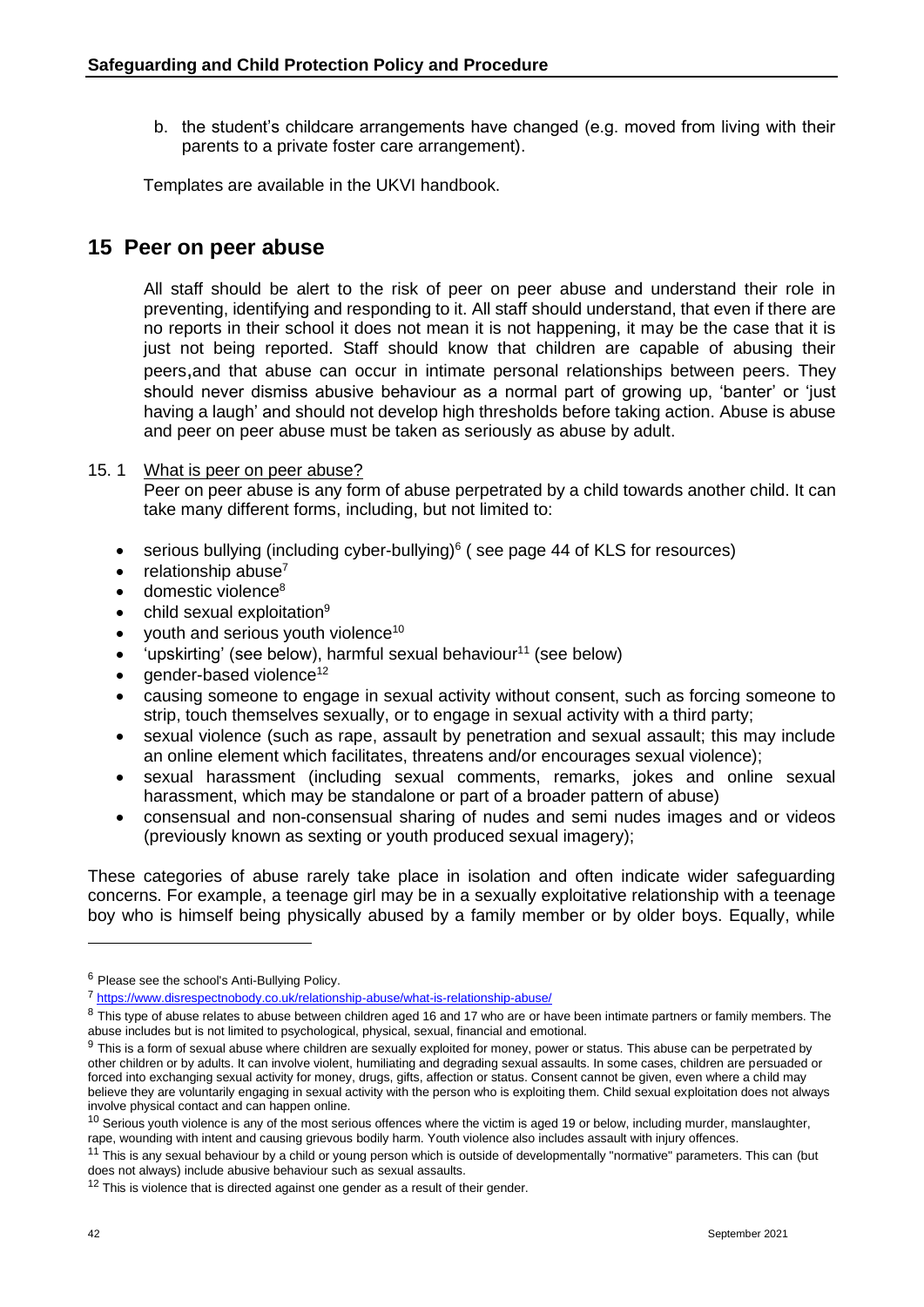children who abuse may have power over those who they are abusing, they may be simultaneously powerless to others. Staff should be aware that there may be multiple perpetrators and/or victims, and not consider that only one child abuses another in isolation.

Sharing nudes/semi nudes via imagery/videos can, but does not always, constitute abusive behaviour (see above). All incidents should be responded to in accordance with this policy.

#### <span id="page-42-0"></span>15.2 What role does gender and sexual orientation play?

Children of all gender identities and sexual orientations can both perpetrate and be the victim of peer on peer abuse, but this often manifests itself differently; some may seem to be at greater risk of sexual assault and/or exploitation, whereas others seem to be at greater risk of physical gang-related violence and serious youth violence.

#### <span id="page-42-1"></span>15.3 When does behaviour become abusive?

It can be difficult to distinguish between abusive behaviour, which should be dealt with in accordance with the procedure set out below, and behaviour which does not constitute abuse, such as low level bullying or cyber bullying (where the school's Anti-Bullying Policy should be followed) or age appropriate sexual experimentation with the norms of sexual development.

Factors which may indicate that behaviour is abusive include:

- a) where it is repeated over time and/or where the perpetrator (s) intended to cause serious harm;
- b) where there is an element of coercion or pre-planning; and
- c) where there is an imbalance of power, for example, as a result of age, size, social status or wealth.

This list is not exhaustive, and staff should always use their professional judgment and discuss any concerns with the DSL, who in turn should seek guidance from the RSL.

#### <span id="page-42-2"></span>15.4 How can I identify victims of peer on peer abuse?

Identifying peer on peer abuse can be achieved by being alert to children's well-being and to general signs of abuse. Signs that a child(ren) may be suffering from peer on peer abuse overlap with those relating to other types of abuse – see indicators of abuse, earlier in this document.

Signs can include:

- a) failing to attend school, disengaging from classes or struggling to carry out school related tasks to the standard you would ordinarily expect
- b) physical injuries
- c) having difficulties with their mental health and/or emotional wellbeing
- d) becoming withdrawn, shy, experiencing headaches, stomach aches, anxiety, panic attacks, suffering from nightmares or lack of sleep or sleeping too much
- e) drugs and/or alcohol use
- f) changes in appearance and/or starting to act in a way that is not appropriate for the child's age including sexualised behaviours
- g) change in health needs, including sexually transitted infections and unwanted pregnancy

This list is not exhaustive and the presence of one or more of these signs does not necessarily indicate abuse.

#### <span id="page-42-3"></span>15.5 Are some children particularly vulnerable to abusing or being abused by their peers? Any child can be affected by peer on peer abuse and staff should be alert to signs of such abuse amongst all children. Research suggests that: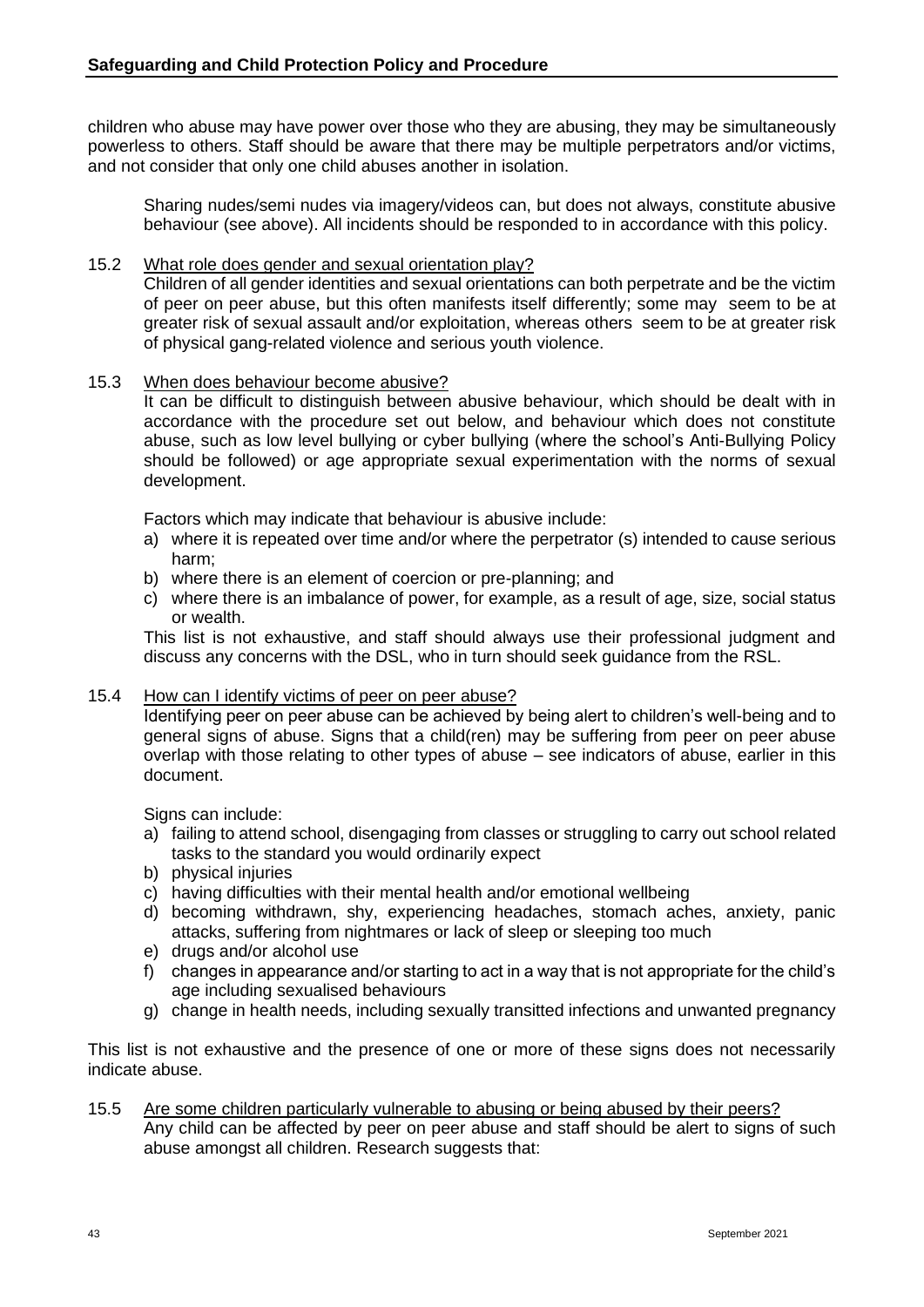- a) peer on peer abuse is more prevalent amongst children aged 10 and older, although it also affects younger children, including by way of harmful sexual behaviour.
- b) children who are particularly vulnerable to abuse or to abusing others include those who have (i) witnessed or experienced abuse or violence themselves; (ii) suffered from the loss of a close family member or friend; or (iii) experienced considerable disruption in their lives.
- c) children with SEN/D/ ALN and those who identify as LGBTQ+ are particularly vulnerable to both abuse and peer on peer abuse.

#### <span id="page-43-0"></span>15.6 How prevalent is peer on peer abuse?

Recent research suggests that peer on peer abuse is one of the most common forms of abuse affecting children in the UK. For example, more than four in ten teenage schoolgirls aged between 13 and 17 in England have experienced sexual coercion (Barter et al 2015). Two thirds of contact sexual abuse experienced by children aged 17 or under was perpetrated by someone who was also aged 17 or under (Radford et al 2011) and over a third of young boys in England admitted to watching porn and having negative attitudes towards women (University of Bristol and University of Central Lancashire, 2015). All staff should understand, that even if there are no reports in their school it does not mean it is not happening, it may be the case that it is just not being reported. Staff should therefore assume that peer on peer abuse is occurring and act accordingly.

#### <span id="page-43-1"></span>15.7 What should I do if I suspect either that a child(ren) may be being abused, or that a child(ren) may be abusing others?

If a member of staff thinks for whatever reason that a child(ren) may be at risk of abuse from another child or young person, or a group of perpetrators, or that a child(ren) may be abusing others, the member of staff should report their concern **verbally** to the DSL **without delay** in accordance with this policy, recording their concern after this. If a child(ren), whether they are the alleged victim or perpetrator is in immediate danger, or at risk of harm, a referral to Children's Social Care and/or the Police should be made immediately. All perpetrators and victims should have a referral.

#### <span id="page-43-2"></span>15.8 How will the DSL respond to concerns of peer on peer abuse?

In some situations, a child will make a direct disclosure of peer on peer abuse, or their peers may report something has occurred. Alternatively a staff member may raise a concern having witnessed or been told about an incident. The DSL will discuss the behaviour with the member of staff raising the concern and will in all situations, take any immediate steps to ensure the safety of the victim(s) or any other child(ren) including the perpetrator. Where the DSL considers or suspects that the behaviour might constitute abuse, Children's Social Care will be contacted immediately and, in any event, within 24 hours of the DSL becoming aware of it. The DSL will discuss the incident with Children's Social Care and agree on a course of action, which may include (a) taking any steps to ensure the safety and wellbeing of any children affected; (b) further investigation; (c) referral to other agencies such as the police (where a crime may have been committed), CAMHS, a specialist harmful sexual behaviour team and/or youth offending services.

Any response should be decided in conjunction with Children's Social Care and other relevant agencies and should:

- investigate the incident and the wider context and assess and mitigate the risk posed by the perpetrator(s) to the victim(s) and to other children (a written Risk Assessment will be completed after initial practical steps are completed);
- Whilst the school establishes the facts of the case and starts the process of liaising with children's social care and the Police, the alleged perpetrator(s) should be removed from any classes they share with the victim. The school should also carefully consider how best to keep the victim and alleged perpetrator(s) a reasonable distance apart on school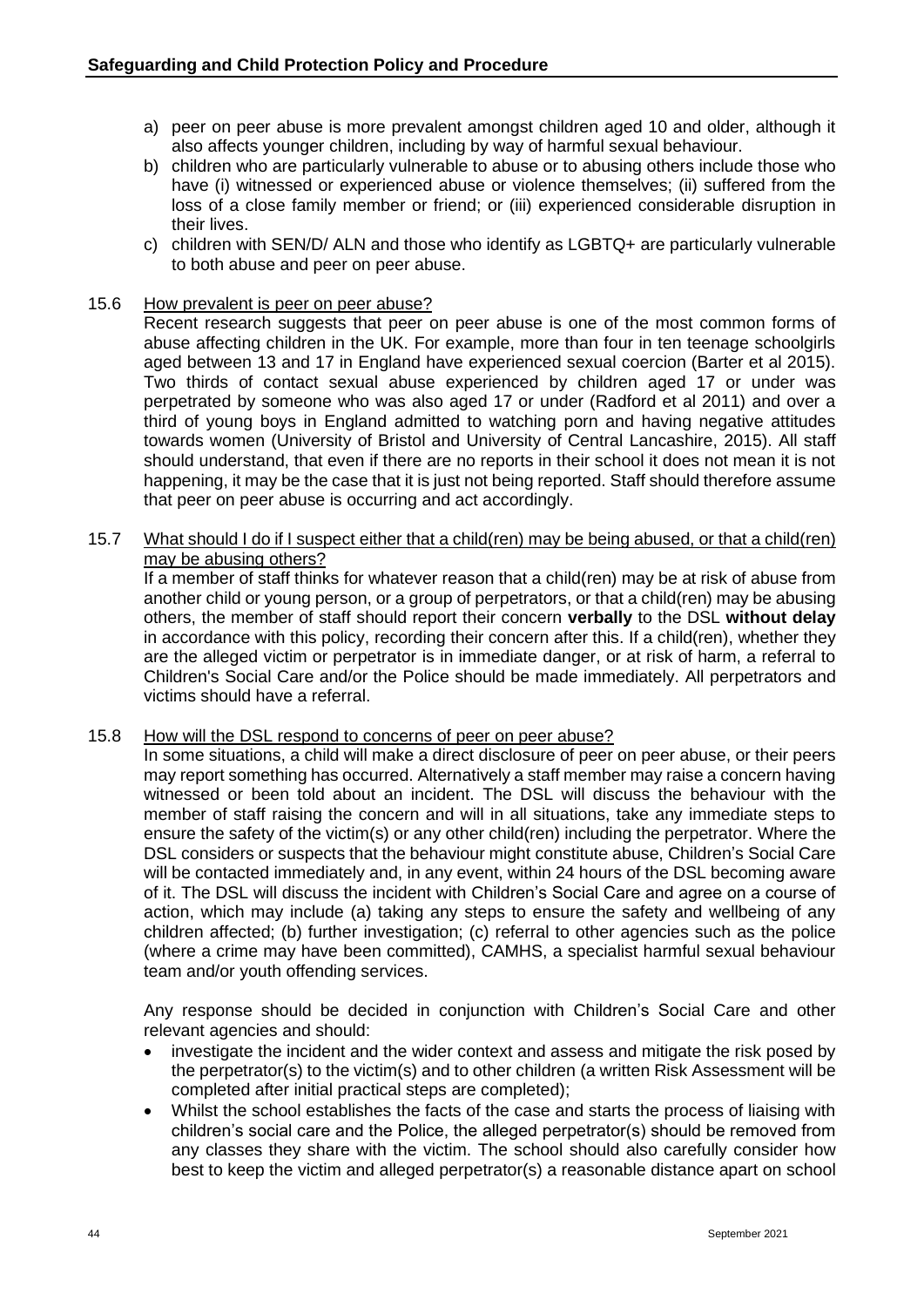premises (including during any before or after school-based activities) and on transport to and from the school, where appropriate. These actions are in the best interests of all children involved and should not be perceived to be a judgment on the guilt of the alleged perpetrator(s).

- consider that the abuse may indicate wider safeguarding concerns for any of the children involved;
- treat all children (whether perpetrator or victim) as being at risk while the perpetrator may pose a significant risk of harm to other children, s/he may also have considerable unmet needs and be at risk of harm themselves;
- take into account the complexity of peer on peer abuse and of children's experiences and consider the interplay between power, choice and consent. While children may appear to be making choices, if those choices are limited, they are not consenting;
- take appropriate action in respect of the perpetrator  $-$  any action should address the abuse, the causes of it, attitudes underlying it and the support that may be needed if the perpetrator is at risk. Factors to consider include: the risk the perpetrator(s) poses and will continue to pose to other children, their own unmet needs, the severity of the abuse and the causes of it. Disciplinary action may be appropriate, including (a) to ensure that the perpetrator takes responsibility for and realises the seriousness of his or her behaviour; (b) to demonstrate to the perpetrator and others that abuse can never be tolerated; and (c) to ensure the safety and wellbeing of the victim and other children in the school. Permanent exclusion will only be considered as a last resort and only where necessary to ensure the safety and wellbeing of the victim(s) and other children in the school;
- provide on-going support to victim(s) including by (a) ensuring their immediate safety; (b) responding promptly and appropriately to the abuse; (c) assessing and addressing any unmet needs; (d) following the procedures set out in this Safeguarding Policy (including where the child is in need of early help or statutory intervention); (e) monitoring the child's wellbeing closely and ensuring that s/he receives on-going support from all relevant staff members within the school; (f) engaging with the child's parents and any external agencies to ensure that the child's needs are met in the long-term; and
- consider the lessons that can be learnt from the abuse and put in place measures to reduce the risk of such abuse recurring. This may include, for example: gender and equalities work, work around school safety, security and supervision, awareness raising for staff, students and parents about a particular form of abuse, training for staff on handling certain types of incidents or abuse.
- <span id="page-44-0"></span>15.9 How does the school raise awareness of, and reduce the risk, of peer on peer abuse? Staff are trained on the nature, prevalence and effect of peer on peer abuse, and how to prevent, identify and respond to it. The school actively seeks to prevent all forms of peer on peer abuse by educating students and staff, challenging the attitudes that underlie such abuse, encouraging a culture of tolerance and respect amongst all members of the school community, and responding to all cases of peer on peer abuse and any cases of bullying or cyber-bullying promptly and appropriately.

Children are educated about the nature and prevalence of peer on peer abuse via PSE/RSE they are told what to do if they witness or are victims of such abuse, the effect that it can have on the victims and the possible reasons for it, including vulnerability of the perpetrator. They are regularly informed about the school's approach to such issues, including its zerotolerance policy towards all forms of bullying and peer on peer abuse, including sexual violence and sexual harassment (see below).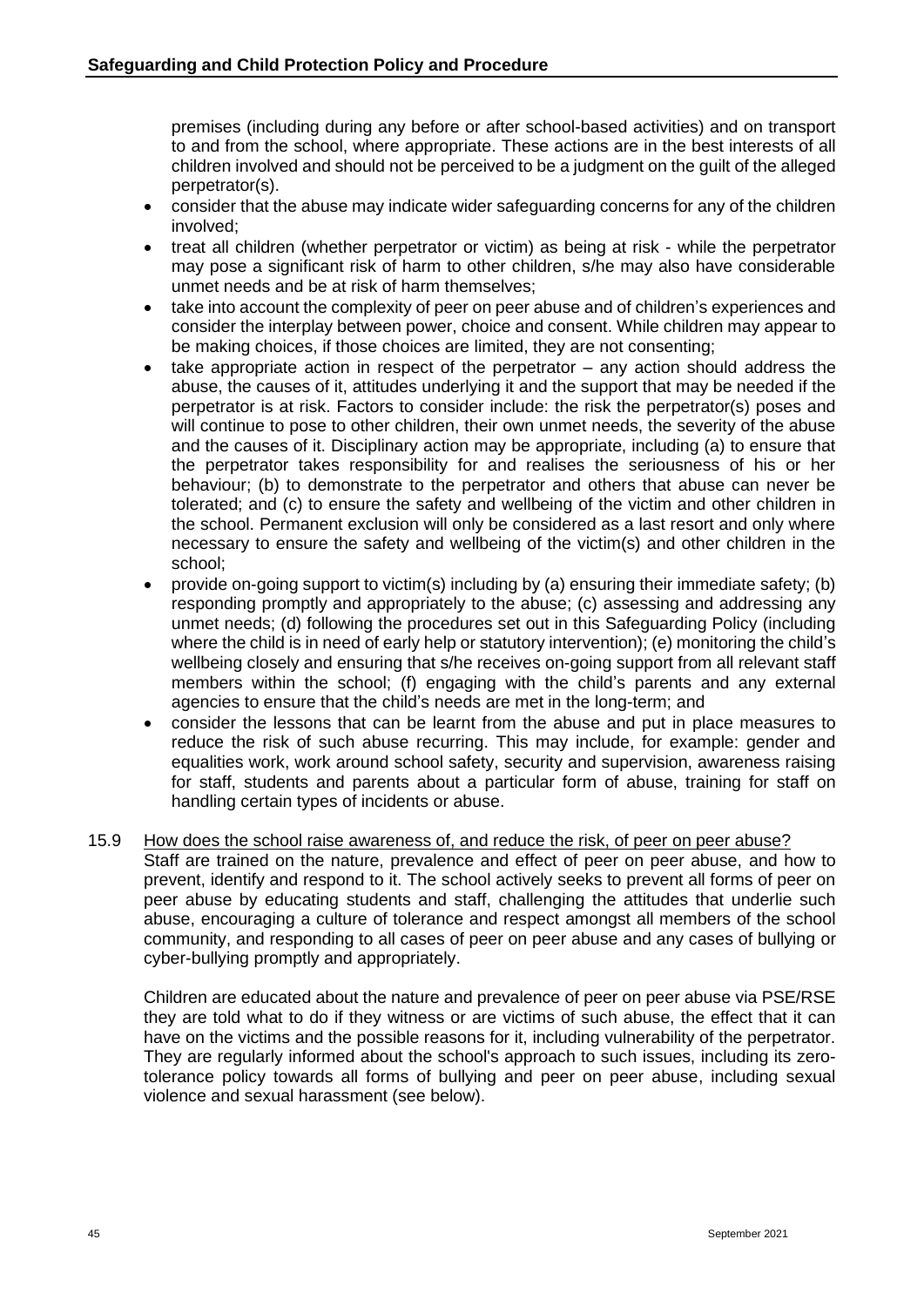## <span id="page-45-0"></span>**16 Sexual Violence and Sexual Harassment between Children**

Peer on peer abuse can include two specific forms, known as Sexual Violence and Sexual Harassment. Any response to these should fall within, and be consistent with, the school's wider approach to peer-on-peer abuse (see above) whether the concerns of child on child sexual violence and sexual harassment, including those that have happened outside of the school premises, and or online. Where the report includes an online element, being aware of [searching screening and confiscation advice \(for schools\)](https://assets.publishing.service.gov.uk/government/uploads/system/uploads/attachment_data/file/674416/Searching_screening_and_confiscation.pdf) and [UKCIS Sharing nudes and](https://www.gov.uk/government/publications/sharing-nudes-and-semi-nudes-advice-for-education-settings-working-with-children-and-young-people/sharing-nudes-and-semi-nudes-advice-for-education-settings-working-with-children-and-young-people)  [semi-nudes: advice for education settings working with children and young people.](https://www.gov.uk/government/publications/sharing-nudes-and-semi-nudes-advice-for-education-settings-working-with-children-and-young-people/sharing-nudes-and-semi-nudes-advice-for-education-settings-working-with-children-and-young-people)

#### **The key consideration is for staff not to view or forward illegal images of a child.**

16.1 Sexual Violence includes sexual offences which fall under the Sexual Offences Act 2003:

Rape: A person (A) commits an offence of rape if: he intentionally penetrates the vagina, anus or mouth of another person (B) with his penis, B does not consent to the penetration and A does not reasonably believe that B consents.

Assault by Penetration: A person (A) commits an offence if: s/he intentionally penetrates the vagina or anus of another person (B) with a part of her/his body or anything else, the penetration is sexual, B does not consent to the penetration and A does not reasonably believe that B consents.

Sexual Assault: A person (A) commits an offence of sexual assault if: s/he intentionally touches another person (B), the touching is sexual, B does not consent to the touching and A does not reasonably believe that B consents. (Schools should be aware that sexual assault covers a very wide range of behaviour so a single act of kissing someone without consent or touching someone's bottom/breasts/genitalia without consent, can still constitute sexual assault.)

All staff should be aware of the indicators which may signal children are at risk from, or are involved with serious violent crime. These may include;

- increased absence from school
- a change in friendships or relationships with older individuals or groups
- a significant decline in performance
- signs of self-harm or a significant change in wellbeing, or
- signs of assault or unexplained injuries

Unexplained gifts or new possessions could also indicate that children have been approached by, or are involved with, individuals associated with criminal networks or gangs and may be at risk of criminal exploitation

#### 16.2 Sexual Harassment refers to 'unwanted conduct of a sexual nature'.

This can occur *online* (including, but not limited to non-consensual sharing of images, making sexual comments on social media) and *offline* (including but not limited to making sexual comments, sexual taunting or 'jokes', and physical contact, for example, brushing against someone deliberately or interfering with their clothes).

#### 16. 3 Who perpetrates sexual violence and/or harassment

Sexual Violence and Sexual Harassment can: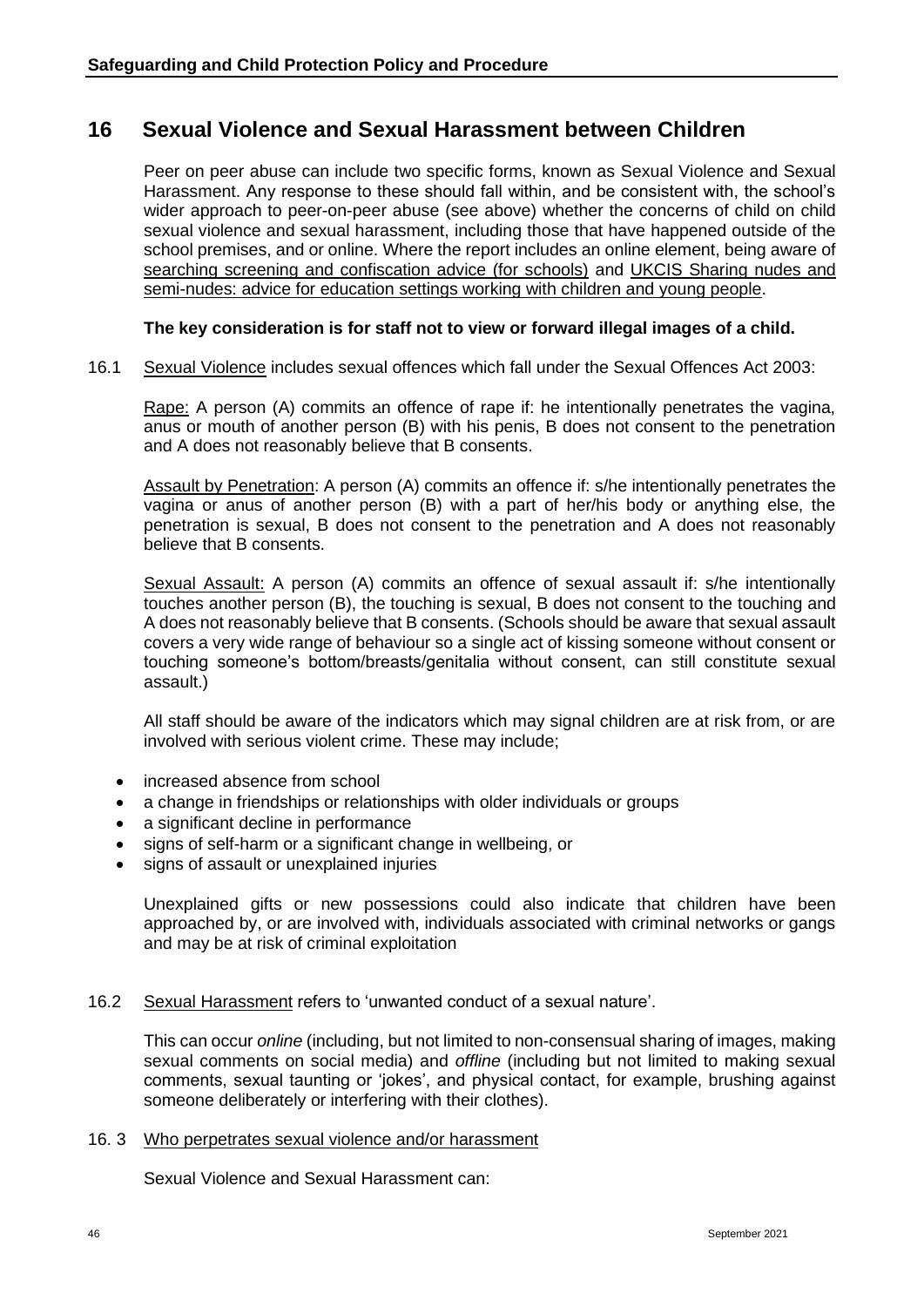- occur between any two children, or a group of children against one individual or group;
- be perpetrated by a child of any age against a child of any age;
- be perpetrated by a child of any sexual orientation against a child of any sexual orientation;
- include behaviours that exist on an often progressive continuum and may overlap;
- be online and offline (physical or verbal)
- can take place within intimate personal relationships between peers

#### Vulnerabilities

Staff should be aware it is more likely that girls will be the victims of sexual violence and sexual harassment and more likely it will be perpetrated by boys.

Children with Special Educational Needs /Additional Learning Needs (SEND/ALN) are potentially more vulnerable, and there may be barriers in recognising abuse in this group of children.

In addition, children who identify themselves as LGBTQ+ or whom are perceived by their peers to be LGBTQ+ may potentially be more vulnerable.

Sexual violence and sexual abuse can happen anywhere, and all staff working in the school are advised to maintain an attitude of 'it could happen here', assume that it is happening, and act accordingly. All staff should understand, that even if there are no reports in their school it does not mean it is not happening, it may be the case that it is just not being reported.

#### 16.4 Handling incidents involving sexual violence and/or sexual harassment

There are four likely scenarios that schools will need to manage:

• internally

For example, for one-off incidents of sexual harassment, the school may take the view that the children concerned are not in need of early help or that referrals need to be made to statutory services and that it would be appropriate to handle the incident internally, perhaps through utilising their behaviour policy and by providing pastoral support. Whatever the response, it should be underpinned by the principle that there is a zero tolerance approach to sexual violence and sexual harassment and it is never acceptable and will not be tolerated. All concerns, discussions, decisions and reasons for decisions should be recorded (written or electronic).

• those requiring Early Help

In line with the above, the school may decide that the children involved do not require referral to statutory services but may benefit from early help. Early help means providing support as soon as a problem emerges, at any point in a child's life. Providing early help is more effective in promoting the welfare of children than reacting later. Early help can be particularly useful to address non-violent HSB and may prevent escalation of sexual violence.

• those where Social Care will needed to be informed and involved

Where a child has been harmed, is at risk of harm, or is in immediate danger, schools should make a referral to local children's Social Care. At the point of referral schools will generally inform parents or carers, unless there are compelling reasons not to (if informing a parent or carer is going to put the child at additional risk). Any such decision should be made with the support of children's Social Care. If a referral is made, Social Care will then make enquiries to determine whether any of the children involved are in need of protection or other services.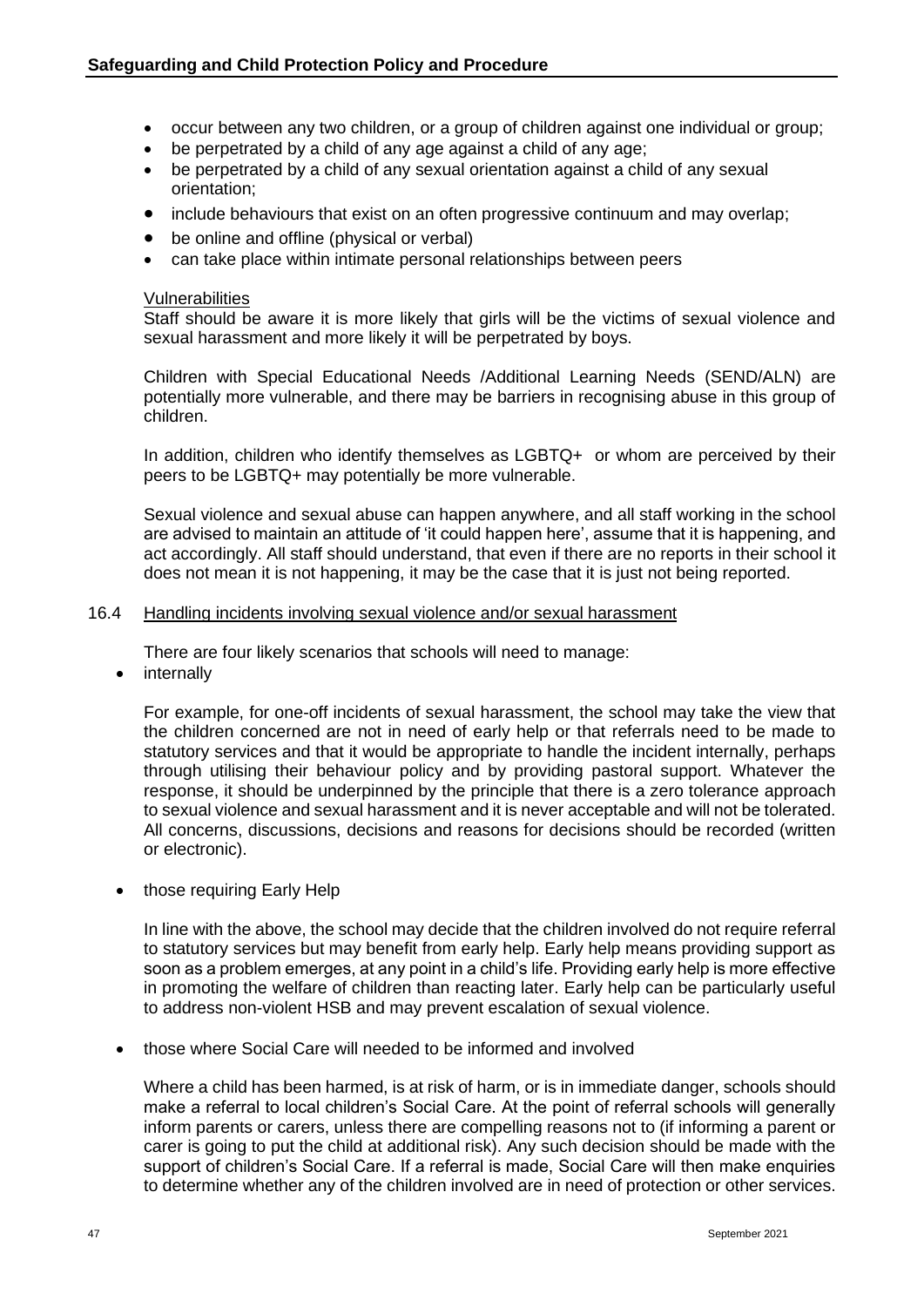Schools should not wait for the outcome (or even the start) of a Social Care investigation before protecting the victim and other children in the school.

• those where a criminal offence is likely to have occurred and the Police will be needed

Any report to the Police will generally be in parallel with a referral to children's Social Care (as above). Where a report of rape, assault by penetration or sexual assault is made, the starting point is that this should be passed on to the Police. Whilst the age of criminal responsibility is ten, if the alleged perpetrator(s) is under ten, the starting principle of reporting to the Police remains. The following advice may help schools and colleges decide when to engage the Police and what to expect of them when they do: [When to call the Police.](https://www.npcc.police.uk/documents/Children%20and%20Young%20people/When%20to%20call%20the%20police%20guidance%20for%20schools%20and%20colleges.pdf)

At this stage, schools will generally inform parents or carers unless there are compelling reasons not to, for example, if informing a parent or carer is likely to put a child at additional risk. In circumstances where parents or carers have not been informed, it will be especially important that the school is supporting the child in any decision they take. This should be with the support of children's Social Care and any appropriate specialist agencies.

Please refer to pages 33-35 of the government guidance [Sexual Violence and Sexual](https://assets.publishing.service.gov.uk/government/uploads/system/uploads/attachment_data/file/999239/SVSH_2021.pdf)  [Harasssment in schools and colleges\)](https://assets.publishing.service.gov.uk/government/uploads/system/uploads/attachment_data/file/999239/SVSH_2021.pdf). The DfE advice highlights best practice and crossreferences other advice, statutory guidance and the legal framework.

#### 16.5 Our approach to Sexual Violence and Sexual Harassment

The school will apply the principles set out in the above document when considering their approach to sexual violence and sexual harassment between children. In this school we will:

- not accept or tolerate sexual violence and sexual harassment
- not downplay or consider that these types of behaviours are 'banter', an 'inevitable part of growing up' or hold the view that 'boys will be boys', knowing that to do so may normalise inappropriate behaviours may create an unsafe culture where children feel less able to come forward with concerns
- encourage early intervention to avoid potential escalation
- challenge inappropriate physical behaviour (potentially criminal in nature), such as grabbing bottoms, breasts and genitalia, pulling down trousers, flicking bras and lifting up skirts
- challenge inappropriate verbal behaviour, such as making sexist comments, innuendo or taunting
- embed training and education on these issues within a strong pastoral system
- adopt a planned and sequenced PSE/RSE programme across the whole curriculum including age appropriate content around: consent, gender roles, stereotyping and equality, healthy relationships, and power imbalances in relationships
- develop and encourage forums that enable children to talk about issues openly
- have clear and accessible systems in place for children to confidently report abuse, knowing their concerns will be treated seriously
- act in the best interests of all children involved, reassure victims that they are being taken seriously and that they will be supported and kept safe. A victim will never given the impression that they are creating a problem by reporting sexual violence or sexual harassment.
- manage any disclosure, either from the child who has suffered abuse or from other children, giving the victim(s) as much control as is reasonably possible over decisions regarding how any investigation will be progressed and any support that they will be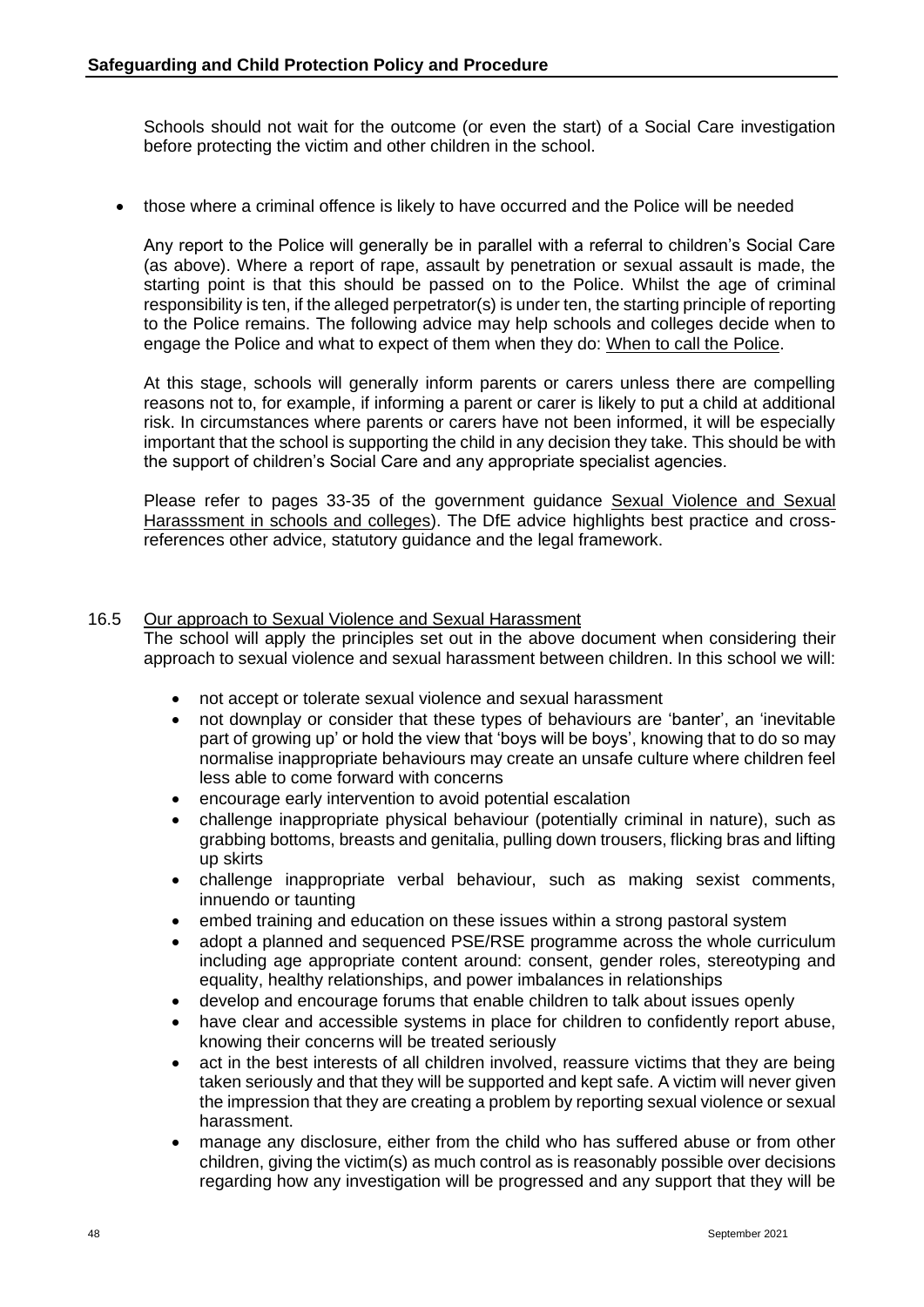offered. This will however need to be balanced with the school's duty and responsibilities to protect them and other children

- carry out a risk and needs assessment for children affected by sexual violence or sexual harassment, including both the victim and alleged perpetrator- this may be informed by risk assessments completed by external services
- engage with both the victim's and the alleged perpetrator's parents or carers when there has been a report of sexual violence (in the case of sexual harassment this might not be necessary or proportional and should be considered on a case-by-case basis). The exception to this rule is if there is a reason to believe informing a parent or carer will put a child at additional risk.

#### 16.6 Upskirting

The Voyeurism (Offences) Act, which is commonly known as the Upskirting Act, came into force on 12 April 2019. 'Upskirting' is where someone takes a picture under a person's clothing (not necessarily a skirt) without their permission and or knowledge, with the intention of viewing their genitals or buttocks (with or without underwear) to obtain sexual gratification, or cause the victim humiliation, distress or alarm. It is a criminal offence. Anyone of any gender, can be a victim.

## <span id="page-48-0"></span>**17 Signposting to further information**

Any person that has a concern about a child within the school must follow the procedures outlined within this document.

If staff have any concerns about a child's welfare and/or safety, they should act on them immediately. Where a child is suffering, or is likely to suffer from harm, it is important that a referral to Children's Social Care (and if appropriate the Police) is made immediately

Page 39 and 40 of KLS provide guidance with regards to a number of safeguarding uses.

Keeping Children Safe in Education, the government guidance in England, contains further guidance on a range of specific safeguarding issues:

- $\triangleright$  Child abduction and community safety incidents
- $\triangleright$  Children and the court system
- $\triangleright$  Children missing from education
- ➢ Children with family members in prison
- $\triangleright$  Child Criminal Exploitation (CCE)
- ➢ Child Sexual Exploitation (CSE)
- ➢ County lines
- ➢ Modern Slavery and the National Referral Mechanism
- ➢ Cybercrime
- $\triangleright$  Domestic abuse
- ➢ Homelessness
- ➢ Honour-based abuse
- ➢ FGM
- ➢ Forced marriage
- ➢ Preventing radicalisation
- $\triangleright$  The Prevent duty
- ➢ Channel
- ➢ Peer on peer/ child on child abuse
- ➢ Sexual violence and sexual harassment between children in schools
- ➢ Upskirting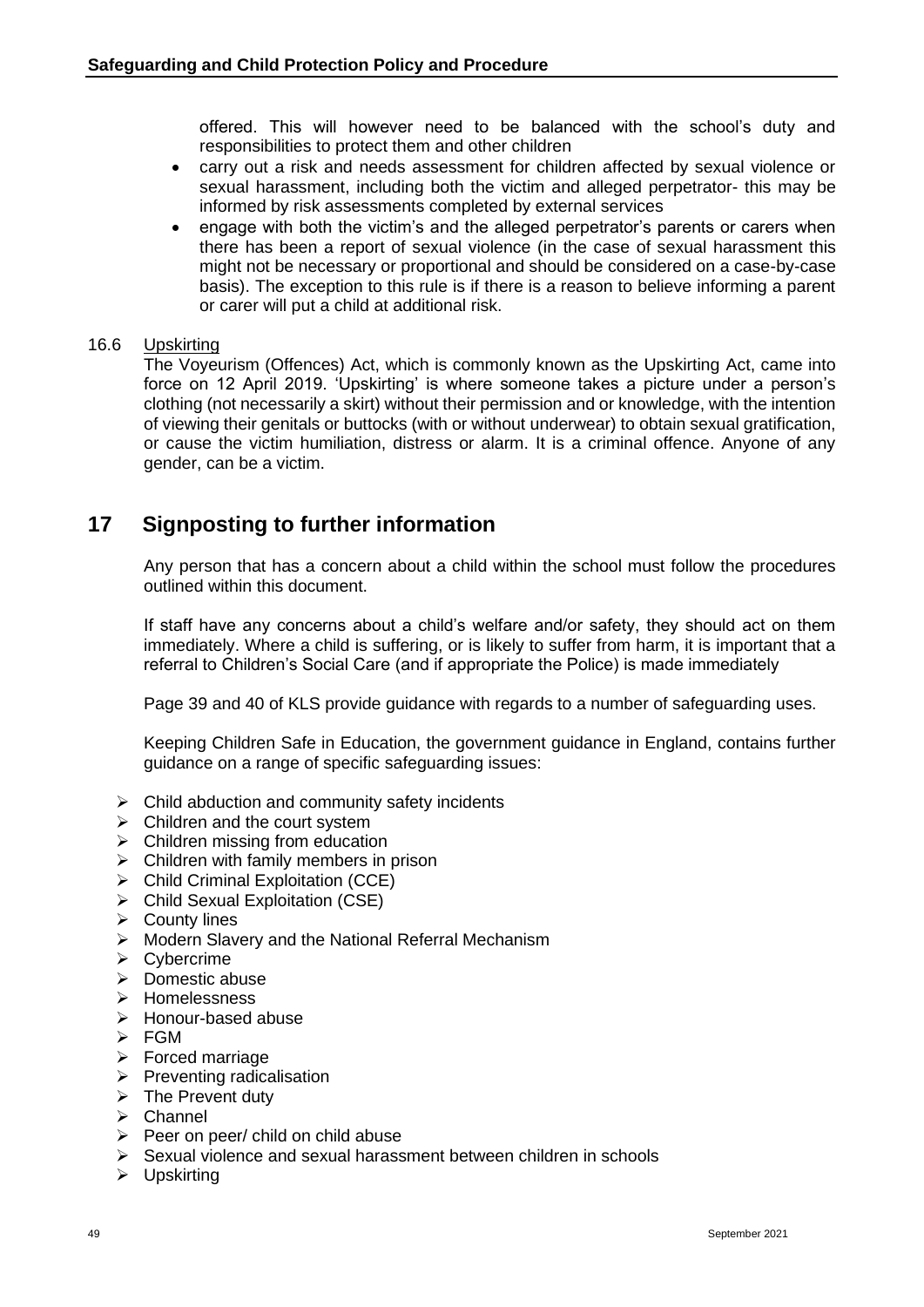The next part of the policy now will explain two situations in relation to adult conduct :

- 1. Concerns that do not meet the harms threshold referred to as 'low level concerns'; and
- 2. Allegations that may meet the 'harms threshold'. This part of the policy is about managing behaviour that might indicate a person would pose a risk of harm if they continue to work in their present position, or in any capacity with children in the school.

## <span id="page-49-0"></span>**18 Part One -Low Level Concern Policy (including self-reporting)**

The safety and wellbeing of children in our school is dependent on the vigilance of all our staff and their prompt communication to the DSL or Headteacher of any concerns, no matter how small, about any conduct by an adult which causes you to doubt that adult's suitability to work with or have access to children. All references in this section to "adult" should be interpreted as meaning any adult (defined above), staff members, agency staff, contractors, and visitors, unless otherwise stated. The school is conscious of its duty of care to pupils and will always act, including if alerted to the possibility of abuse arising from situations or persons outside the school setting.

The notification and prompt handling of all concerns about adults, including those raised by individuals about themselves, is fundamental to safeguarding children. It helps to identify and prevent abuse and to protect adults against misunderstandings or misinterpretations. It also encourages openness, trust and transparency and it clarifies expected behaviours. Those raising concerns or reporting allegations in good faith will always be supported, and adults in respect of whom concerns or allegations have been raised will not suffer any detriment unless the concern or allegation is found to be substantiated.

**We are a 'telling' organisation**  If you are concerned about the behaviour or actions of any adult… speak to the DSL or Headteacher You can also talk to your Regional Safeguarding Lead, your Director of Education or your HRBP

#### <span id="page-49-1"></span>18.1 Code of Conduct

All staff must behave responsibly and professionally in all dealings with children and specifically with pupils for whom they have a duty of care. All staff must follow the procedures set out in our 'Staff Code of Conduct including Acceptable Use Policy'. Staff should always avoid behaviour which might be misinterpreted by others. As a result of their knowledge, position and/or the authority invested in their role, all adults working with children and young people are in positions of trust in relation to the young people in their care. A relationship between a member of staff and a pupil cannot be a relationship between equals. There is potential for exploitation and harm of vulnerable young people and all members of staff have a responsibility to ensure that an unequal balance of power is not used for personal advantage or gratification. Staff should note that it is an offence for a person aged 18 or over and in a position of trust to touch a child in a sexual way or have a sexual relationship with a child, even if the relationship is consensual. A position of trust could arise even if the member of staff does not teach the child.

Cognita does not permit the use of personal mobile phones and cameras, including the wearing of Smartwatches by staff where children are present. The school has a specific Early Years Policy for The Use of Mobile Phones and Devices that recognises and manages the risks by a means appropriate to the setting.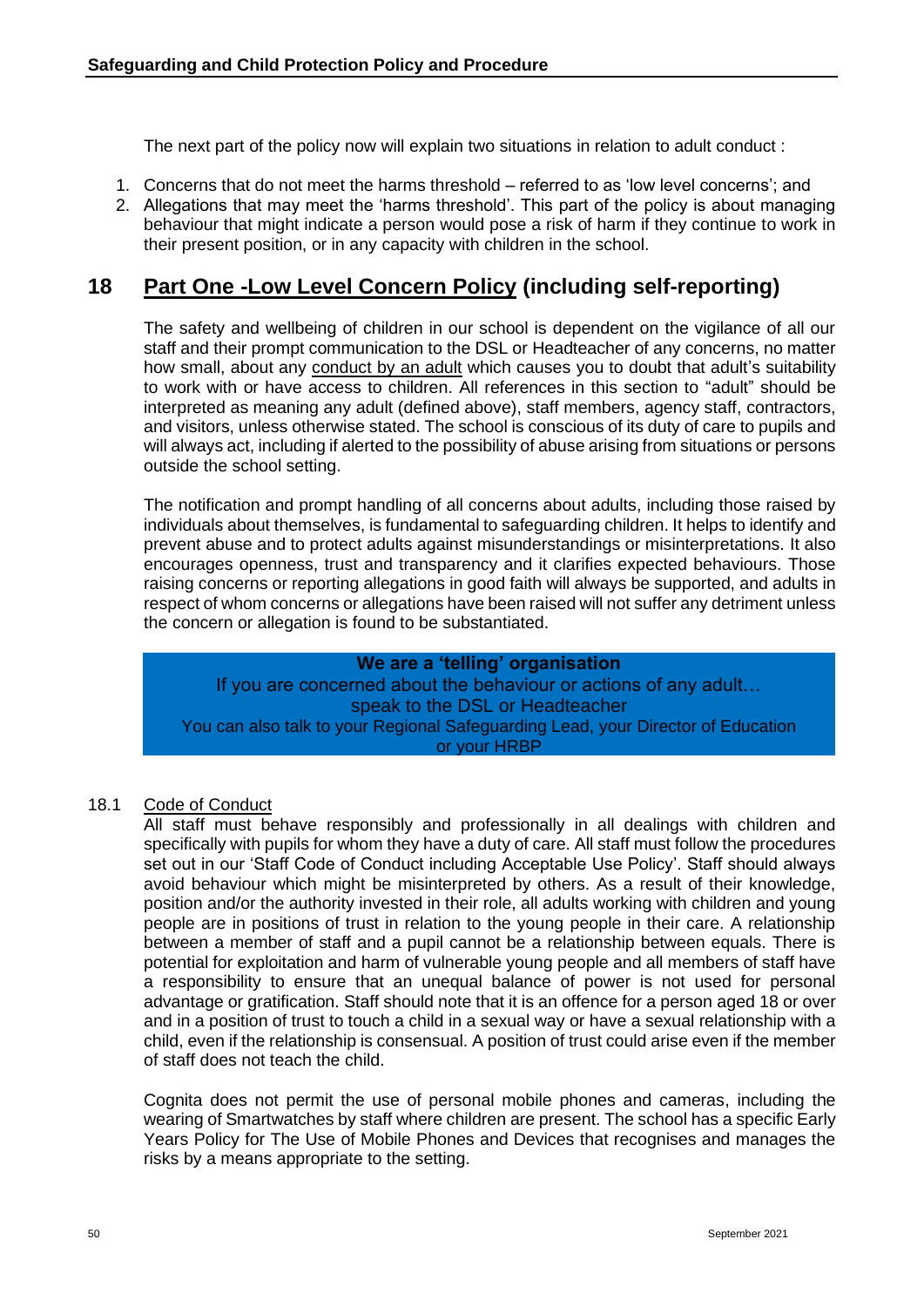#### <span id="page-50-0"></span>18.2 Low Level Concerns (including self-reporting)

The overarching aim of the school's Low Level Concern Policy is to facilitate a culture in which the clear values and expected behaviours which are set out in our Code of Conduct are lived, constantly monitored, and reinforced by all staff. In particular, the intention of this policy is to:

- maintain a culture of openness, trust and transparency in which staff are confident and clear about expected behaviours of themselves and their colleagues, the delineation of boundaries and reporting lines;
- ensure staff feel empowered to raise any low level concern, whether about their own or a colleague's behaviour, where that behaviour might be construed as falling short of the standards set out in our Code of Conduct; and
- provide for responsive, sensitive and proportionate handling of such concerns when they are raised – maintaining on the one hand confidence that concerns when raised will be handled promptly and effectively whilst, on the other hand, protecting staff from false allegations or misunderstandings.

#### <span id="page-50-1"></span>18.3 What is a low level concern, including those that are self-reports?

#### Self-reporting Low level concerns about an adult

From time to time an individual may find him/herself in a situation which might appear compromising to others or which could be misconstrued. Equally, an individual may for whatever reason have behaved in a manner which on reflection he/she considers falls below the standard set out in the Code of Conduct, falls below the expected professional standards, or breaches this policy. Self-reporting in these circumstances is encouraged as it demonstrates both awareness of the expected behavioural standards and self-awareness as to the individual's own actions or how they could be perceived. As such, the school sees selfreporting as an important means of maintaining a culture where everyone aspires to the highest standards of conduct and behaviour.

From time to time an individual may notice behaviour , statements, or actions in others which leave them concerned. These are behaviour or actions which fall short of a formal allegation of abuse. These tend to be behaviours which indicate that our Code of Conduct has not been met. Any such concerns can be dealt with as a low level concern.

The term 'low-level' concern does not mean that it is insignificant, it means that the behaviour towards a child does not meet the threshold for an allegation (see below). A low-level concern is any concern – no matter how small, and even if no more than causing a sense of unease or a 'nagging doubt' - that an adult working in or on behalf of the school may have acted in a way that:

• is inconsistent with the staff Code of Conduct, including inappropriate conduct outside of work, and

• does not meet the allegations threshold or is otherwise not considered serious enough to consider a referral to the Designated Officer.

Examples of such behaviour could include, but are not limited to:

- being over friendly with children;
- having favourites;
- engaging with a child on a one-to-one basis in a secluded area or behind a closed door; or,
- using inappropriate sexualised, intimidating or offensive language.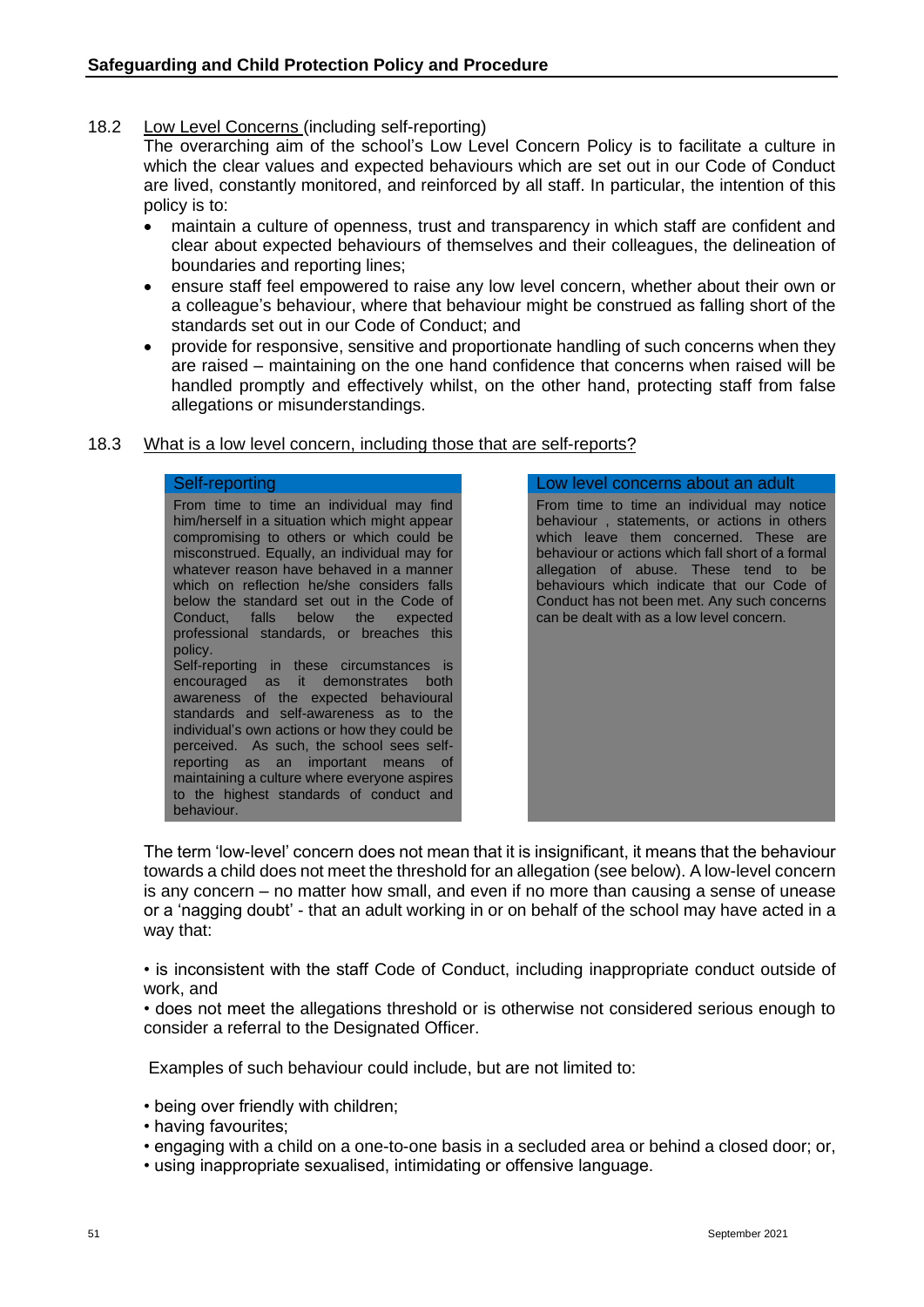Such behaviour can exist on a wide spectrum, from the inadvertent or thoughtless, or behaviour that may look to be inappropriate, but might not be in specific circumstances, through to that which is ultimately intended to enable abuse.

A Self-Report also falls under our Low Level Concerns Policy and can be as described above.

Where a staff member wishes to work outside out of their contract with Cognita, they should first seek agreement with their Headteacher and a written confirmation placed in their employee file.

#### <span id="page-51-0"></span>18.4 What should I do if I have one?

Where a low level concern (including self-reports) exists, it should be reported to the DSL or to the Headteacher as soon as reasonably possible in the same day as the incident (where the concern relates to a particular incident). If they are unavailable, the staff member should contact their HRBP/ the RSL. There should be no delay.

Where a low-level concern relates to a person employed by a supply agency or a contractor to work in the school, that concern should be shared with the DSL and/or Headteacher. Their employer notified about the concern, so that any potential patterns of inappropriate behaviour can be identified.

#### <span id="page-51-1"></span>18.5 How will my low level concern be handled (including a self-report)?

The DSL will discuss all low level concerns s/he receives with the Headteacher on the same day as the concern was raised. The Headteacher will, in the first instance, satisfy him/herself that it is a low level concern and should not be reclassified as an *allegation* and dealt with under the appropriate 'allegations' procedure (outlined later in this document). The circumstances in which a low level concern might be reclassified as an allegation are where:

a) the threshold is met for an allegation (see below);

- b) there is a pattern of low level concerns which collectively amount to an allegation; or
- c) there is other information which, when taken into account, leads to an allegation.

Where the Headteacher is in any doubt whatsoever, advice will be sought from the Designated Officer, if necessary, on a no-names basis. The Headteacher can also seek advice from the RSL (Regional Safeguarding Lead).

Having established that the concern is low level, the DSL or Headteacher as appropriate will discuss it with the individual who has raised it and will take any other steps to investigate it as necessary. Most low level concerns by their very nature are likely to be minor and will be dealt with by means of management guidance, training, etc. The person to which the low level concern relates must be informed of any concern raised about them once all risk has been identified and assessed. The person who has raised the low level concern about their colleague will remain anonymous.

#### <span id="page-51-2"></span>18.6 What records will be kept?

Where a low level concern has been communicated, or a Self-Report raised by an individual about themselves, a confidential record will be kept in a central file which logs all low level concerns and will be retained until the staff member reaches normal pension age or 10 years after if longer. This is necessary to enable any patterns of concerning, problematic or inappropriate behaviour can be identified. Where a pattern of such behaviour is identified, the school should decide on a course of action, either through its disciplinary procedures or where a pattern of behaviour moves from a concern to meeting the harms threshold, in which case it should be referred to the Designated Officer.

No record will be made of the concern on the individual's personnel file unless either: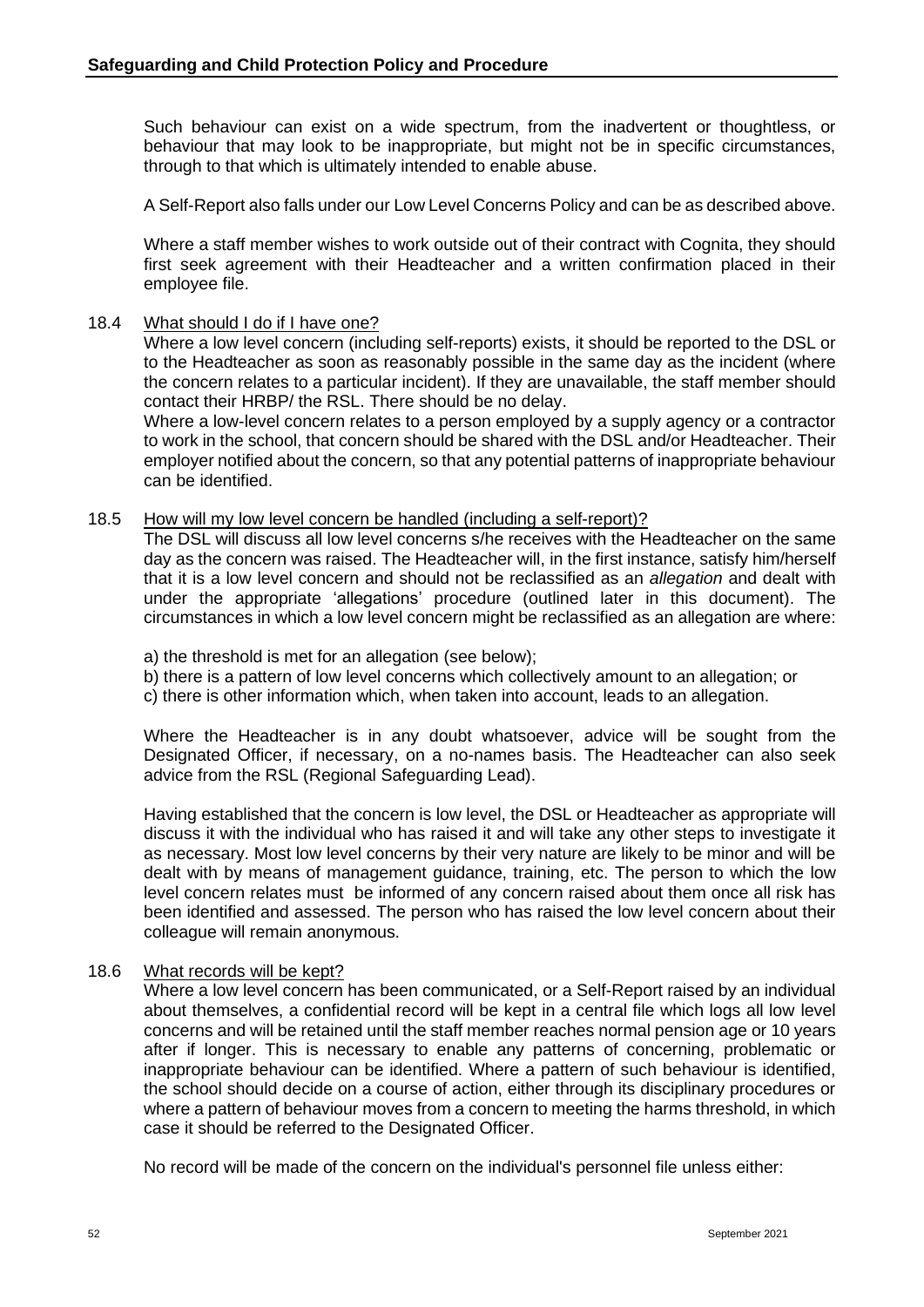a) the concern (or group of concerns) has been reclassified as an allegation; or b) the concern (or group of concerns) is sufficiently serious to result in formal action under the school's grievance, capability or disciplinary procedure.

#### 18. 7 References

Low Level concerns should not be included in references unless they relate to issues which would normally be included in a reference, for example, misconduct or poor performance. It follows that a Low-Level concern which relates exclusively to safeguarding (and not to misconduct or poor performance) should not be referred to in a reference. However, where a low-level concern (or group of concerns) has met the allegations threshold for referral to the Designated Officer and found to be substantiated, it should be referred to in a reference (see below).

## <span id="page-52-0"></span>**19 Part Two- Allegations Policy**

The purpose of this section of the policy is to outline how 'allegations' against adults will be handled.

#### <span id="page-52-1"></span>19. 1 What is an allegation?

Allegations represent situations that might indicate a person would pose a risk of harm to children if they continue to work in regular or close contact with children in their present position, or in any capacity. This policy applies to all adults in the school if it is alleged that they have met one of the following four statements, often referred to as '**harm tests'**:

- behaved in a way that has harmed a child, or may have harmed a child;
- possibly committed a criminal offence against or related to a child; or
- behaved towards a child or children in a way that indicates he or she may pose a risk of harm to children.
- behaved or may have behaved in a way that indicates they may not be suitable to work with children (potential transfer of risk)

An allegation may be triggered by one specific incident or by a pattern of behaviour by the adult, or Low Level concerns which when considered *collectively* amount to an allegation.

#### <span id="page-52-2"></span>19.2 What should I do if I have an allegation?

Allegations about staff, agency staff, contractors, visitors, or volunteers should be reported to the Headteacher **immediately**.

The Headteacher will liaise with the Designated Officer of the Local Authority as set out below and inform the Cognita Director of Education, their HRBP, and the Regioanl Safeguarding Lead.

If the allegation is about the Headteacher, it must be referred to the Cognita Director of Education (DE) and/or the Regional Safeguarding Lead immediately, without informing the Headteacher. They will then liaise with the Designated Officer of the Local Authority as set out below.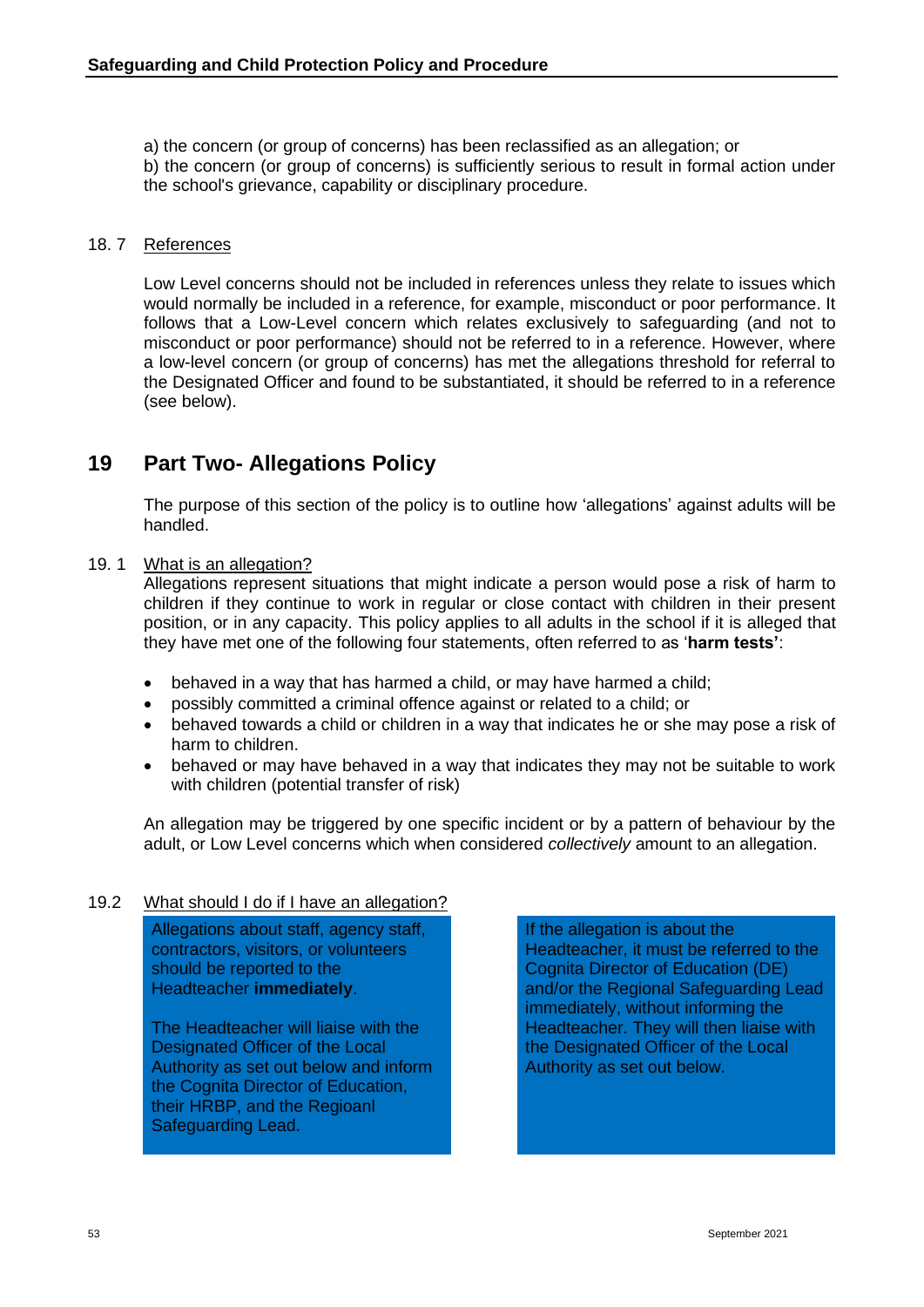The adult to whom the concern or allegation relates must not be informed at this early stage.

#### <span id="page-53-0"></span>19.3 Duties as an employer and an employee

This policy relates to members of staff, contractors, visitors and volunteers who are currently working in any school, regardless of whether the school is where the alleged abuse took place. This policy also refers to agency staff/supply staff (see below). In some circumstances, schools will have to consider an allegation against an individual not directly employed by them, where its disciplinary procedures do not fully apply, for example, supply teachers provided by an employment agency or business. Whilst schools are not the employer of supply teachers, they should ensure allegations are dealt with properly. In no circumstances should a school decide to cease to use a supply teacher due to safeguarding concerns, without finding out the facts and liaising with the local authority Designated Officer (LADO) to determine a suitable outcome.

Decisions will need to be made in discussion with the agency whether it is appropriate to suspend the supply teacher, or redeploy them to another part of the school, whilst they carry out their investigation. Agencies should be fully involved and co-operate in any enquiries from the LADO, Police and/or children's social services. The school will usually take the lead because agencies do not have direct access to children or other school staff, so they will not be able to collect the facts when an allegation is made, nor do they have all the relevant information required by the LADO as part of the referral process.

Supply teachers, whilst not employed by the school, are under the supervision, direction and control of the school when working in the school. They should be advised to contact their trade union representative if they have one, or a colleague for support. The allegations management meeting which is often arranged by the LADO should address issues such as information sharing, to ensure that any previous concerns or allegations known to the agency are taken into account by the school during the investigation. When using an agency, schools should inform the agency of its process for managing allegations. This should include inviting the agency's human resource manager or equivalent to meetings and keeping them up to date with information about its policies.

Allegations against a teacher who is no longer teaching should be referred to the Police. Historical allegations of abuse should also be referred to the Police.

Cognita has a duty of care to all employees. Cognita will provide effective support for anyone facing an allegation and provide the employee with a named contact if they are suspended. It is essential that any allegation of abuse made against a teacher or other member of staff or volunteer is dealt with very quickly, in a fair and consistent way that provides effective protection for the child and, at the same time, supports the person who is the subject of the allegation.

#### <span id="page-53-1"></span>19.4 Dealing with an allegation

The procedures for dealing with allegations need to be applied with common sense anjudgement.

Many cases may well either not meet the criteria set out above, or may do so without warranting consideration of either a police investigation or enquiries by local authority Children's Social Care services.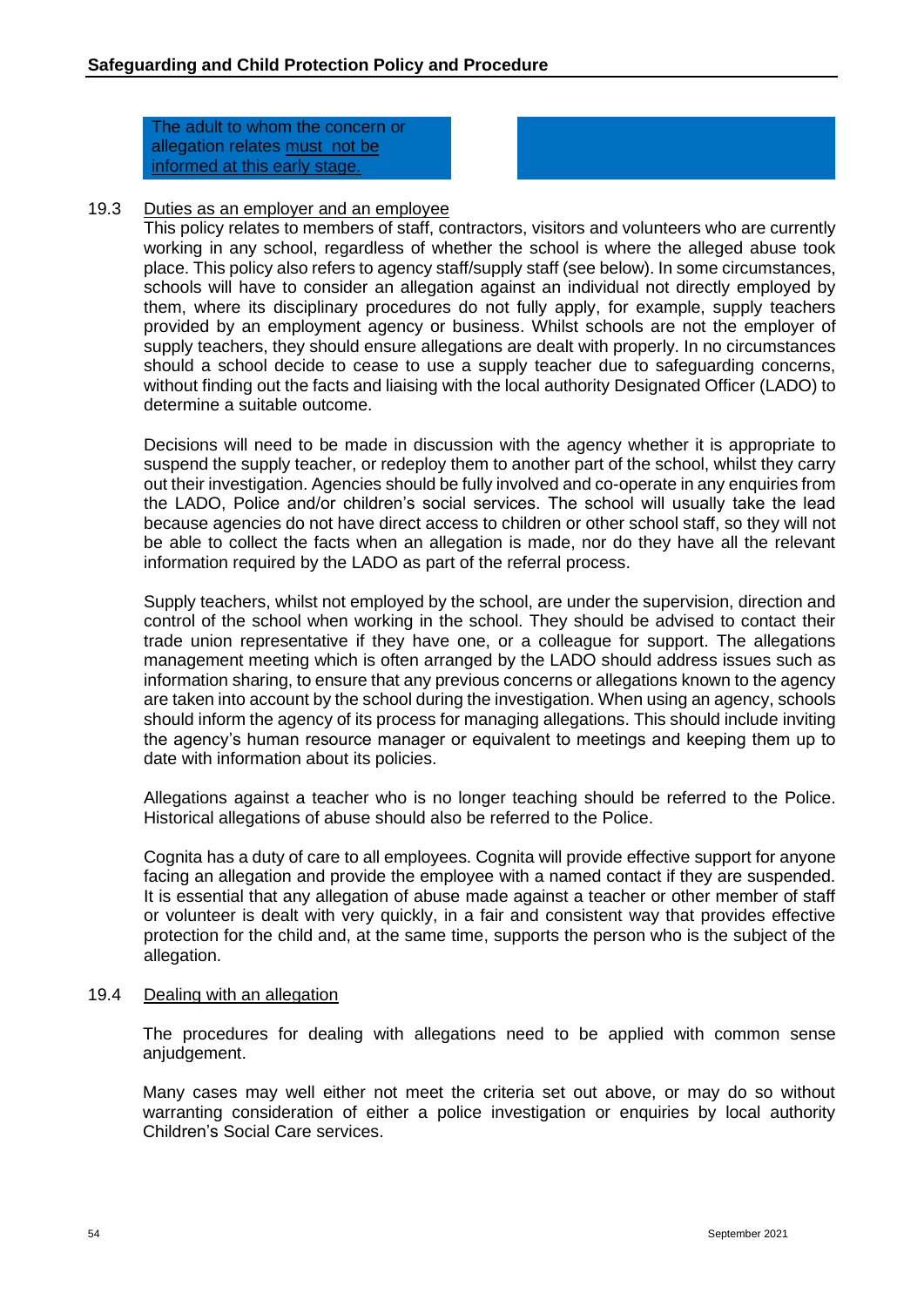Some rare allegations will be so serious they require immediate intervention by Children's Social Care services and/or the Police.

#### *Initial discussion*

Before contacting the DO, Headteachers, after first liaising with the Regional Safeguarding Lead, their HRBP and their DE, *may* need to gather some initial information to help them determine whether there is any foundation to the allegation. Unless agreed, the person to which the allegation has been made will not be informed or interviewed at this stage, so as not to jeopardise potential evidence gathering by external agencies. If, after the initial gathering of information it is decided by the above group of colleagues that the concerns do not meet threshold for an allegation, the Headteacher will manage the situation under the Low Level Concerns policy

If, after the initial information gathering stage, it is decided that the concerns amount to an allegation, the Headteacher will contact the DO.

The Headteacher (or Director of Education where there is an allegation against the Headteacher) ['case manager'] will inform the Designated Officer of all allegations that come to the school's attention and appear to meet the criteria, providing them with the basic information that they have gathered thus far. The Designated Officer may consult with the Police and Children's Social Care as appropriate.

The purpose of an initial discussion is for the Designated Officer(s) and the case manager (school initially) to consider the nature, content and context of the allegation and agree a course of action. The Designated Officer(s) may ask the case manager to provide or obtain relevant additional information, such as previous history, whether the child or their family have made similar allegations previously and about the individual's current contact with children. There may be situations when the case manager will want to involve the Police immediately, for example if the person is deemed to be an immediate risk to children or there is evidence of a possible criminal offence. Where there is no such evidence, the case manager should discuss the allegations with the Designated Officer(s) in order to help determine whether police involvement is necessary.

The initial sharing of information and evaluation may lead to a decision that no further action is to be taken in regard to the individual facing the allegation or concern, in which case this decision and a justification for it should be recorded by both the case manager and the Designated Officer(s), and agreement reached on what information should be put in writing to the individual concerned and by whom. The case manager should then consider with the Designated Officer(s) what action should follow both in respect of the individual and those who made the initial allegation.

#### *Inter-agency Strategy Discussion*

If there is cause to suspect a child is suffering or is likely to suffer significant harm, a 'strategy discussion' will be convened by the Designated Officer or the Police in accordance with the statutory guidance Working Together to Safeguard Children. If the allegation is about physical contact, the 'strategy discussion' or initial evaluation with the Police will take into account that teachers and other school staff are entitled to use reasonable force to control or restrain children in certain circumstances, including dealing with disruptive behaviour.

Where a 'strategy discussion' is needed, or Police or Children's Social Care services need to be involved, the case manager (school) will **not** inform the accused person until those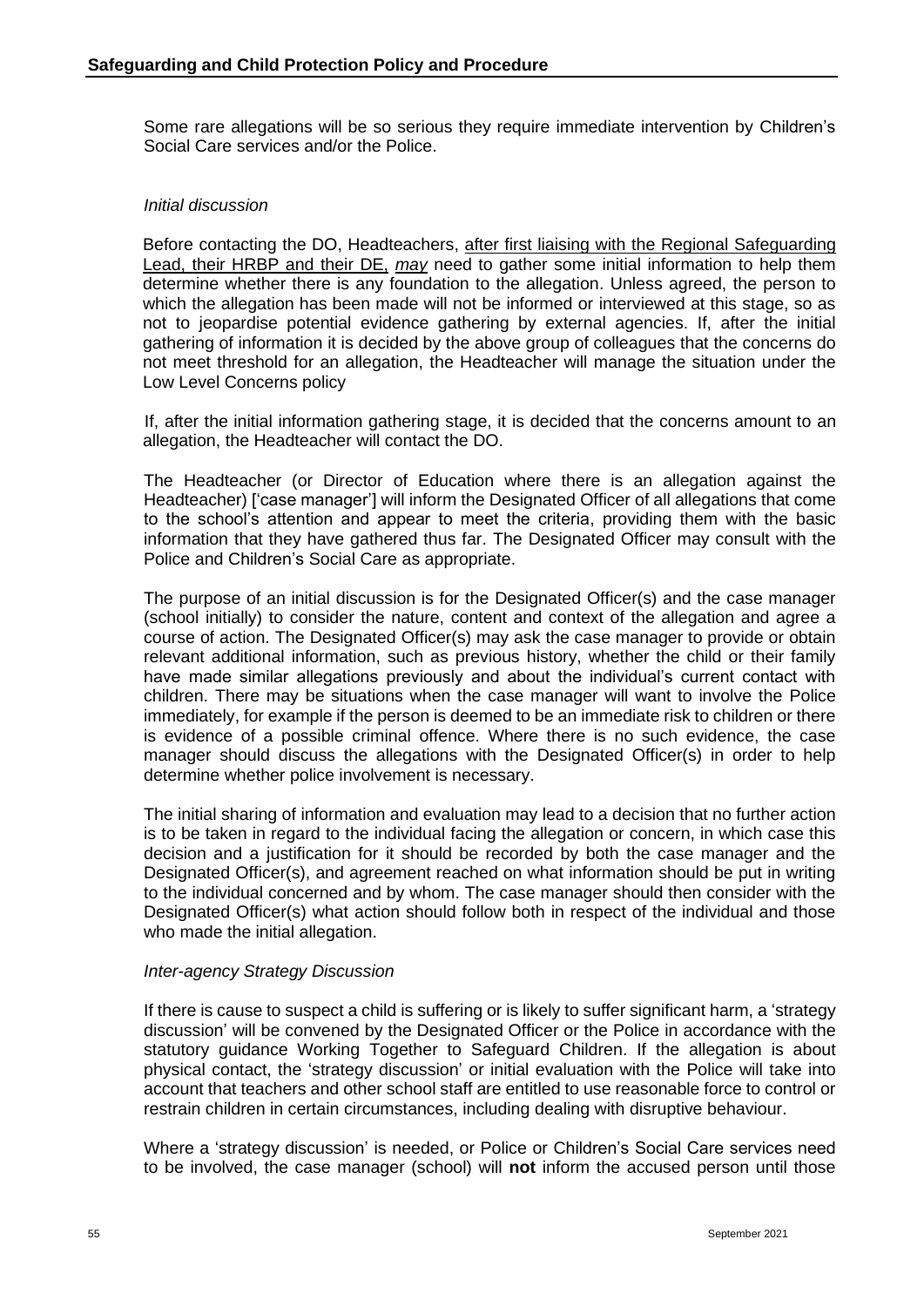agencies have been consulted and have agreed what information can be disclosed to the accused. The case manager should only inform the accused person about the allegation after consulting the Designated Officer(s) and actions have been decided. It is extremely important that the case manager provides the accused with as much information as possible at that time.

Where it is clear that an investigation by the Police or Children's Social Care services is unnecessary, or the 'strategy discussion' or initial evaluation decides that is the case, the Designated Officer(s) will discuss the next steps with the case manager. In those circumstances, the options open to the school depend on the nature and circumstances of the allegation and the evidence and information available. This will range from taking no further action to dismissal or a decision not to use the person's services in future. Suspension should not be the default position: an individual should be suspended only if there is no reasonable alternative (see guidance on suspension, below).

#### *Internal school investigations*

In some cases, further enquiries will be needed to enable a decision about how to proceed. If so, the Designated Officer(s) will discuss with the case manager how and by whom the investigation will be undertaken. In straightforward cases, an internal school investigation will be agreed upon and should normally be undertaken by a senior member of school staff. Where necessary, due to lack of resource or the nature or complexity of the allegation, the allegation will require an independent investigator. An independent investigator will be appointed by the Head of HR in conjunction with the Director of Education. The independent investigator may be an employee at another Cognita school, the Regional Safeguarding Lead, or an appointed individual external to Cognita.

Where a safeguarding concern or allegation triggers another procedure, such as grievance or disciplinary, that procedure shall only be followed once the immediate safeguarding concern or allegation has been fully investigated.

#### <span id="page-55-0"></span>19.5 Suspension of an employee

Cognita will consider carefully whether the circumstances of a case warrant a person being suspended from contact with children at the school or whether alternative arrangements can be put in place until the allegation or concern is resolved. All options to avoid suspension will be considered prior to taking that step.

The possible risk of harm to children posed by an accused person should be evaluated and managed in respect of the child(ren) involved in the allegations. In some rare cases, this will require the case manager to consider suspending the accused until the case is resolved. Suspension should not be an automatic response when an allegation is reported: all options to avoid suspension should be considered prior to taking that step. If the case manager is concerned about the welfare of other children in the community or the teacher's family, those concerns should be reported to the Designated Officer(s), Children's Social Care or the Police as required. However, suspension is highly unlikely to be justified on the basis of such concerns alone.

Within Cognita, suspension requires the authorisation of the Director of Education. Our group policy is for the DE to hold a conversation with the case manager, Head of HR and Regional Safeguarding Lead to reach a rounded decision about whether suspension is the correct course of action.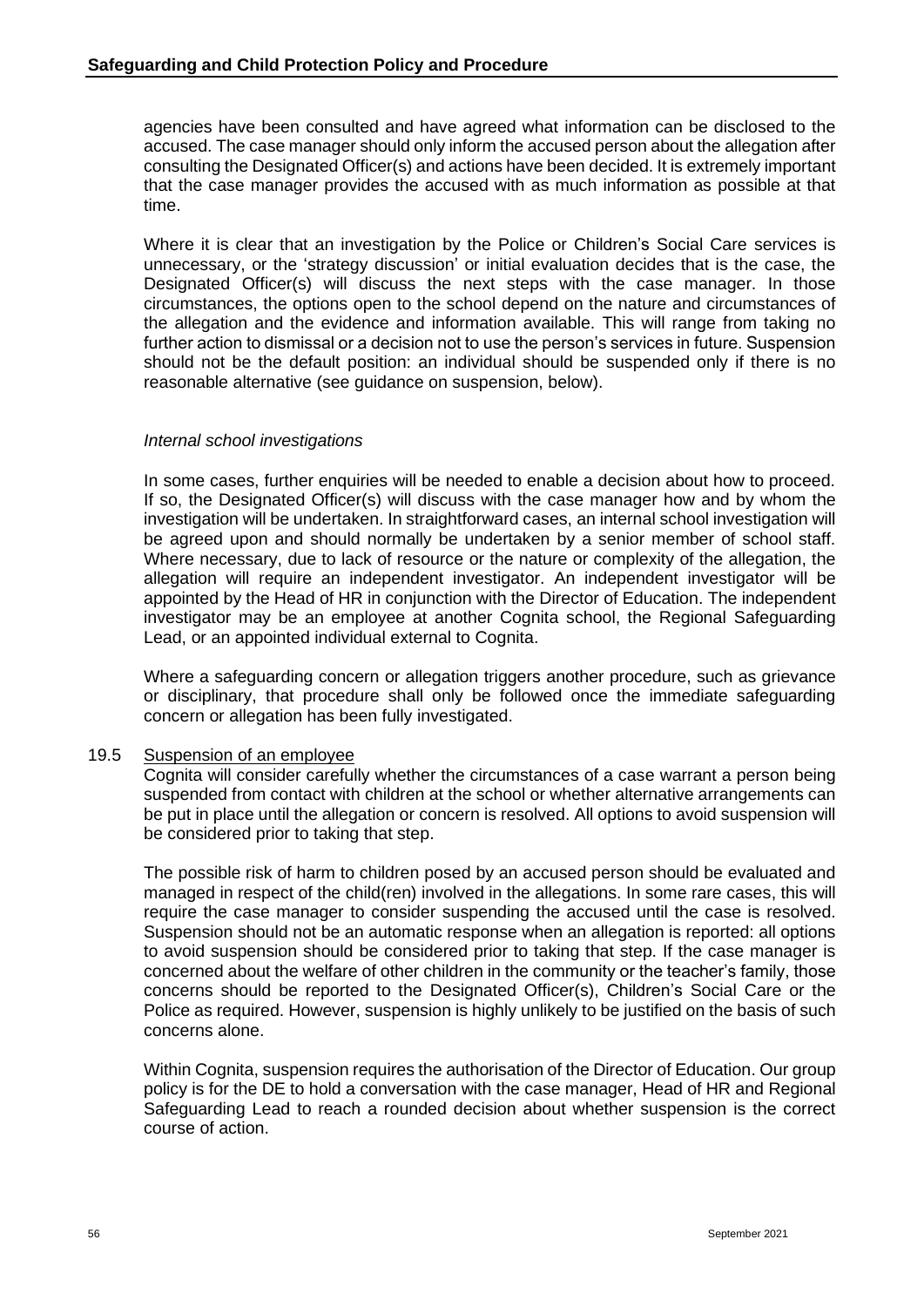Suspension will be considered only in a case where there is cause to suspect a child or other children at the school are at risk of harm or the case is so serious that it might be grounds for dismissal. However, a person should not be suspended automatically: the case manager will consider carefully whether the circumstances warrant suspension from contact with children at the school or until the allegation is resolved.

In cases where the school is made aware that the Secretary of State has made an interim prohibition order in respect of an individual who works at the school, immediate action will be taken to ensure the individual does not carry out work in contravention of the order, i.e. pending the findings of the TRA investigation, the individual must not carry out teaching work.

The case manager will also consider whether the result that would be achieved by immediate suspension could be obtained by alternative arrangements. In many cases an investigation can be resolved quickly and without the need for suspension. If the Designated Officer(s), Police and Children's Social Care services have no objections to the member of staff continuing to work during the investigation, the case manager will aim to be as inventive as possible to avoid suspension.

Based on assessment of risk, the following alternatives will be considered by the case manager before suspending a member of staff:

- redeployment within the school so that the individual does not have direct contact with the child or children concerned;
- providing an assistant to be present when the individual has contact with children;
- redeploying to alternative work in the school so the individual does not have unsupervised access to children;
- moving the child or children to classes where they will not come into contact with the member of staff, making it clear that this is not a punishment and parents have been consulted; or
- temporarily redeploying the member of staff to another role in a different location, for example to an alternative Cognita school.

These alternatives allow time for an informed decision regarding the suspension and possibly reduce the initial impact of the allegation. This will, however, depend upon the nature of the allegation. The case manager will consider the potential permanent professional reputational damage to employees that can result from suspension where an allegation is later found to be unsubstantiated or maliciously intended.

If immediate suspension is considered necessary, the rationale and justification for such a course of action should be agreed and recorded by both the case manager and the Designated Officer(s). This should also include what alternatives to suspension have been considered and why they were rejected.

Where it has been deemed appropriate to suspend the person, written confirmation will be dispatched within one working day, giving as much detail as appropriate for the reasons for the suspension. Cognita will make clear to the suspended employee where they can obtain support. The person will be informed at the point of their suspension who their named contact is within the organisation and will be given their contact details.

Children's Social Care services or the Police cannot require the case manager to suspend a member of staff or a volunteer, although the case manager will give appropriate weight to their advice. The power to suspend is vested in Cognita as proprietor of the school.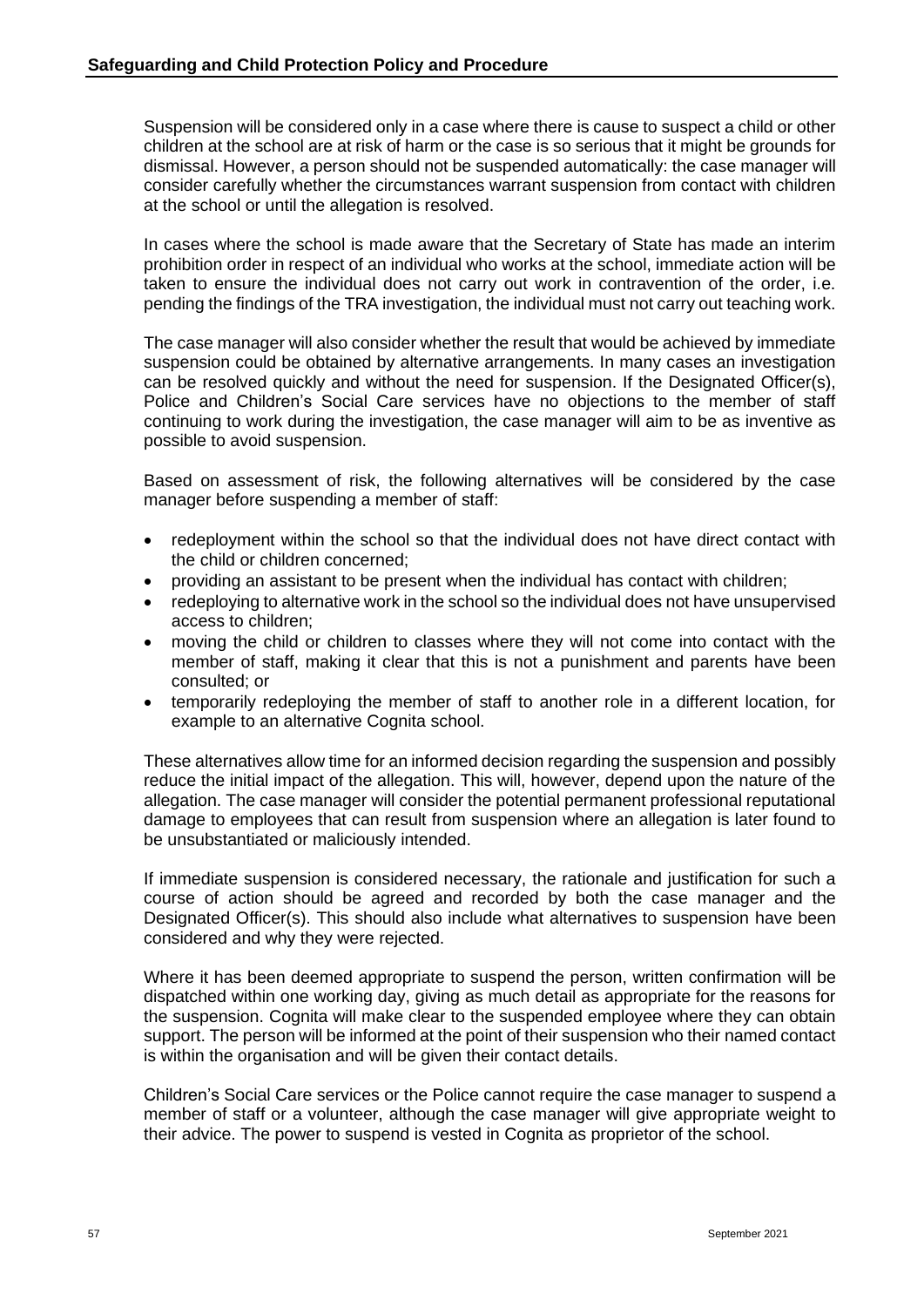Where a 'strategy discussion' or initial evaluation concludes that there should be enquiries by Children's Social Care services and/or an investigation by the Police, the Designated Officer(s) should canvass Police and Children's Social Care services for views about whether the accused member of staff needs to be suspended from contact with children in order to inform the school consideration of suspension. Police involvement does not make it mandatory to suspend a member of staff; this decision will be taken on a case-by-case basis having undertaken a risk assessment.

#### <span id="page-57-0"></span>19.6 Support for employees

Cognita has a duty of care to their employees. Cognita will act to manage and minimise the stress inherent in the allegations process. Support for the accused individual is vital to fulfilling this duty. Individuals will be informed of concerns or allegations as soon as possible and given an explanation of the likely course of action, unless there is an objection by the Children's Social Care services or the police. The individual will be advised to contact their trade union representative, if they have one, or a colleague for support. They will also be given access to an employee support service, provided by Cognita.

The case manager will appoint a named representative to keep the person who is the subject of the allegation informed of the progress of the case and consider what other support is appropriate for the individual. Particular care needs to be taken when employees are suspended to ensure that they are kept informed of both the progress of their case and current work-related issues. Social contact with colleagues and friends should not be prevented unless there is evidence to suggest that such contact is likely to be prejudicial to the gathering and presentation of evidence.

Parents or carers of the child or children involved will be told about the allegation as soon as possible if they do not already know of it. However, where a 'strategy discussion' is required, or the Police or Children's Social Care services need to be involved, the case manager will not do so until those agencies have been consulted and have agreed what information can be disclosed to the parents or carers. Parents or carers will also be kept informed of the progress of the case and told the outcome where there is not a criminal prosecution, including the outcome of any disciplinary process. The deliberations of a disciplinary hearing, and the information taken into account in reaching a decision, cannot normally be disclosed, but the parents or carers of the child will be told the outcome in confidence.

Parents and carers will also be made aware of the requirement to maintain confidentiality about any allegations made against teachers whilst investigations are ongoing, as set out in section 141F of the Education Act 2002. If parents or carers wish to apply to the court to have reporting restrictions removed, they will be told to seek legal advice.

In cases where a child may have suffered significant harm, or there may be a criminal prosecution, Children's Social Care services, or the Police as appropriate, will consider what support the child or children involved may need.

#### <span id="page-57-1"></span>19.7 Timescales

It is in everyone's interest to resolve cases as quickly as possible and ensure consistency with a fair and thorough investigation. All allegations will be investigated as a priority to avoid any delay. The time taken to investigate and resolve individual cases depends on a variety of factors, including the nature, seriousness and complexity of the allegation.

For cases where it is clear immediately that the allegation is unsubstantiated or malicious, it is aimed that they will be resolved within one week. Any concerns about safeguarding will always be discussed with the Designated Officer.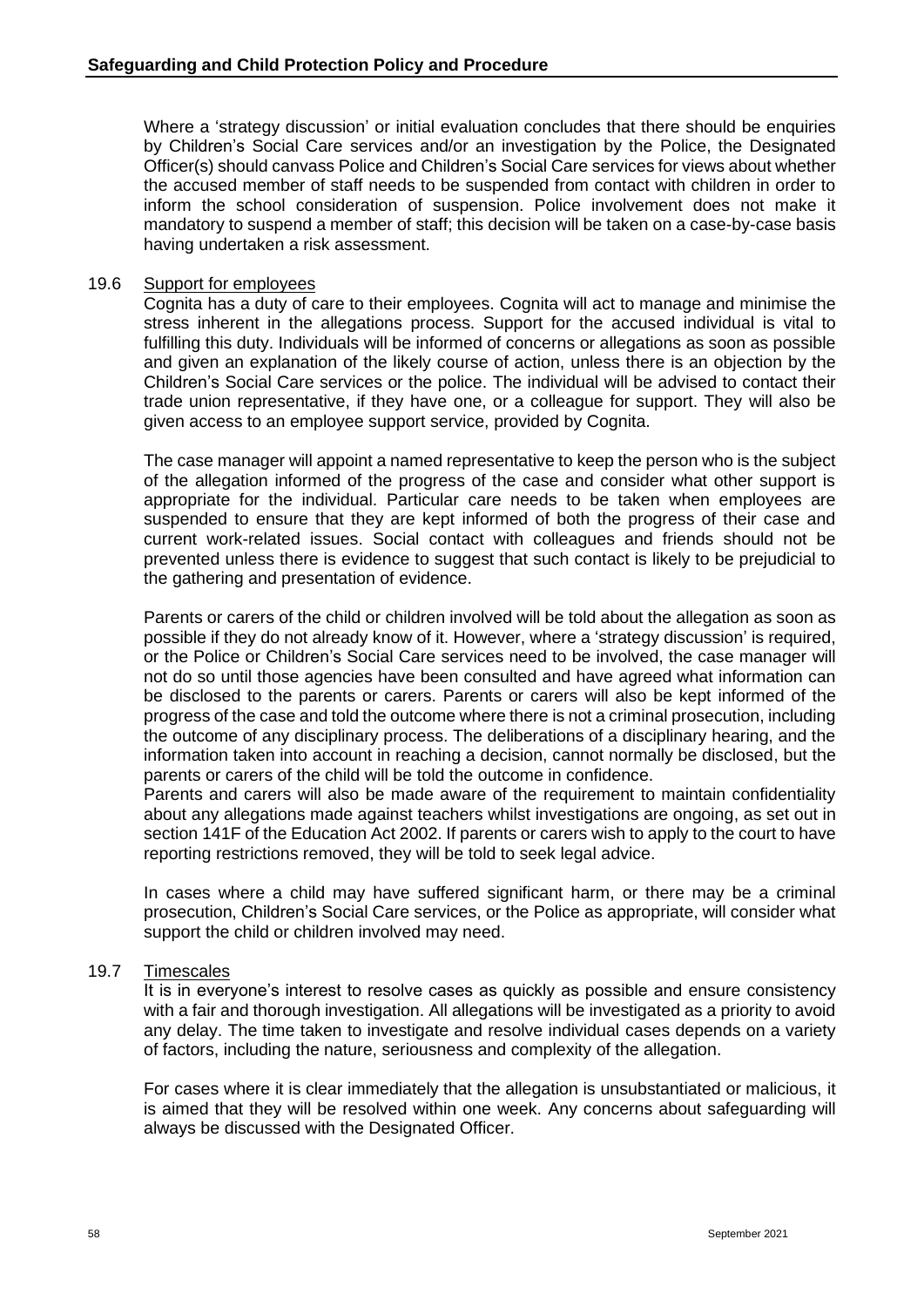#### <span id="page-58-0"></span>19.8 Confidentiality

When an allegation is made, the school will make every effort to maintain confidentiality and guard against unwanted publicity while an allegation is being investigated or considered. The Education Act (2002) introduced reporting restrictions preventing the publication of any material that may lead to the identification of a teacher in a school who has been accused by, or on behalf of, a pupil from the same school (where that identification would identify the teacher as the subject of the allegation). The reporting restrictions apply until the point that the accused person is charged with an offence, or until the Secretary of State or the General Teaching Council for Wales publishes information about an investigation or decision in a disciplinary case arising from the allegation. The reporting restrictions are disapplied if the individual to whom the restrictions apply effectively waives their right to anonymity by going public themselves or by giving their written consent for another to do so, or if a judge lifts restrictions in response to a request to do so. The provisions commenced on 1 October 2012.

The legislation imposing restrictions makes clear that "publication" of material that may lead to the identification of the teacher who is the subject of the allegation is prohibited. "Publication" includes "any speech, writing, relevant programme or other communication in whatever form, which is addressed to the public at large or any section of the public." This means that a parent who, for example, published details of the allegation on a social networking site, would be in breach of the reporting restrictions (if what was published could lead to the identification of the teacher by members of the public).

In accordance with the Authorised Professional Practice published by the College of Policing in May 2017, the police will not normally provide any information to the press or media that might identify an individual who is under investigation, unless and until the person is charged with a criminal offence. (In exceptional cases where the police would like to depart from that rule, for example an appeal to trace a suspect, they must apply to a magistrates' court to request that reporting restrictions be lifted).

The case manager will take advice from the Designated Officer(s), police and Children's Social Care services to agree the following:

- who needs to know and, importantly, exactly what information can be shared;
- how to manage speculation, leaks and gossip:
- what, if any, information can be reasonably given to the wider community to reduce speculation; and
- how to manage press interest if, and when, it should arise.

#### <span id="page-58-1"></span>19.9 Oversight and monitoring

The Designated Officer(s) has overall responsibility for oversight of the procedures for dealing with allegations, for resolving any inter-agency issues, and for liaison with SCBs on the subject. The Designated Officer(s) will provide advice and guidance to the case manager, in addition to liaising with the police and other agencies and monitoring the progress of cases to ensure that they are dealt with as quickly as possible, consistent with a thorough and fair process. Reviews should be conducted at fortnightly or monthly intervals, depending on the complexity of the case.

Police forces should also identify officers who will be responsible for:

- liaising with the Designated Officer(s);
- taking part in the strategy discussion or initial evaluation;
- subsequently reviewing the progress of those cases in which there is a police investigation; and
- sharing information on completion of the investigation or any prosecution.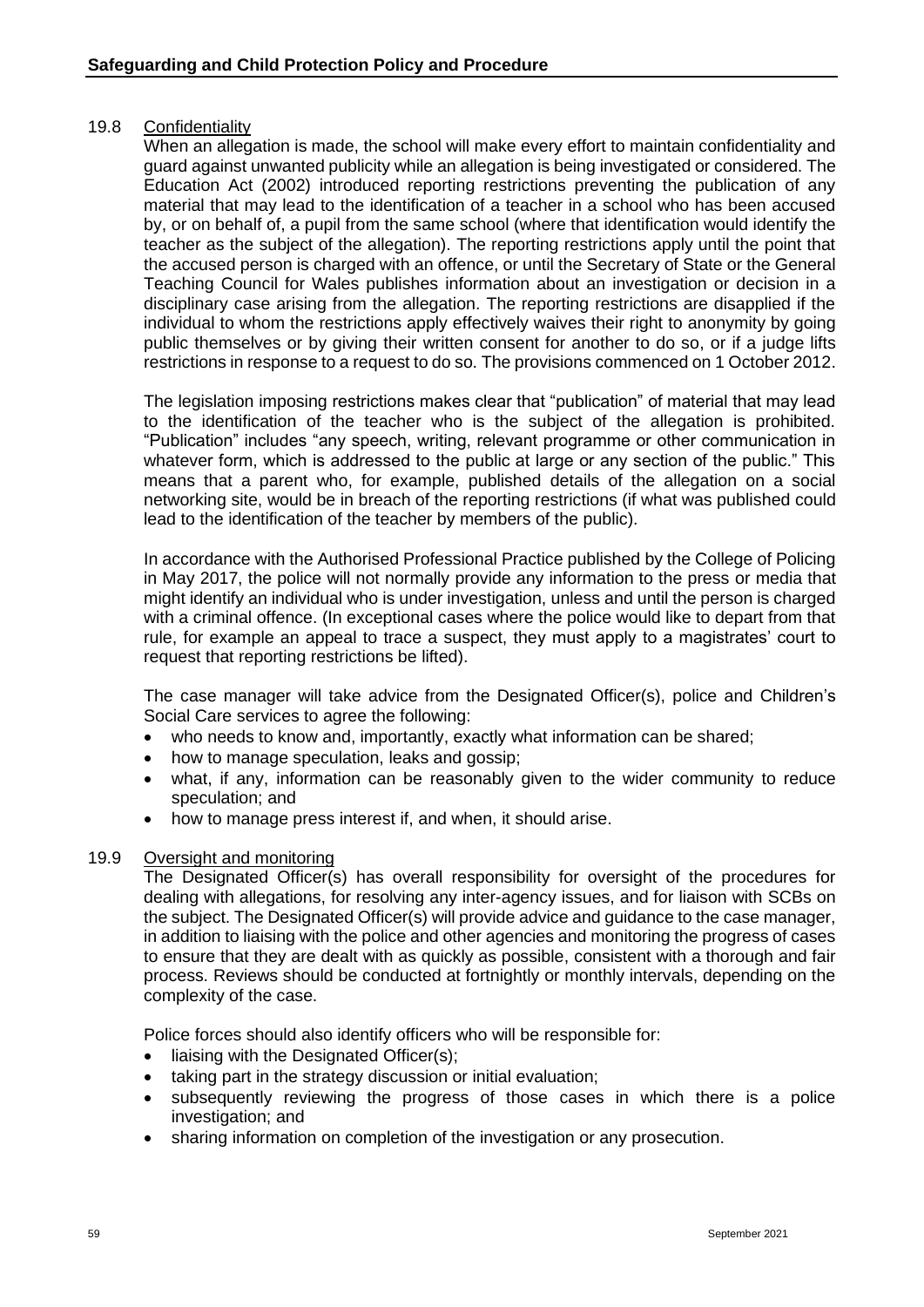If the 'strategy discussion' or initial assessment decides that a Police investigation is required, the Police should also set a target date for reviewing the progress of the investigation and consulting the Crown Prosecution Service (CPS) about whether to: charge the individual; continue to investigate; or close the investigation. Wherever possible, that review should take place no later than four weeks after the initial evaluation. Dates for subsequent reviews, ideally at fortnightly intervals, should be set at the meeting if the investigation continues.

#### <span id="page-59-0"></span>19.10 Information sharing

In a 'strategy discussion' or the initial evaluation of the case, the agencies involved will share all relevant information they have about the person who is the subject of the allegation, and about the alleged victim.

Where the Police are involved, wherever possible, the employer will ask the Police to obtain consent from the individuals involved to share their statements and evidence for use in the employer disciplinary process. This will be done as their investigation proceeds and will enable the Police to share relevant information without delay at the conclusion of their investigation or any court case.

Children's Social Care services should adopt a similar procedure when making enquiries to determine whether the child or children named in the allegation are in need of protection or services, so that any information obtained in the course of those enquiries which is relevant to a disciplinary case can be passed to the employer without delay.

#### <span id="page-59-1"></span>19.11 Following a criminal investigation or a prosecution

The Police should inform the employer and Designated Officer(s) immediately when a criminal investigation and any subsequent trial is complete, or if it is decided to close an investigation without charge, or not to continue to prosecute the case after the person has been charged. In those circumstances, the Designated Officer(s) should discuss with the case manager whether any further action, including disciplinary action, is appropriate and, if so, how to proceed. The information provided by the Police and/or Children's Social Care services should inform that decision. The options will depend on the circumstances of the case and the consideration will need to be given as to the result of the Police investigation or the trial, as well as the different standard of proof required in disciplinary and criminal proceedings.

#### <span id="page-59-2"></span>19.12 Outcome of an allegation

The following definitions will be used when determining the outcome of allegation investigations:

- **Substantiated:** there is sufficient evidence to prove the allegation;
- **Malicious**: there is sufficient evidence to disprove the allegation and there has been a deliberate act to deceive;
- **False:** there is sufficient evidence to disprove the allegation;
- **Unsubstantiated**: there is insufficient evidence to either prove or disprove the allegation. The term, therefore, does not imply guilt or innocence;
- **Unfounded**: to reflect cases where there is no evidence or proper basis which supports the allegation being made.

#### <span id="page-59-3"></span>19.13 On conclusion of a case

There is a legal requirement for employers [Cognita] to make a referral to the DBS where they think that an individual has engaged in conduct that harmed (or is likely to harm) a child; or if a person otherwise poses a risk of harm to a child. If an allegation is substantiated and the person is dismissed or the employer ceases to use the person's services, or the person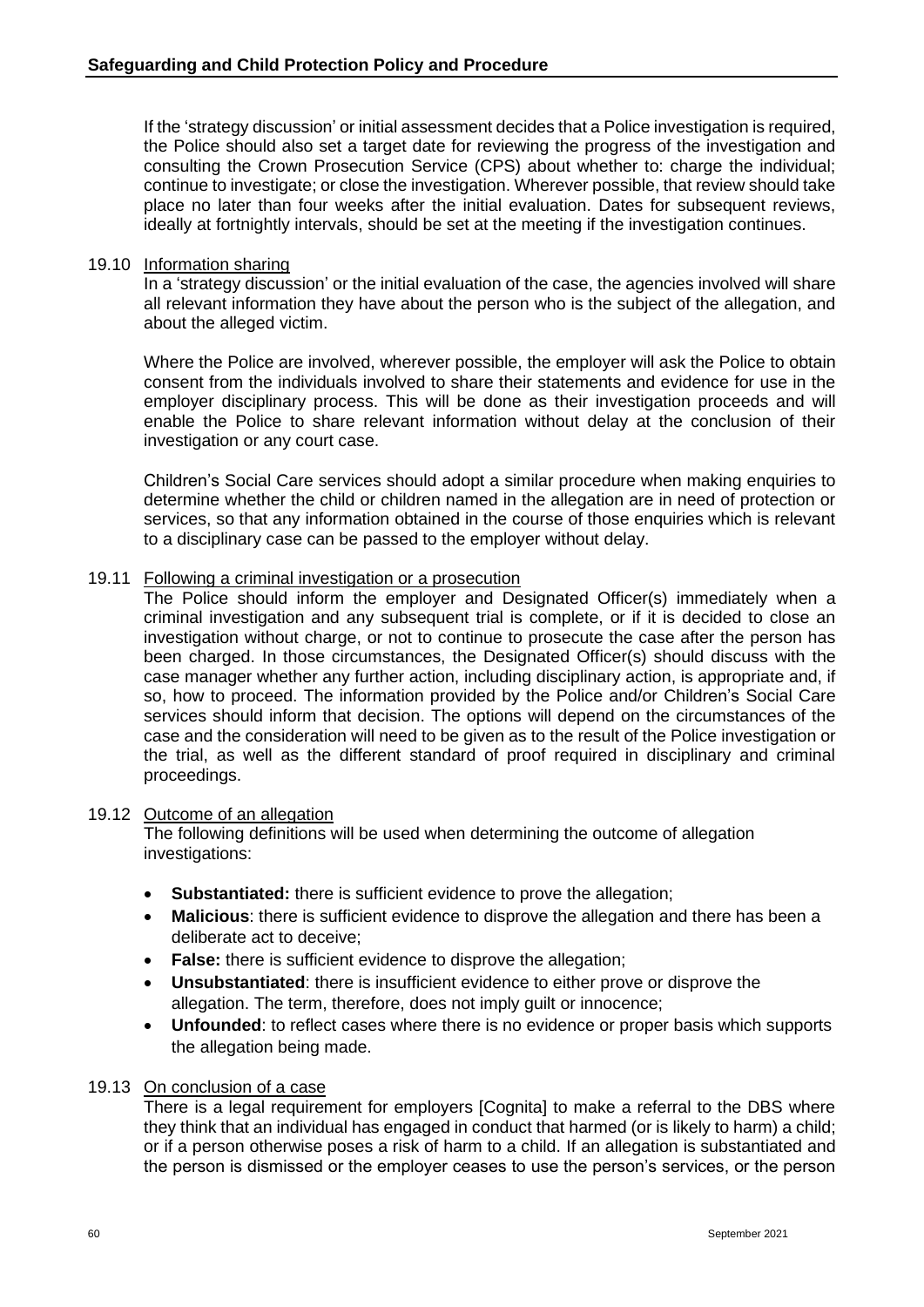resigns or otherwise ceases to provide his or her services, Cognita will refer the case to the DBS for consideration of whether inclusion on the barred lists is required. In the case of a member of teaching staff at a school, the matter will be referred to the TRA to consider prohibiting the individual from teaching in relation to their professional misconduct.

Where it is decided on the conclusion of a case that a person who has been suspended can return to work, the case manager will consider how best to facilitate that. Most people will benefit from some help and support to return to work after a stressful experience. Depending on the individual's circumstances, a phased return and/or the provision of a mentor to provide assistance and support in the short term may be appropriate. The case manager will also consider how the person's contact with the child or children who made the allegation can best be managed if they are still a pupil at the school.

#### <span id="page-60-0"></span>19.14 Malicious or unsubstantiated allegations

If an allegation is determined to be unsubstantiated or malicious, the Designated Officer(s) will refer the matter to the Children's Social Care services to determine whether the child concerned is in need of services or may have been abused by someone else. If an allegation is shown to be deliberately invented or malicious, the Headteacher and proprietor will consider whether any disciplinary action is appropriate against the pupil or staff member who made it; or whether the police should be asked to consider if action might be appropriate against the person responsible, even if he or she were not a pupil.

#### <span id="page-60-1"></span>19.15 Learning lessons

At the conclusion of a case in which an allegation is substantiated, the Designated Officer(s) will review the circumstances of the case with the case manager to determine whether there are any improvements to be made to the school's procedures or practice to help prevent similar events in the future. This will include issues arising from the decision to suspend the member of staff, the duration of the suspension and whether suspension was justified. Lessons will also be learnt from the use of suspension when the individual is subsequently reinstated. The Designated Officer(s) and case manager will consider how future investigations of a similar nature could be carried out without suspending the individual.

#### <span id="page-60-2"></span>19.16 Resignations and 'settlement agreements'

If the accused person resigns, or ceases to provide their services, this will not prevent an allegation being followed up in accordance with the statutory guidance. A referral to the DBS must be made if the criteria are met. Cognita will also consider whether a referral to the TRA is appropriate.

If the accused person resigns or their services cease to be used and the criteria are met, it will not be appropriate to reach a settlement/compromise agreement. Any settlement/compromise agreement that would prevent the proprietor from making a DBS referral even though the criteria for referral are met, is likely to result in a criminal offence being committed. This is because the proprietor would not be complying with its legal duty to make the referral. It is important that every effort is made to reach a conclusion in all cases of allegations bearing on the safety or welfare of children, including any in which the person concerned refuses to cooperate with the process. Wherever possible, the accused will be given a full opportunity to answer the allegation and make representations about it. However, the process of recording the allegation and any supporting evidence, and reaching a judgement about whether it can be substantiated on the basis of all the information available, will continue even if that cannot be done or the accused does not cooperate. It may be difficult to reach a conclusion in those circumstances, and it may not be possible to apply any disciplinary sanctions if a person's period of notice expires before the process is complete, but it is important to reach and record a conclusion wherever possible.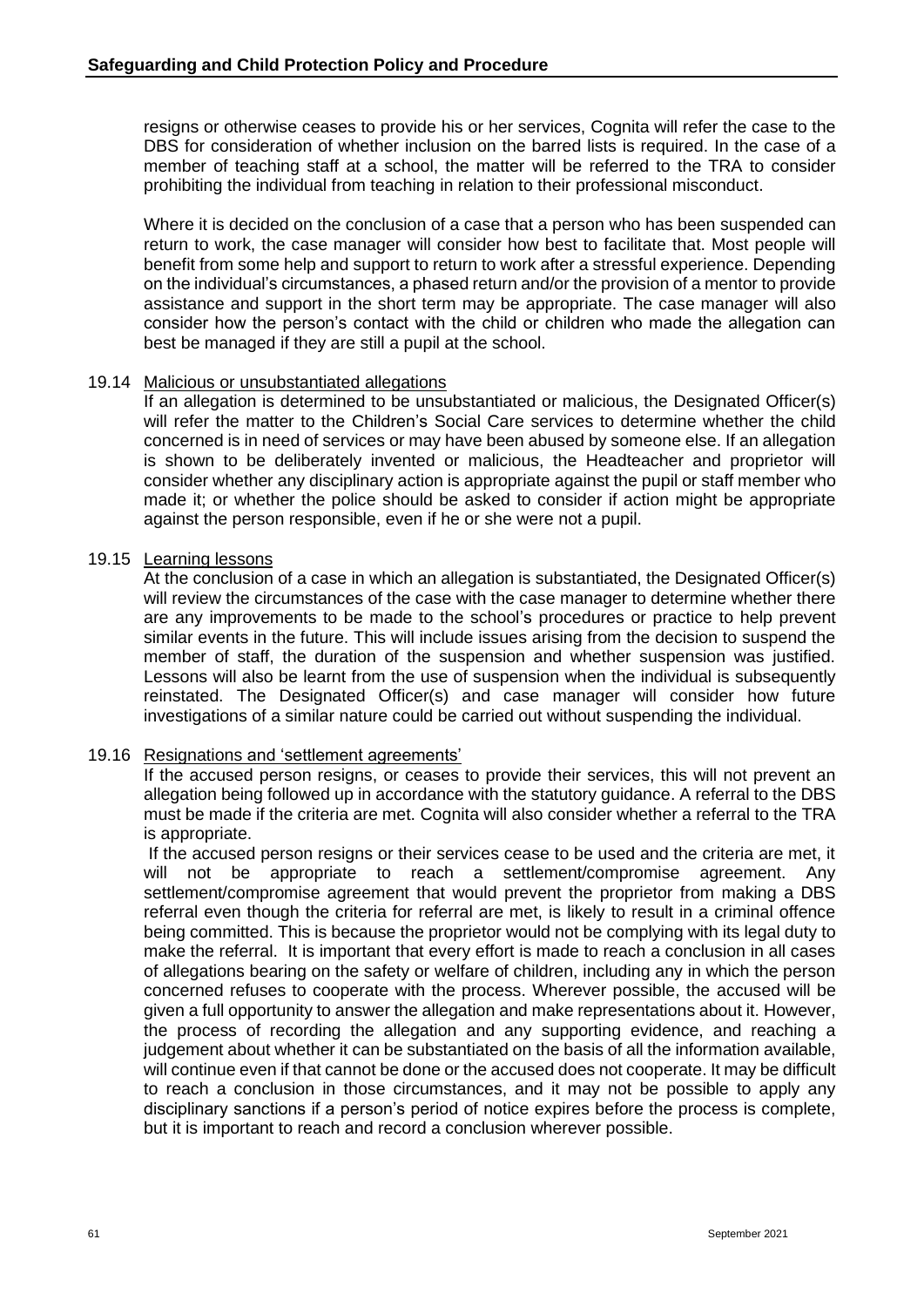'Settlement agreements' (sometimes referred to as compromise agreements), by which a person agrees to resign if the employer agrees not to pursue disciplinary action, and both parties agree a form of words to be used in any future reference, should not be used in cases of refusal to cooperate or resignation before the person's notice period expires. Such an agreement will not prevent a thorough Police investigation where that is appropriate.

#### <span id="page-61-0"></span>19.17 Record keeping

Details of allegations that are found to have been malicious will be removed from personnel records. However, for all other allegations, it is important that a clear and comprehensive summary of the allegation, details of how the allegation was followed up and resolved, and a note of any action taken and decisions reached, is kept on the confidential personnel file of the accused.The purpose of the record is to enable accurate information to be given in response to any future request for a reference, where appropriate. It will provide clarification in cases where future DBS checks reveal information from the Police about an allegation that did not result in a criminal conviction and it will help to prevent unnecessary re-investigation if, as sometimes happens, an allegation re-surfaces after a period of time. The record will be retained at least until the accused has reached normal pension age or for a period of 10 years from the date of the allegation, if that is longer. The Information Commissioner has published guidance on employment records in its Employment Practices Code and supplementary guidance, which provides some practical advice on record retention.

#### <span id="page-61-1"></span>19.18 References

Cases in which an allegation was proven to be false, unsubstantiated or malicious will not be included in employer references. A history of repeated concerns or allegations which have all been found to be false, unsubstantiated or malicious will also not be included in any reference. See KLS (2021) for further information on references.

## **20 Letting School premises**

Schools have a duty to ensure that appropriate arrangements are in place to keep children safe when allowing outside organisations to use their facilities. If the activity is being run by the school, or overseen by the school, then this policy and the school's procedures apply. If not, then the school should seek assurance that the body concerned has appropriate safeguarding and child protection policies and procedures in place (including inspecting these as needed).

Should the organisation wishing to use the school premises not have any safeguarding plices or procedures in place, then the organisation should not be allowed to let the facilities. The school should also ensure safeguarding requirements are included in any transfer of control agreement (i.e. lease or hire agreement), as a condition of use and occupation of the premises; and that failure to comply with this would lead to termination of the agreement.

| <b>Ownership and consultation</b> |  |                                                      |  |
|-----------------------------------|--|------------------------------------------------------|--|
|                                   |  | Document sponsor   Group Legal Counsel               |  |
| (role)                            |  |                                                      |  |
| Document                          |  | author   Alison Barnett - Regional Safeguarding Lead |  |
| (name)                            |  |                                                      |  |

| Document application and publication |                          |  |
|--------------------------------------|--------------------------|--|
| England                              | No - alternative version |  |
| Wales                                | Yes.                     |  |
| Spain                                | No - alternative version |  |